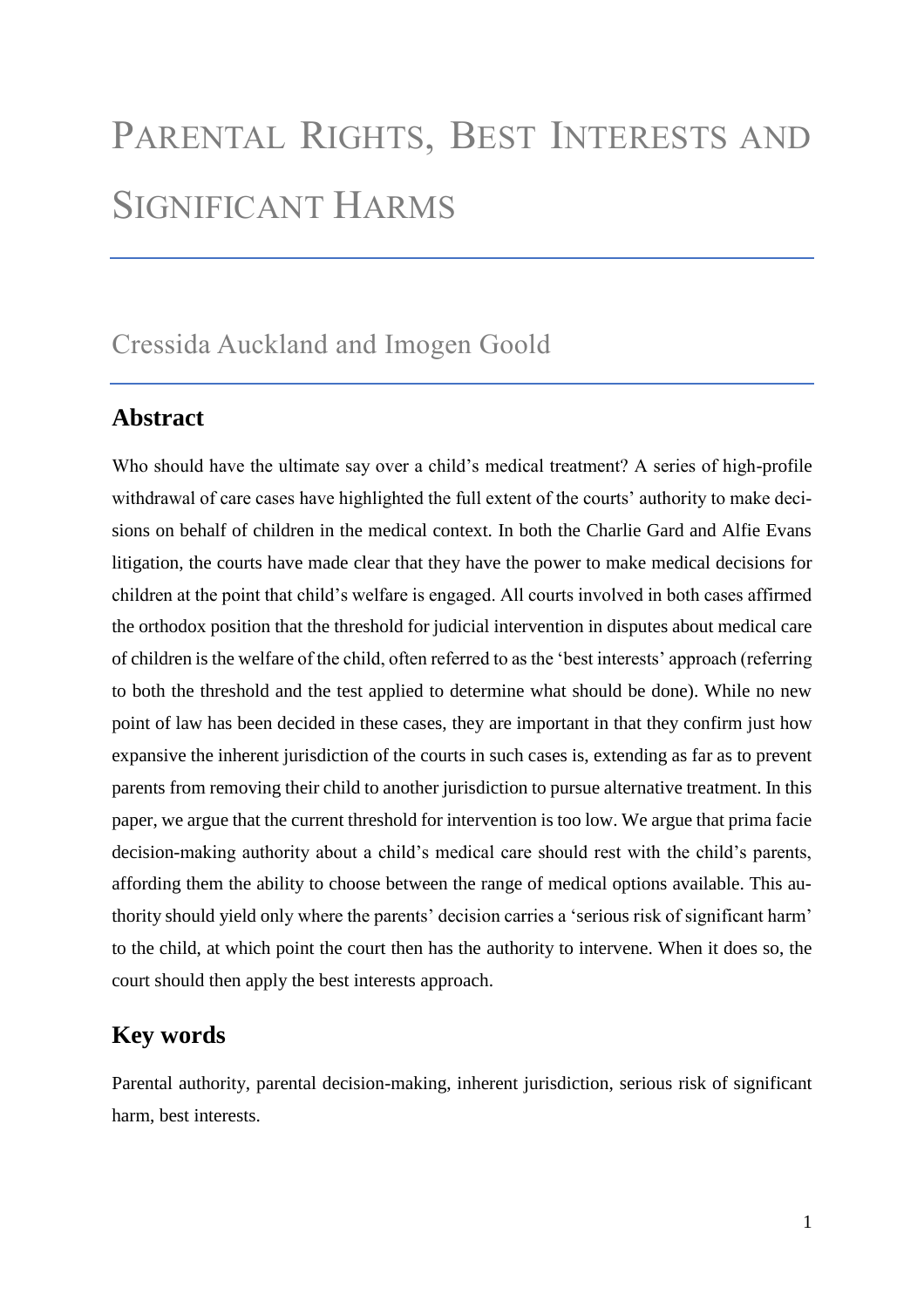### <span id="page-1-0"></span>I. INTRODUCTION

In recent years, a series of high-profile disputes between the parents of very ill children and their child's medical practitioners have made their way through the courts. In such cases, all parties believe that the course of action they favour is what is best for the child, yet those parties cannot reach agreement. Some, such as *Gard*<sup>1</sup> and *Evans*, 2 involve the additional complexity of different medical teams offering alternative treatment or care options, and disputes arising over whether some of those options fall within responsible medical practice. The key question raised in all of these cases was who should have the ultimate say over a child's medical treatment? The courts have made it clear that they have the authority to make medical decisions on behalf of children and affirmed the orthodox position that the threshold for judicial intervention is the welfare of the child, often referred to as the 'best interests' approach (referring to both the threshold and the test applied). This raises deeper questions about the relationship between the state and its citizens, and the legitimate boundaries for state interference in family and private life.

In this paper, we argue that the current threshold for intervention is too low. We suggest that prima facie decision-making authority for a child's medical care should rest with the child's parents and not be too easily overridden. This is because many decisions about children are not solely medical decisions, but value decisions and taking respect for difference seriously means being committed to promoting a plurality of values. Where the decision about a child rests on these value-judgements, and where there is space for reasonable disagreement, there are good reasons to think that parents, due to their particular relationship to the child, should have the final say over a child's care unless there is a sufficient reason for them to be overridden. We argue for a 'significant harm' threshold, with parental authority yielding to the courts only when the parents' decision carries a serious risk of 'significant harm' to the child. Only once this threshold is satisfied should a 'best interests' evaluation be relevant as a means for the court to determine what should be done, resolving disputes between parents and medical professionals, and managing cases where parents wish to pursue a treatment that is harming, or indeed refuse treatment for their child altogether. We select this threshold because it better

<sup>1</sup> The case involving Charlie Gard is officially *Great Ormond Street Hospital v Yates and Gard* [2017] EWHC 972 (Fam) and so we refer to it as '*Gard'* when referring to the decision and the litigation.

<sup>2</sup> *Alder Hey Children's NHS Foundation Trust v Mr Thomas Evans, Ms Kate James, Alfie Evans (A Child by his Guardian CAFCASS Legal)* [2018] EWHC 308 (Fam).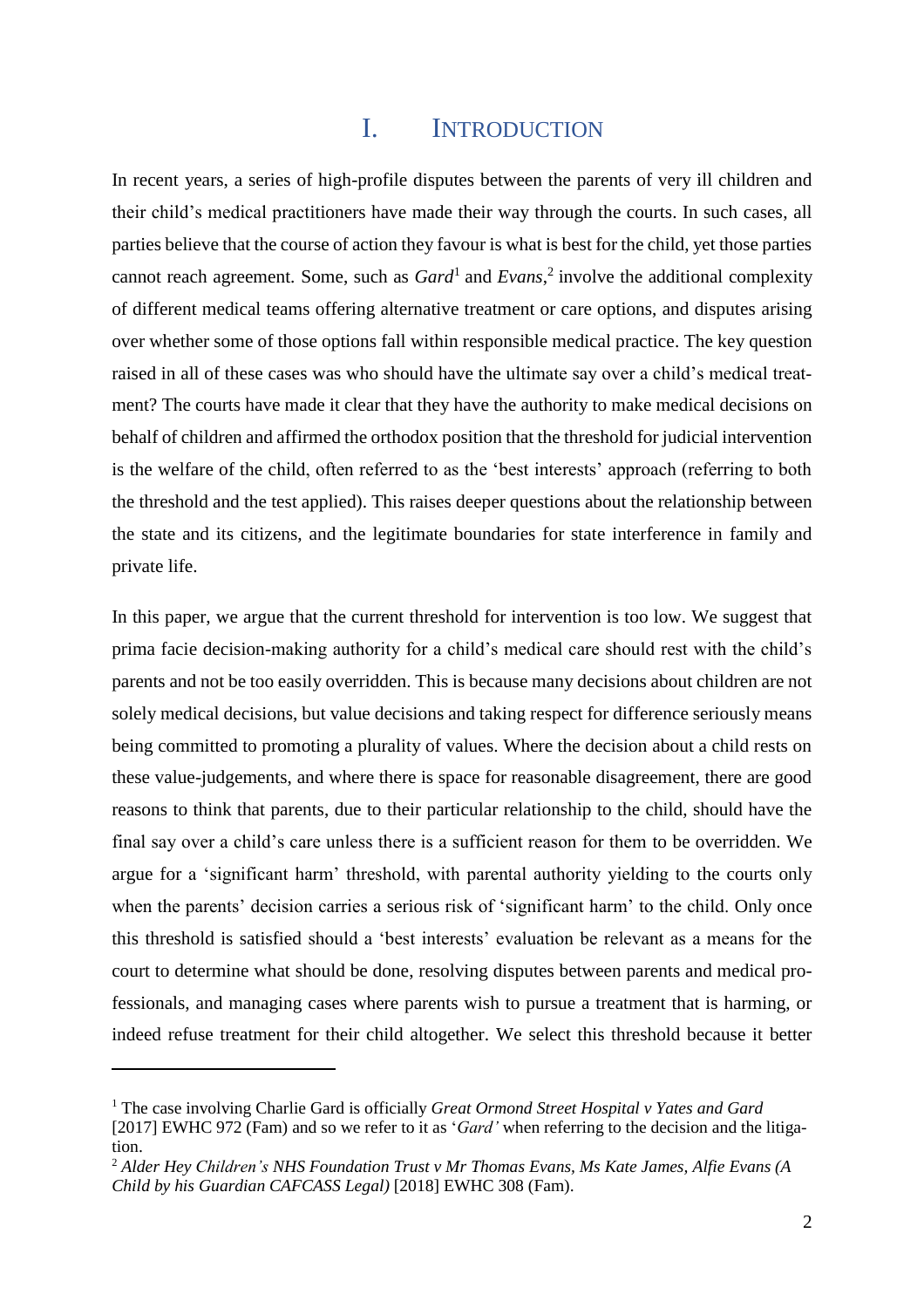reflects the boundaries between our private lives and those areas into which the state can rightly intervene, is the most ethically justified and strikes the most appropriate balance between parental authority and protecting the vulnerable. It would also more accurately reflect current practice. While it does echo the threshold proposed in *Gard* and also that in s. 31 of the *Children Act 1989*, it is the ethical justification that underpins our choice of threshold.

We begin by exploring why the recent case law has precipitated a debate on when the courts can legitimately make medical decisions on behalf of a child. We argue that the "best interest threshold" lacks sufficient justification and that the jurisprudence does not offer a sufficient normative basis for it. In doing so, we make an implicit challenge that if the courts are to maintain the current threshold, stronger justification needs to be offered. We briefly outline the reasons courts give to support the best interests threshold, before explaining why it is more defensible to raise the threshold for intervention in parental decisions, giving parents greater authority to make decisions about their children. However, we argue, this does not commit us to affording *unbounded* authority to parents, and we offer a number of reasons why this is so and hence why judicial intervention is still appropriate and justified in many cases. Children are vulnerable members of our community, and it is incumbent on us as a society to protect those who cannot protect themselves. A balance needs to be struck between offering such protection, while respecting parental authority and preventing illegitimate incursions into private and family life. In determining this balance, the 'serious risk of significant harm' threshold is the most widely accepted and legitimate alternative, and we therefore focus on making the case for its adoption (and examining the objections and challenges to doing so).<sup>3</sup>

#### II. BACKGROUND

In the past few years, a series of cases have brought attention to the way the courts manage disputes between parents and doctors over decisions about a child's medical care. The cases of

<sup>&</sup>lt;sup>3</sup> In this paper, we focus only on children who are not 'Gillick-competent', that is those children whom the law regards as lack capacity to give consent to treatment. We do so to focus squarely on those cases where the parents or the court are required to decide entirely for the child. We do recognise that there are interesting questions to be asked about the interaction between the harm threshold and the approach the law takes to Gillick-competent children, but they are beyond the scope of this paper.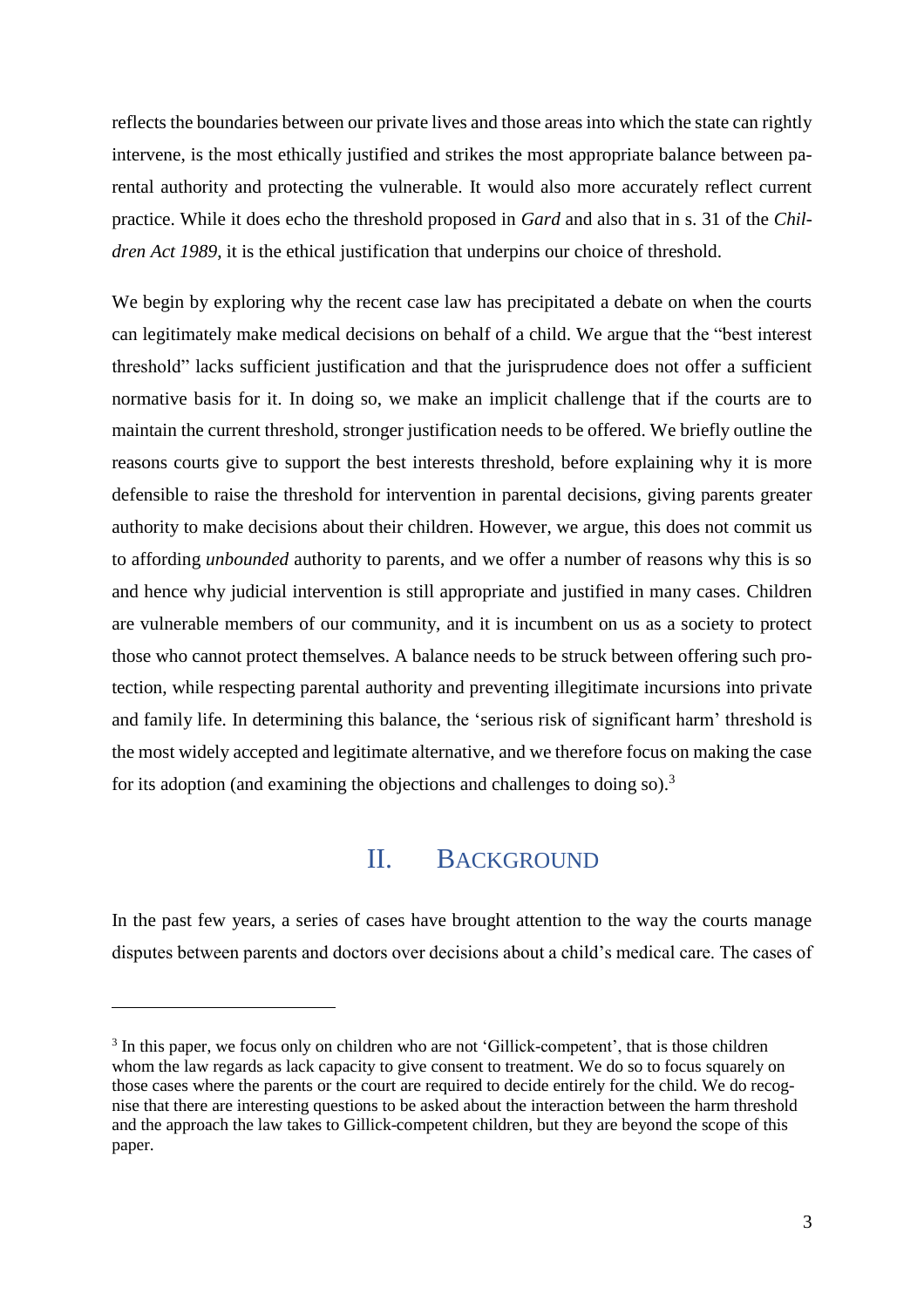<span id="page-3-0"></span>Charlie Gard, Alfie Evans and Isaiah Haastrup<sup>4</sup> all involved an application by the treating hospital for life-sustaining treatment to be withdrawn from a seriously ill child, a request which the parents vehemently resisted. Although they shared this common feature, the facts of each were importantly different. In *Gard*, the parents hoped to travel to the United States, where an alternative treating team was willing to provide an extremely experimental treatment to Charlie which, if successful, could extend his life and improve his condition to some degree. In the cases of Alfie Evans and Isaiah Haastrup, there was no suggestion of experimental treatment. Rather, the parents wanted a tracheotomy to be performed on the children and for artificial ventilation to be continued, in the hope of extending life a little further. The question in those cases was instead whether prolonging the life of a heavily brain-damaged and physically disabled child in circumstances where they would inevitably die before long was worth the harms associated with these invasive treatments. Given the factual similarities between these two cases, it is interesting to note how differently they played out. Perhaps due to the extensive media attention received, Alfie was offered the treatment by a hospital in Rome, with the result that the parents sought only for him to be permitted to travel to Italy to receive the treatment. In *Haastrup*, no other hospital offered treatment for Isaiah, so the parents instead requested that the hospital provide him with the tracheotomy themselves, before allowing him to return to his home where ventilation would continue. In all three cases, the parents' requests were denied by the courts, and the withdrawal of treatment was authorised as being in the child's best interests.

Although referred to in the *Gard* case and in much of the media response to the recent cases, the high-profile case of Ashya King in 2014 involved a very different kind of disagreement. The dispute over which type of radiotherapy treatment Ashya should receive (a conventional therapy or an experimental Proton one) involved a series of misunderstandings, but the crux of the issue related to whether the NHS would fund the experimental treatment abroad (given the lack of evidence to suggest that it would be more successful than the conventional treatment offered), rather than whether or not he should be prevented from travelling abroad. The parents' wish was therefore acceded to when alternative sources of funding were found.

<sup>4</sup> *Kings College Hospital NHS Foundation Trust v Ms Thomas, Mr Haastrup and Isaiah Haastrup* [2018] EWHC 127 (Fam).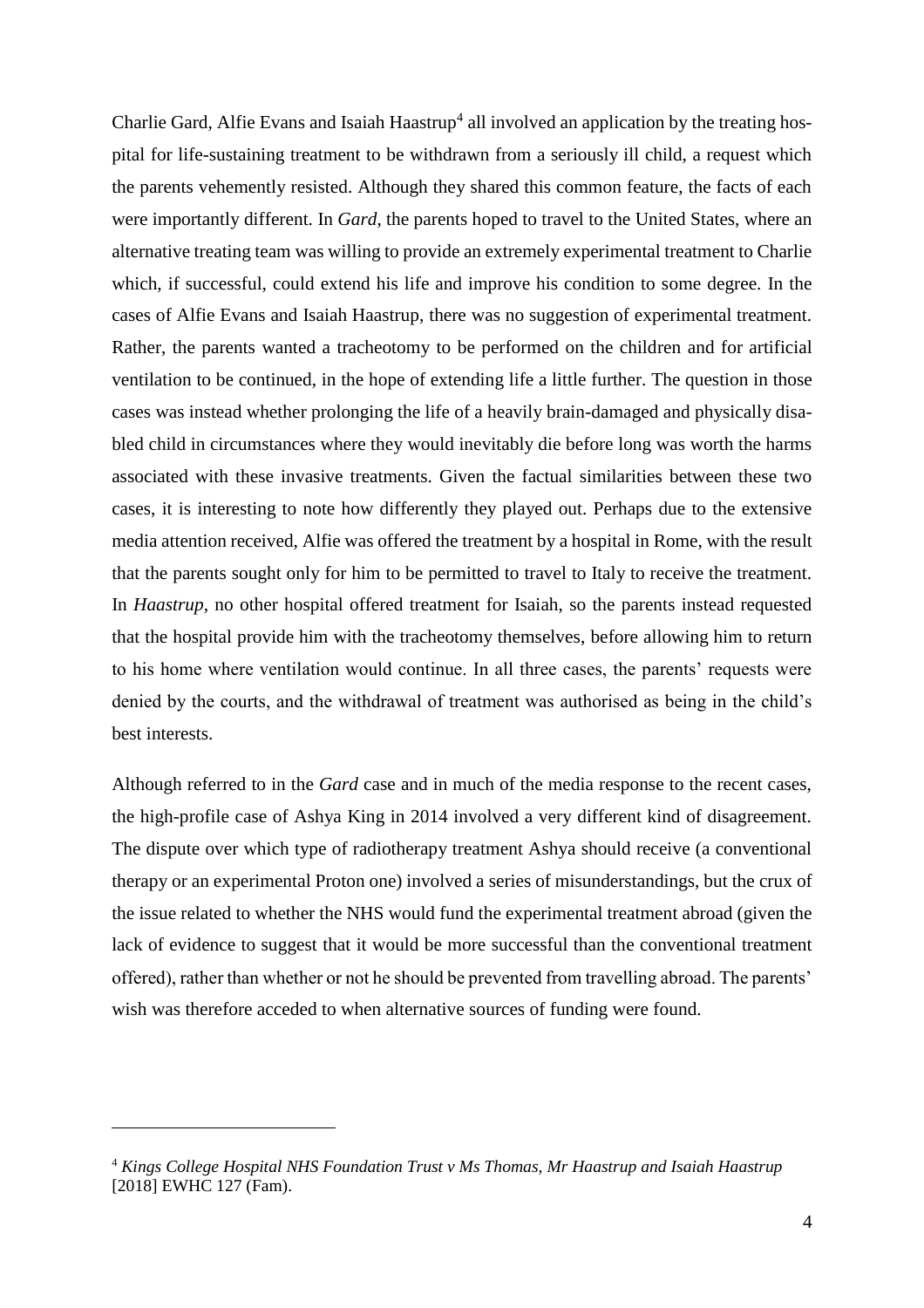# III. WHY SHOULD WE RETHINK THE 'BEST INTERESTS' APPROACH?

Disputes such as these are not new within hospitals or to the courts. Why, then, do we consider it time to rethink this settled approach? The cases of Alfie Evans, Charlie Gard, Ashya King and Isaac Haastrup have generated extensive media attention, not only in the UK, but around the world, precipitating considerable public concern and revealing a substantial disjunction between what the legal position is and what many people believe it ought to be: that parents should have the final say in decisions about their child's care. Thousands of people worldwide mobilised in protest at Alfie's treatment. A comment from one article on the Gard case provides a good example of how this view has been framed across social media:

No matter how skilled the doctors, this was NOT their decision to make, they should have recommended a course of action, of course, but NEVER ever should have they felt they had the right to impose their wishes over those of the parents.<sup>5</sup>

In response, Steven Woolfe MEP announced 'Alfie's Law', aimed at securing legal change to "restore the rights of parents in such decisions";<sup>6</sup> while the parents of Charlie Gard have launched a similar initiative, "Charlie's Law", according to which the court's should only be permitted to intervene only where the parent's decision exposes their child to a risk of significant harm.<sup>7</sup>

However, it is not this attention alone, nor the high-level judicial decisions that should prompt us to re-evaluate the law – the strength of opposition among some members of the community is only an indicator that the law is in need of critical re-evaluation. In fact, these cases have

<sup>&</sup>lt;sup>5</sup> "Charlie Gard's parents refused permission to spend his last night at home before his life support machine is switched off on Friday", The Telegraph, 27 June 2017, available at <https://www.telegraph.co.uk/news/2017/06/29/charlie-gards-parents-refused-permission-spend-last-night-home/> accessed on 20 March 2019. Chris Gard, Charlie's father, has himself argued that 'our parental rights have been stripped away' by the court decisions, See M. Robinson et al., "Devastated parents of Charlie Gard spend their last night with their baby and blast 'heartless' doctors for refusing to let them take him home to die before they turn off his life support later today", *The Daily Mail,* 30 June 2017 [<https://www.dailymail.co.uk/news/article-4653894/Outpouring-grief-worldwide-Baby-Charlie-](https://www.dailymail.co.uk/news/article-4653894/Outpouring-grief-worldwide-Baby-Charlie-Gard.html)[Gard.html>](https://www.dailymail.co.uk/news/article-4653894/Outpouring-grief-worldwide-Baby-Charlie-Gard.html) accessed on 20 March 2019.

<sup>&</sup>lt;sup>6</sup> ITV News, "MEP Launching Campaign for 'Alfie's Law' to give Parents more say", ITV News, 26 April 2018, available at [<http://www.itv.com/news/granada/2018-04-26/mep-launching-campaign](http://www.itv.com/news/granada/2018-04-26/mep-launching-campaign-for-alfies-law-to-give-parents-more-say/)[for-alfies-law-to-give-parents-more-say/>](http://www.itv.com/news/granada/2018-04-26/mep-launching-campaign-for-alfies-law-to-give-parents-more-say/) accessed on 3 August 2018.

<sup>7</sup> The Charlie Gard Foundation, 'Charlie's Law'< [https://www.thecharliegardfoundation.org/charlies](https://www.thecharliegardfoundation.org/charlies-law/)[law/>](https://www.thecharliegardfoundation.org/charlies-law/) accessed on 4 August 2018.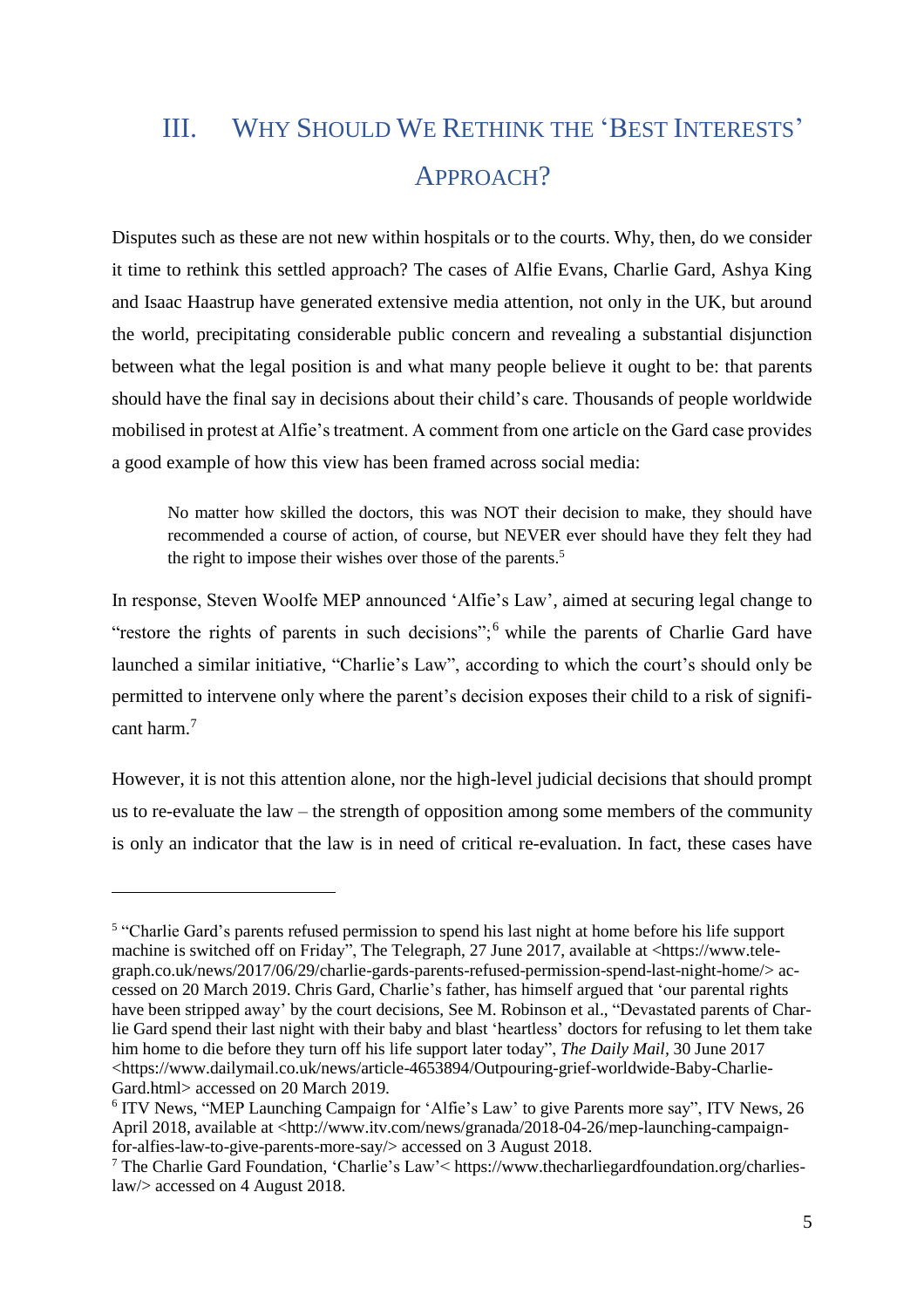done more than simply stir up public sentiment: through them, the courts have revealed the full extent of their not hitherto apparent powers under the inherent jurisdiction, as well as highlighting the lack of robust normative justification for the current legal position.

The law on such matters has long been established, but prior to *Gard*, the question of *when* the court could intervene had never been clearly defined. The reason for this was simple: in almost every case where a dispute has arisen between the parents and the treating team, neither party could achieve their desired outcome without the court's assistance. The parents could not force an unwilling doctor to treat their child against their assessment of the child's best interest, nor could a doctor undertake treatment on the child in the absence of consent from either the parents or the courts. In all previous cases, therefore, an application was made to the court which had to 'arbitrate' between the positions of the two parties and determine what should happen.

The facts of *Gard* however, raised a novel question, as the parents were not trying to force GOSH to treat Charlie, they were merely asking for him to be allowed to be transferred to a different hospital in the United States, where another medical team was willing to provide the experimental 'nucleoside therapy'. Unlike in these previous cases therefore, there was no need for the Court to step in and provide its consent (or refusal of consent): treatment had been offered to Charlie, and his parents had consented to him receiving it. The question therefore became whether there ought to be a threshold that must be met before the court could interfere in the medical decisions of parents, and if so, what that threshold was. Counsel argued for the existence of a 'risk of significant harm' threshold, according to which the court could only intervene in a parent's decision where it exposed the child to a risk of serious harm. But in its short statement rejecting the application for leave to appeal, the Supreme Court did not engage explicitly with the question of whether a threshold currently exists, nor with what that threshold might be — Lady Hale merely asserted that parents' cannot demand treatment that was not in their child's best interests.<sup>8</sup> This suggests the Court has authority to intervene *wherever* a parent makes a decision that the Court considers is not in the best interests of the child. If this were the case, then the threshold in medical decision-making for children under the inherent jurisdiction is potentially very low indeed.

<sup>&</sup>lt;sup>8</sup> 'Lady Hale's explanation of the Supreme Court's decision', as delivered in Court on 8 June 2017, available at [<https://www.supremecourt.uk/news/permission-to-appeal-hearing-in-the-matter-of-char](https://www.supremecourt.uk/news/permission-to-appeal-hearing-in-the-matter-of-charlie-gard.html)[lie-gard.html>](https://www.supremecourt.uk/news/permission-to-appeal-hearing-in-the-matter-of-charlie-gard.html) accessed on 20 March 2019.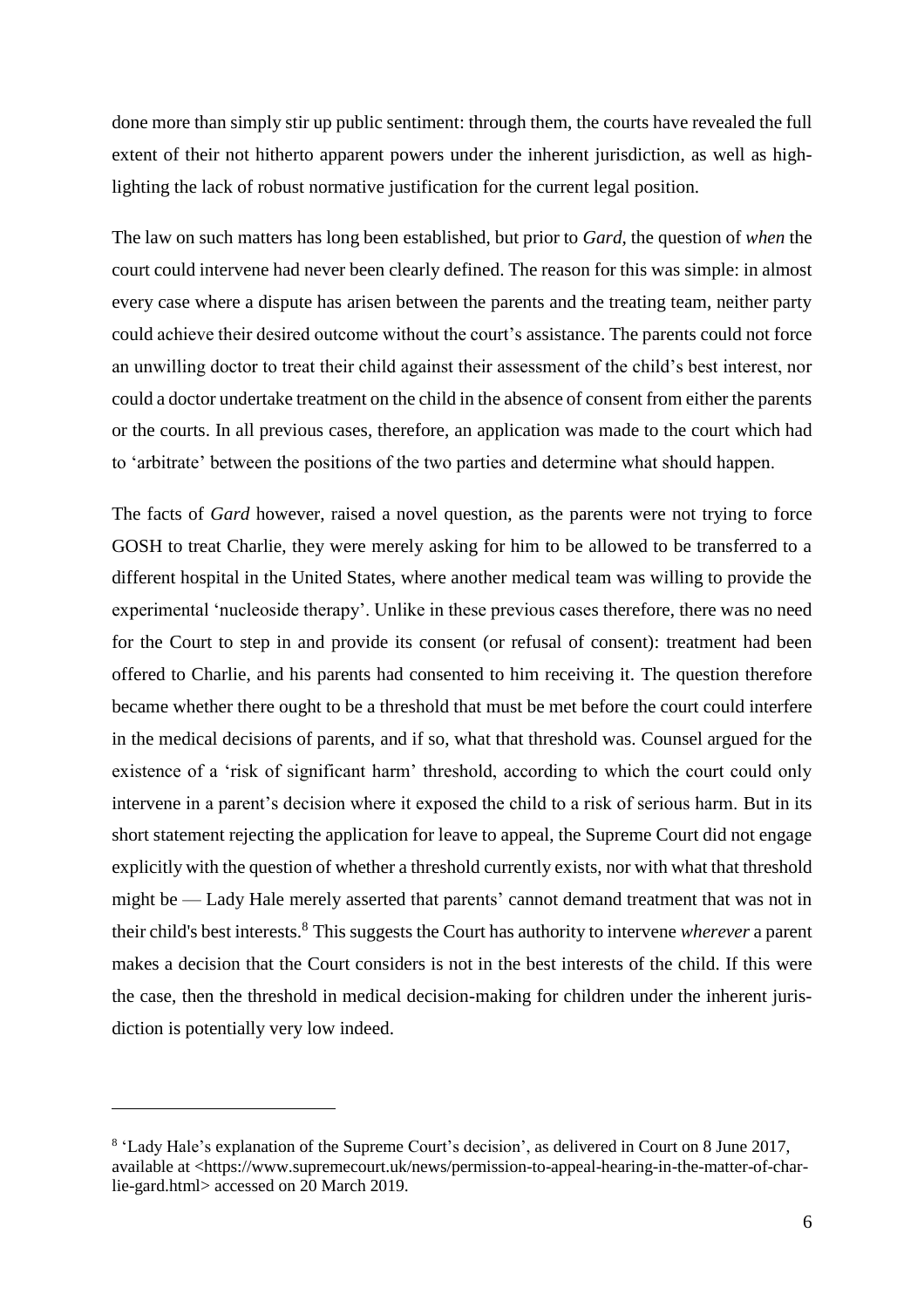The cases also demonstrated the *breadth* of the Court's authority to make decisions once that threshold has been met. It is well-established that the Court can make declarations about what care a child may or may not receive, but *Gard* and *Evans* raised the question of whether the court's powers under the inherent jurisdiction extended to issuing an injunction to prevent parents travelling abroad to seek alternative treatment. In *Gard*, McFarlane L.J. stated:

If necessary, and one hopes that the situation will not arise, such an order would be backed up by an injunction in due course; but, if so, it would be an injunction made by the court.<sup>9</sup>

Such a situation did not, in the end, materialise in *Gard.* However, in *Evans,* whilst neither the High Court nor the Court of Appeal spoke in terms of an injunction to prevent Alfie being taken to Italy for treatment, Mr Justice Hayden was clear that he was refusing the parents' application to "permit the child's immediate removal to Italy",  $^{10}$  a decision which was upheld by the Court of Appeal, further rejecting the argument that this breached EU free movement law. Therefore, it seems the courts considered their powers to extend to issuing an injunction, albeit they did not phrase the judgment in these terms.

It is both the low threshold for intervention and the breadth of its power once the Court is involved that sparked much of the public dissatisfaction,  $11$  and which, we argue, require greater justification, given the degree to which they encroach into private and family life (Article 8) and freedom of thought, conscience and religion (Article 9) under the European Convention on Human Rights. <sup>12</sup> If, as the court suggested in *Gard* and *Evans*, judges can decide upon *any*  matter relating to a child's welfare and intervene wherever it disagrees with the parents' assessment of the child's best interests, this would be an exceptionally large intrusion by the State into the private decisions of parents. As Counsel for Charlie Gard's parents put it before the Supreme Court:

<sup>9</sup> *Yates & Anor v Great Ormond Street Hospital for Children NHS Foundation Trust & Anor* [2017] EWCA Civ 410, [2017] W.L.R.(D.) 391 at [117].

 $10$  See note [2](#page-1-0) above, [8].

<sup>&</sup>lt;sup>11</sup> We appreciate that the reporting of these cases, leaves much to be desired and the mis-reporting of key facts exacerbated the sense of outrage. However, this does not change the fact that many still regarded the *fact itself* that the Court had power to intervene and to restrain the parents from removing their children as problematic.

<sup>12</sup> Article 9 has relevance due to the religious dimensions in some cases, particularly *Evans* and *Haastrup*.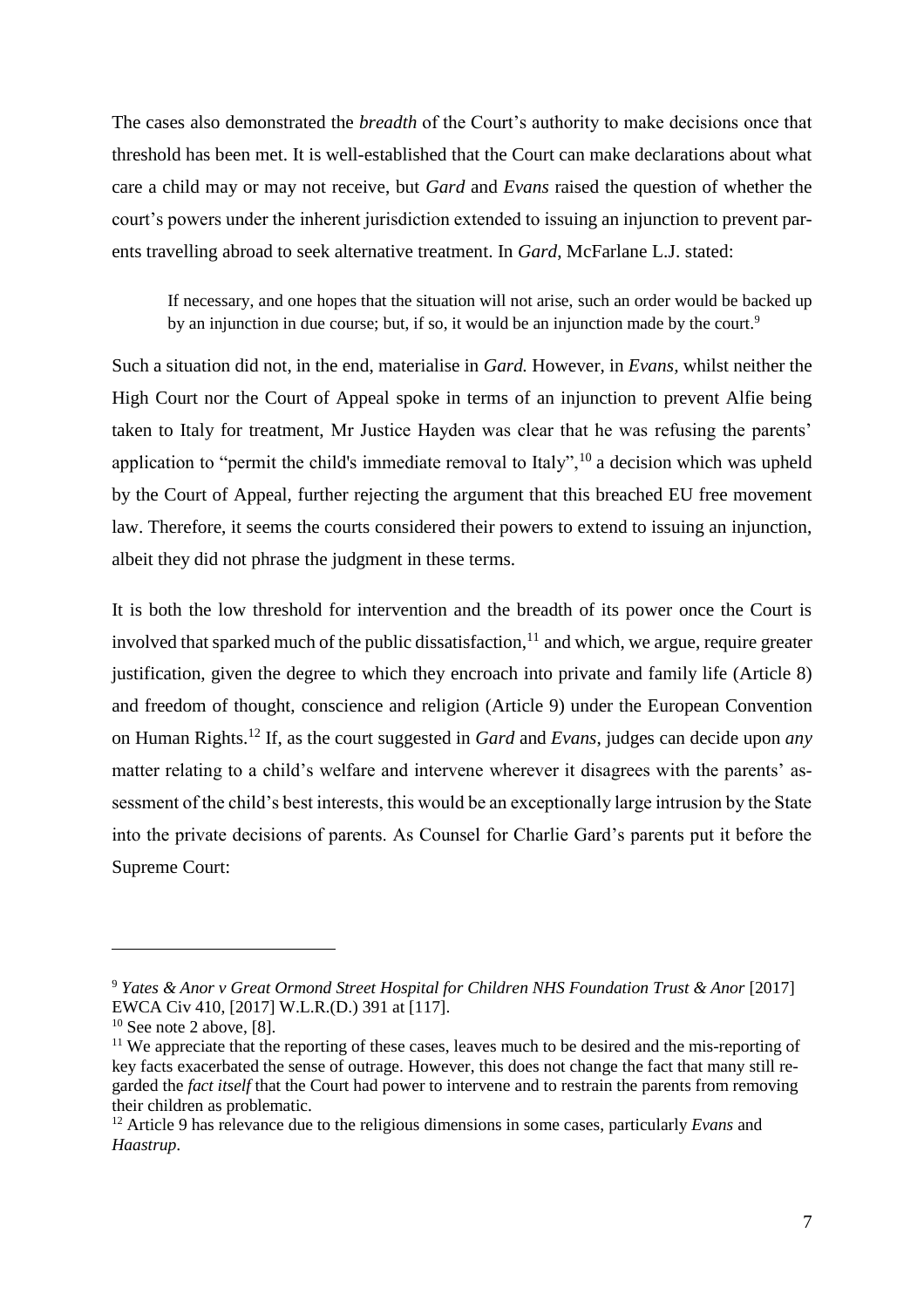<span id="page-7-0"></span>if the State can, without the highest of justification, intrude into so private an area of human life as a joint parental decision made about one's child's upbringing, the scope for protection against state interference afforded by our most basic constitutional values, as well as by Article 8 ECHR, is considerably eroded.<sup>13</sup>

We argue that a shift to a 'serious risk of significant harm' threshold strikes a more defensible balance between respecting parental authority and enabling the state to protect vulnerable children. To establish this position, we critically appraise the justifications given in the case law for the current approach and then demonstrate why they are insufficient.

# IV. BEST INTERESTS THRESHOLD: ORTHODOXY AND ITS **JUSTIFICATIONS**

As we have seen, the Courts in both *Gard* and *Evans* were clear that they have jurisdiction to intervene whenever a child's welfare is engaged such that it is possible their best interests may not be met.<sup>14</sup> In doing, they offered some clarity about the threshold for intervention: the engagement of welfare represents the threshold, however welfare and a finding that a course of treatment is 'not in the child's best interests' are treated as synonymous.

It is unfortunate that the Court failed to provide any normative justification for this broad jurisdiction, nor to engage with the concerns raised, either in *Gard,* or in the *Evans* and *Haastrup* cases that followed. Such justification can be found in the earlier case law however, on which the Courts undoubtedly relied. Graeme Laurie traces the courts' *parens patriae* doctrine, the basis of the inherent jurisdiction, to feudal times, stemming from:

the monarch as the ultimate superior, empowered with jurisdiction … over the administration of justice in those lands and, indeed, with jurisdiction over the very "person" of those who inhabited the land. In this latter respect the monarch was *parens patriae* -- parent of the country- -and, as such, had the right and duty to care for those not able to care for themselves.<sup>15</sup>

<sup>13</sup> *In the matter of Charlie Gard (Permission to Appeal Hearing)*, 8 June 2017 available at [<https://www.supremecourt.uk/news/permission-to-appeal-hearing-in-the-matter-of-charlie](https://www.supremecourt.uk/news/permission-to-appeal-hearing-in-the-matter-of-charlie-gard.html)[gard.html>](https://www.supremecourt.uk/news/permission-to-appeal-hearing-in-the-matter-of-charlie-gard.html) accessed on 20 March 2019.

<sup>14</sup> *In the matter of Charlie Gard (Permission to Appeal Hearing)*, Thursday 8 June 2017; *Judgment of the UK Supreme Court in the Case of Charlie Gard*, 19 June 2017 at [13].

<sup>&</sup>lt;sup>15</sup> Graeme T. Laurie, 'Parens Patriae Jurisdiction in the Medico-Legal Context: The Vagaries of Judicial Activism' (1999) 3 Edinburgh L. Rev. 95, 95.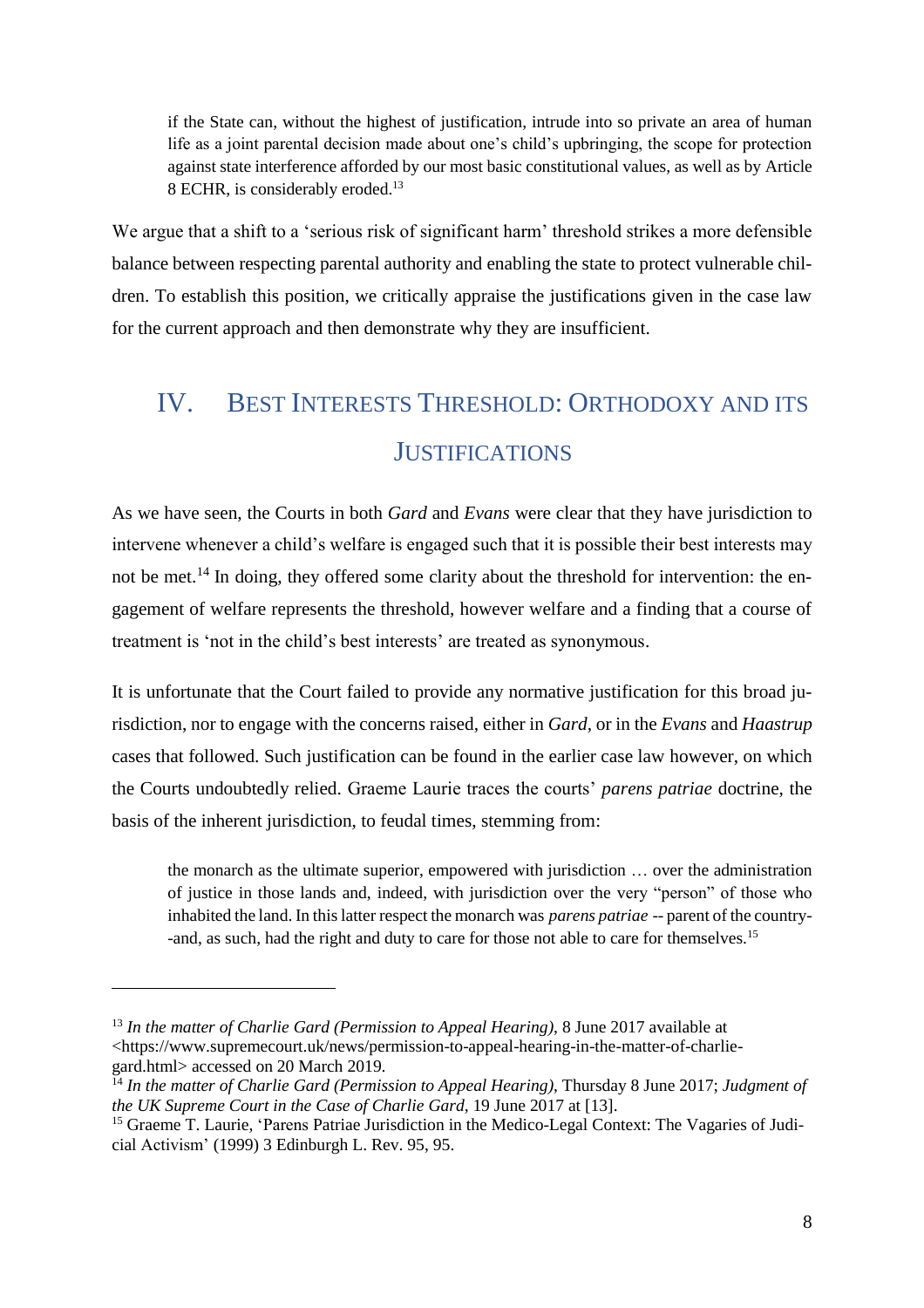In England, he writes, this power was vested in the feudal lords until it was transferred to the courts in the sixteenth century. The courts still hold this *parens patriae* jurisdiction in relation to children. As early as 1848, it was said in *In Re Flynn* that the court had this role so as to protect children from their parents' decisions where 'essential to their safety or to their welfare, in some very serious and important respect'.<sup>16</sup> The jurisdiction's basis and scope were elucidated in  $R \vee G$  *yngall* in the late nineteenth century:

a paternal jurisdiction…in virtue of which the Chancery Court was put to act on behalf of the Crown, as being the guardian of all infants, in the place of a parent ... The Court is placed in a position by reason of the prerogative of the Crown to act as supreme parent of children, and must exercise that jurisdiction in the manner in which a wise, affectionate, and careful parent would act for the welfare of the child.<sup>17</sup>

Until the end of the nineteenth century this jurisdiction had been tempered by a belief that 'parents know best', but this view began to fall from favour. The Guardianship of Children Act 1886 equalised parental rights and made the "welfare of the child" a statutory factor, while the Custody of Children Act 1891 sections 1 and 2 gave the court the power to interfere with parental rights in the interests of the child. In 1893, it was made clear in *In re McGrath (Infants)* that:

The dominant matter for the consideration of the court is the welfare of the child … the word welfare must be taken in its widest sense. The moral and religious welfare of the child must be considered as well as its physical well-being. Nor can the ties of affection be disregarded.<sup>18</sup>

This position was reiterated throughout the first half of the twentieth century, with statutory and case law developments, and by the time *J v C* [1970] was decided, it was firmly established that the paramountcy of best interests<sup>19</sup> had been secured, and parental rights had been subordinated to welfare.<sup>20</sup> The key justification was the need to protect the child's welfare, with the clear elision of 'welfare' and 'best interests'. In *Re T,* Lord Justice Waite affirmed the welfare

<sup>16</sup> *In re Flynn* (1848) 2 De. G. & Sm. 457, 474.

<sup>17</sup> *R v Gyngall* [1893] 2 Q.B. 232, 239, 241-242

<sup>18</sup> *In re McGrath (Infants)* [1893] 1 Ch. 143**,** 148.

<sup>19</sup> *ibid*, 710–711.

<sup>20</sup> *J. v. C.* [1970] A.C. 668*,* 697.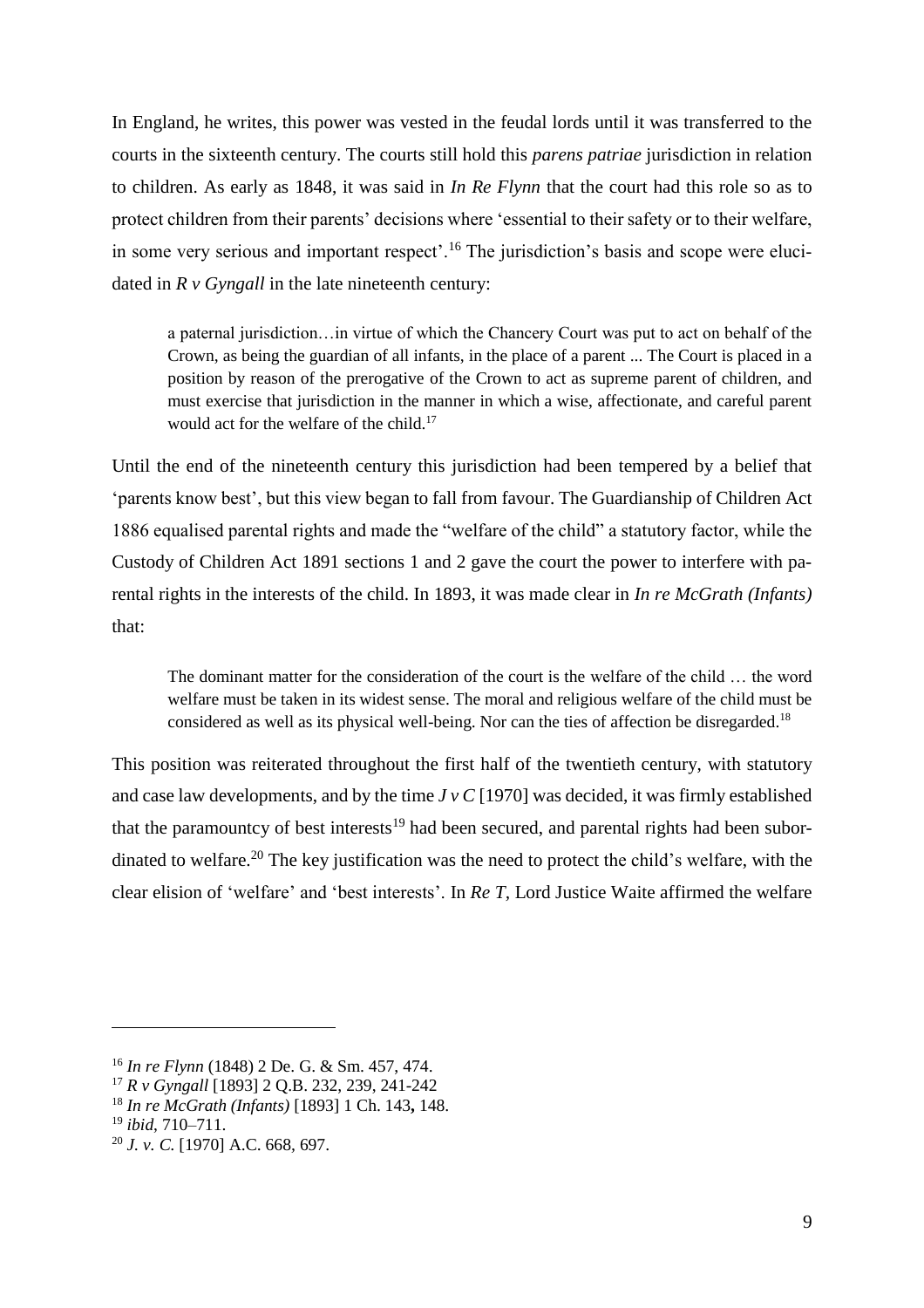approach and stated that the Court considers itself to have the authority to intervene whenever the child's best interests will otherwise not be promoted.<sup>21</sup>

The courts have nonetheless made clear that parents are still afforded power to make decisions for their children in relation to medical care. As outlined by Lord Scarman in *Gillick v West Norfolk and Wisbech Area Health Authority*:

<span id="page-9-0"></span>It is abundantly plain that the law recognises that there is a right and a duty of parents to determine whether or not to seek medical advice in respect of their child, and, having received advice, to give or withhold consent to medical treatment.<sup>22</sup>

Ward L.J. emphasised in *Re A*, that this position is affirmed by s.3 of the *Children Act 1989*, which gives:

Each of the parents… has parental responsibility over the child. That is defined, perhaps rather unsatisfactorily, in section 3 of the Act in these terms: "(1) In this Act 'parental responsibility' means all the rights, duties, powers, responsibilities and authority which by law a parent of a child has in relation to the child and his property".<sup>23</sup>

But, as Lord Scarman made clear in *Gillick*, 'the common law has never treated such rights as sovereign or beyond review and control',<sup>24</sup> for as Ward L.J. explained, this parental authority 'exist[s] for the performance of their duties and responsibilities to the child' and hence 'must be exercised in the best interests of the child'. Therefore, 'overriding control is vested in the court'. Indeed, facing a similar public response to that seen in the Gard case, he felt the need to explain that:

This proposition is well established and has not been the subject of any challenge in this appeal. Because of the comment in the media questioning why the court should be involved, I add this short explanation. Long, long ago the sovereign's prerogative to protect infants passed to the Lord Chancellor and through him to the judges and it forms a part of the inherent jurisdiction of the High Court. The Children Act 1989 now contains a statutory scheme for the resolution of disputes affecting the upbringing of children. If a person having a recognisable interest brings such a dispute to the court, the court must decide it.<sup>25</sup>

<sup>21</sup> *Re T (A Minor) (Wardship: Medical Treatment)* [1997] 1 W.L.R. 242.

<sup>&</sup>lt;sup>22</sup> Gillick v West Norfolk and Wisbech Area Health Authority [1986] A.C. 112, per Lord Scarman at p. 184.

<sup>23</sup> *Re A (Children)* [2001] 1 Fam 147 (HL), [2001] 2 W.L.R. 480 per Ward L.J. at p. 178.

<sup>24</sup> *Gillick* [1986] AC 112, per Lord Scarman at p. 184.

<sup>25</sup> *Re A (Children)* [2001] 1 Fam 147 (HL), [2001] 2 W.L.R. 480 per Ward L.J at p. 178.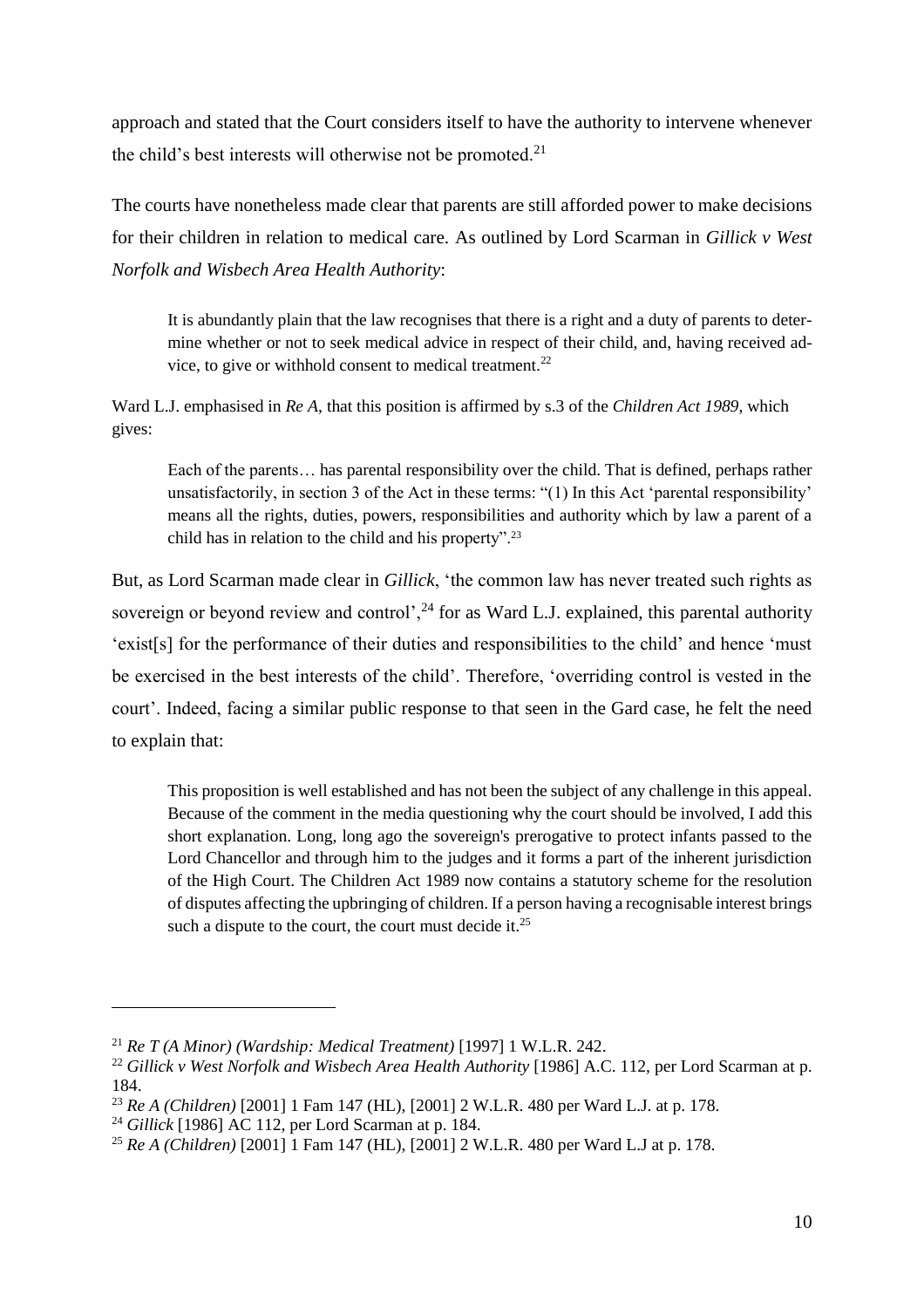That this position represented the current law had been thought comprehensively settled in *Portsmouth Hospitals NHS Trust v Wyatt* in 2005.<sup>26</sup> This case concerned challenges brought by the parents of a severely ill child to decisions made by medical practitioners about her future care, most pertinently the decision to put a 'do not resuscitate' order in place. Despite fierce debate in the media, Hedley J. was clear that it was the Court that had the final say over whether or not the order was maintained. The basis on which a determination should be made was whether or not it was in the child's best interests, but the mere performance of parental duties 'not in the child's best interests' could trigger court authority to intervene. 'Best interests' and 'welfare' are clearly treated as one and the same, and so the child's 'best interests' is understood as both the threshold for intervention, and as the approach to be taken when determining what *should* be done. 27

When in *Gard*, Justice Francis considered he had jurisdiction to intervene therefore, he was acting in accordance with long-standing legal orthodoxy about the court's inherent jurisdiction. In applying the best interests test and concluding that continued life support or alternative treatment were not in Charlie's best interests, he was also taking a highly orthodox approach. It was consequently of little surprise when he was supported in this by the Court of Appeal and the Supreme Court, nor was it unexpected when the courts took the same approach in the later *Evans* case.<sup>28</sup>

It is clear therefore that parents have authority to make medical decisions, subject to that authority being overridden by the courts at the point that welfare concerns are engaged. So, as Lady Hale states: 'parents are not entitled to insist upon treatment by anyone which is not in their child's best interests.'<sup>29</sup> Consequently, the position can be reduced to the view that parents shall speak, but if their decision conflicts intractably with that of the doctors', and if the matter

<sup>&</sup>lt;sup>26</sup> [2005] EWCA Civ 1181.

 $27$  It should be noted that such a determination is to be made against the background position that a medical professional cannot be legally compelled to offer treatment that he or she is opposed to offering on clinical grounds, and doctors will rarely be required to administer treatment they do not believe is appropriate. Further, doctors mostly concur on what treatment is required, so disputes of the kind that arose in *Yates* rarely arise: *R (Burke) v General Medical Council & Ors* [2005] EWCA Civ 1003 at [31]. See also, General Medical Council, 'Treatment and Care Towards the End of Life: Good Practice in Decision Making' (2010) at paragraph 14(d), available at [<https://www.gmc-uk.org/ethi](https://www.gmc-uk.org/ethical-guidance/ethical-guidance-for-doctors/treatment-and-care-towards-the-end-of-life)[cal-guidance/ethical-guidance-for-doctors/treatment-and-care-towards-the-end-of-life>](https://www.gmc-uk.org/ethical-guidance/ethical-guidance-for-doctors/treatment-and-care-towards-the-end-of-life) accessed on 20 March 2019.

<sup>&</sup>lt;sup>[2](#page-1-0)8</sup> See note 2 above at  $[47]$ – $[50]$ .

<sup>&</sup>lt;sup>29</sup> 'Lady Hale's explanation of the Supreme Court's decision', as delivered in Court on 8 June 2017 available at [<https://www.supremecourt.uk/news/permission-to-appeal-hearing-in-the-matter-of-char](https://www.supremecourt.uk/news/permission-to-appeal-hearing-in-the-matter-of-charlie-gard.html)[lie-gard.html>](https://www.supremecourt.uk/news/permission-to-appeal-hearing-in-the-matter-of-charlie-gard.html) accessed on 20 March 2019.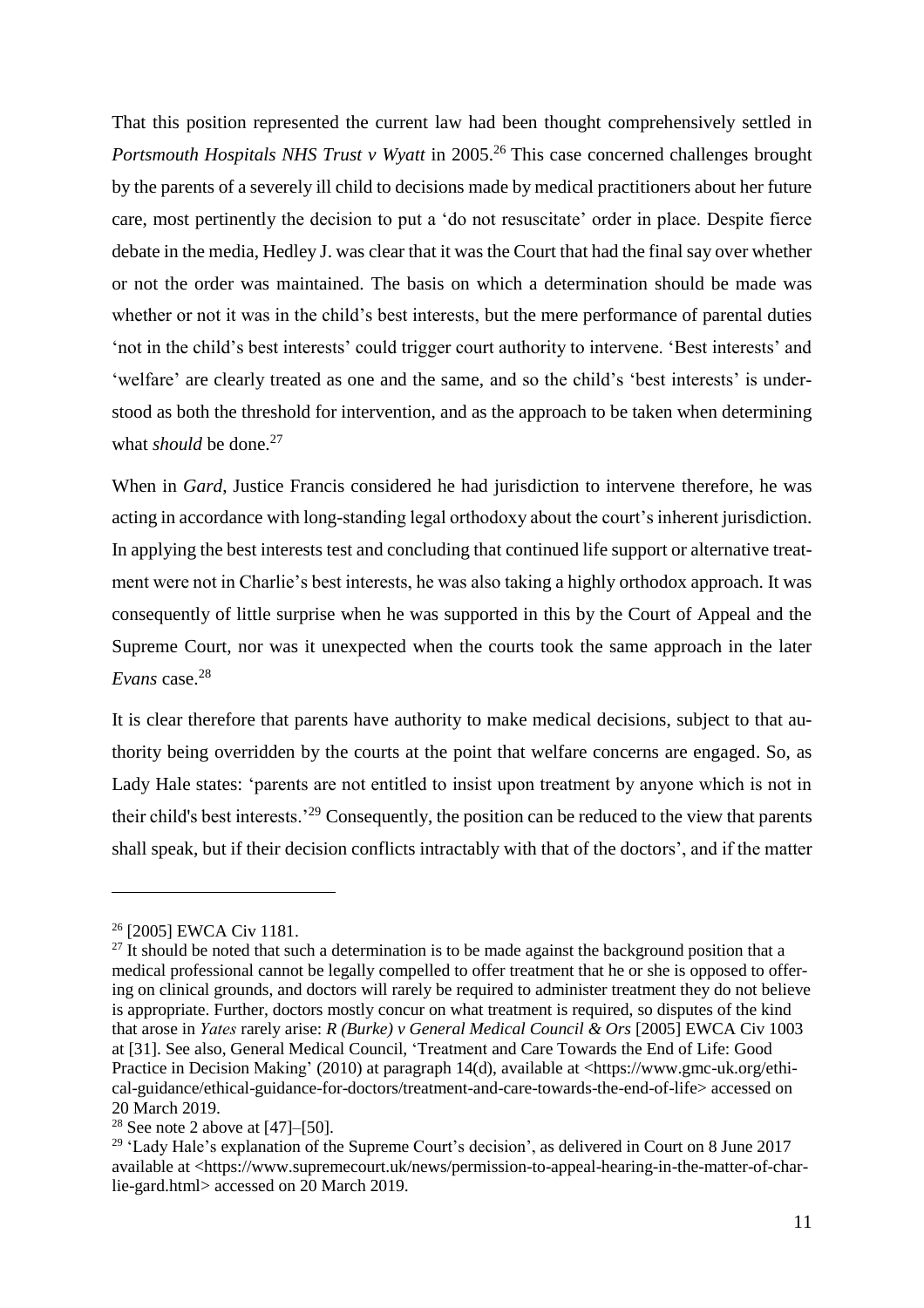under dispute engages the child's welfare (as it almost always will), the court may legitimately step in and take over decision-making. This leaves a very large space into which the court is permitted to step. The elision of 'not in the child's best interests' with the 'engagement of welfare' sets a low bar because it means courts can intervene whenever a *better* decision might be made ('not in best interests') or the child's welfare is affected. 'Welfare' is effectively the lowest bar possible. 'Best interests' is somewhat higher but does not allow for tolerably suboptimal decisions. Both however set the bar low, and with welfare as the time-honoured and recently reiterated justification, it is clear that this is well-accepted by the courts.

### V. CHALLENGING THE BEST INTERESTS THRESHOLD

Children, particularly the very young, cannot make healthcare decisions for themselves, and so this responsibility must fall on someone who can take those decisions, in the first instance, to the parents or legal guardians of the child. This cannot be an unbounded power: children are inherently vulnerable and this creates responsibilities for their protection on parents, but also the state (and arguably the community). There will inevitably be situations when an impasse arises about how to ensure that protection and, self-evidently, someone must take a decision to resolve the situation. The fundamental question is *who*? The court considers itself to be that final arbiter by reason of the need to protect children due to their vulnerability. It is this that (so the argument goes) justifies the authority the court exercises in the face of threats to welfare. Best interests therefore acts as justification, threshold and substantive test.

What is not self-evident, however, is that this is the *right* approach. By 'right', we mean most effective, in being the most likely to achieve a good outcome for the child; legitimate in terms of the balance struck under Article 8; and an approach that protects and promotes other, wider values where appropriate. It will now be considered therefore, whether the current threshold for intervention is correct, both in terms of ensuring the best decision is made for the child; and with respect to the balance it strikes between state and familial privacy.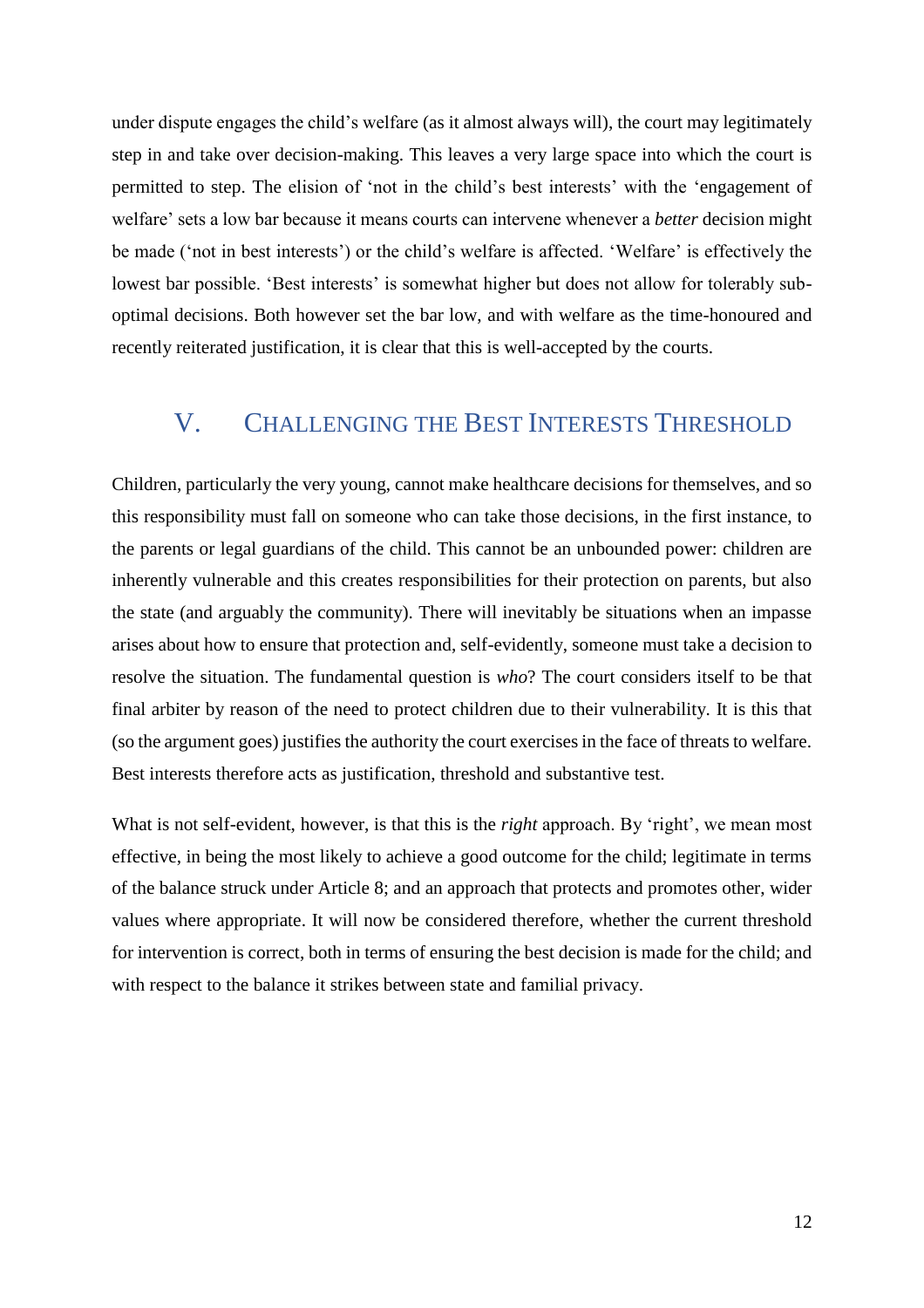## *A. Who is best able to decide what is in the child's best interests?*

What emerges from the case law, sometimes only implicitly, is that the courts regard themselves as having this authority because they are better placed or better able to make determinations than parents. They regard themselves as representing the child's interests and, in being prepared to override parents, must necessarily consider their view of the child's interests to trump even those of parents as committed to a child's interests as Connie Yates and Chris Gard. In this section, we explore whether this is likely to be the case. We approach this question first by considering why parents might be best placed to make decisions about their children and so should have prima facie authority for children's welfare decisions, followed by considering why even though this authority cannot be unlimited, the 'best interests' threshold is not the right point at which to limit this authority.

# VI. PARENTS SHOULD BE THE PRIMA FACIE DECISION-MAKER WITH REGARD TO CHILD MEDICAL MATTERS

Despite sometimes being referred to as 'parental rights', parents do not have rights in the Holfeldian claim-right sense, but rather they have *authority* to make decisions that derives from their *responsibility* for the child. This alone does not answer *why* they stand in this position however, and the level of responsibility and authority they hold.<sup>30</sup> That this authority is legally contingent on being exercised in the child's best interests was made clear by Lord Fraser in *Gillick*:

parental rights to control a child do not exist for the benefit of the parent. They exist for the benefit of the child and they are justified only in so far as they enable the parent to perform his duties towards the child, and towards other children in the family.<sup>31</sup>

Many parental decisions have an impact on their children, sometimes lasting and with potentially serious implications for their upbringing. These choices — which include medical decisions — are left to parents so as to avoid making substantial invasions into familial privacy by

<sup>&</sup>lt;sup>30</sup> This language avoids the problem of distinguishing parental rights from other rights that differ in not-being self-regarding. We are grateful to Tristan Cummings for suggesting this point to us. <sup>31</sup> *Gillick v West Norfolk and Wisbech Area Health Authority* [1986] A.C. 112, per Lord Fraser at p. 170.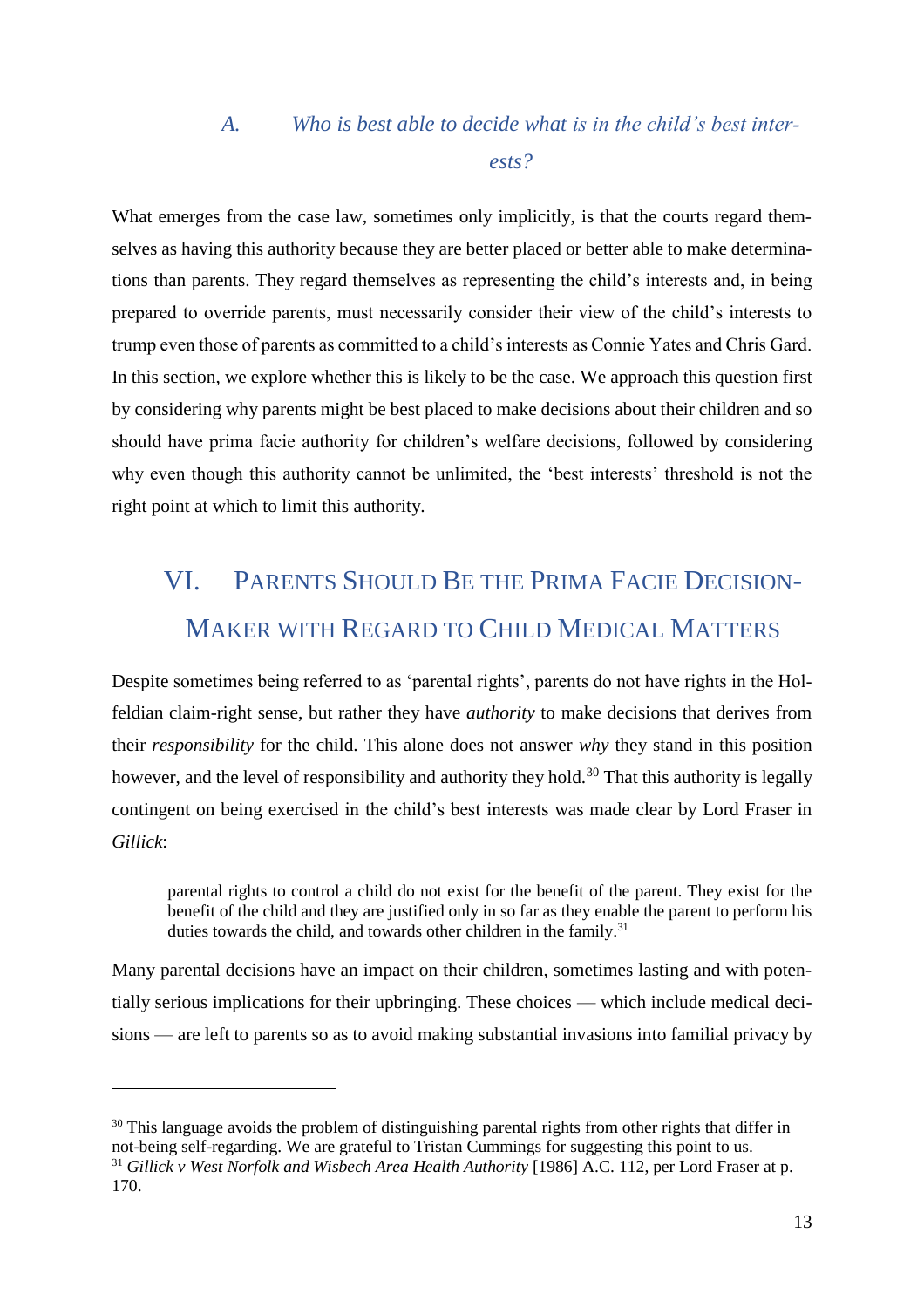monitoring these decisions and intervening regularly to police them. Such an approach would offend our general commitment to privacy and family life in liberal democratic society and practically, would require vast resources to administer, implement and police. As Joseph Goldstein writes, the law:

<span id="page-13-0"></span>… as *parens patriae* the state is too crude an instrument to become an adequate substitute for parents. The legal system has neither the resources nor the sensitivity to respond to a growing child's ever-changing needs and demands. It does not have the capacity to deal on an individual basis with the consequences of its decisions or to act with the deliberate speed required by a child's sense of time and essential to his well-being.<sup>32</sup>

Further, many everyday decisions made on behalf of children do not require special skills: most adults can make these decisions relatively well and there is no reason to think that anyone else would likely do better. This does not mean that there are not better or worse decisions, but that most are not so complex or difficult that they cannot reasonably be taken by competent parents or guardians. Many of these decisions also do not, individually, have very large impacts on the child. Therefore, if some less optimal choices are made, this is not a serious cause for concern. This all also allows space for the reality that parents have different resources, must balance other considerations and also take account the needs of other children (and any other persons for whom they may have responsibility).

In relation to medical treatment however, the courts *do* have the resources to supervise, and the consequences for the child of having or not having treatment may well be grave. Nonetheless, even here, parents ought to retain a degree of authority. One reason is that the parents will often know their child best, and so will be best placed to know their preferences. Douglas Diekema rightly points out that most parents care about their children, and hence:

<span id="page-13-1"></span>they will usually be better situated than others to understand the unique needs of their children, desire what's best for their children, and make decisions that are beneficial to their children.<sup>33</sup>

This, he comments, is a good reason to presumptively respect parental autonomy and family privacy.<sup>34</sup> Rob Heywood makes a similar point, noting that because parents tend to know their children best, 'it is

<sup>&</sup>lt;sup>32</sup> J. Goldstein, "Medical Care for the Child at Risk on State Supervision of Parental Autonomy" Yale Law Journal (1977) 86(4), 645, 650.

<sup>&</sup>lt;sup>33</sup> D. Diekema, "Parental Refusals of Medical Treatment: The Harm Principle as Threshold for State Intervention" (2004) 25(4) Philosophy of Medical Research and Practice 243, 244. <sup>34</sup> *ibid*.*,* 244.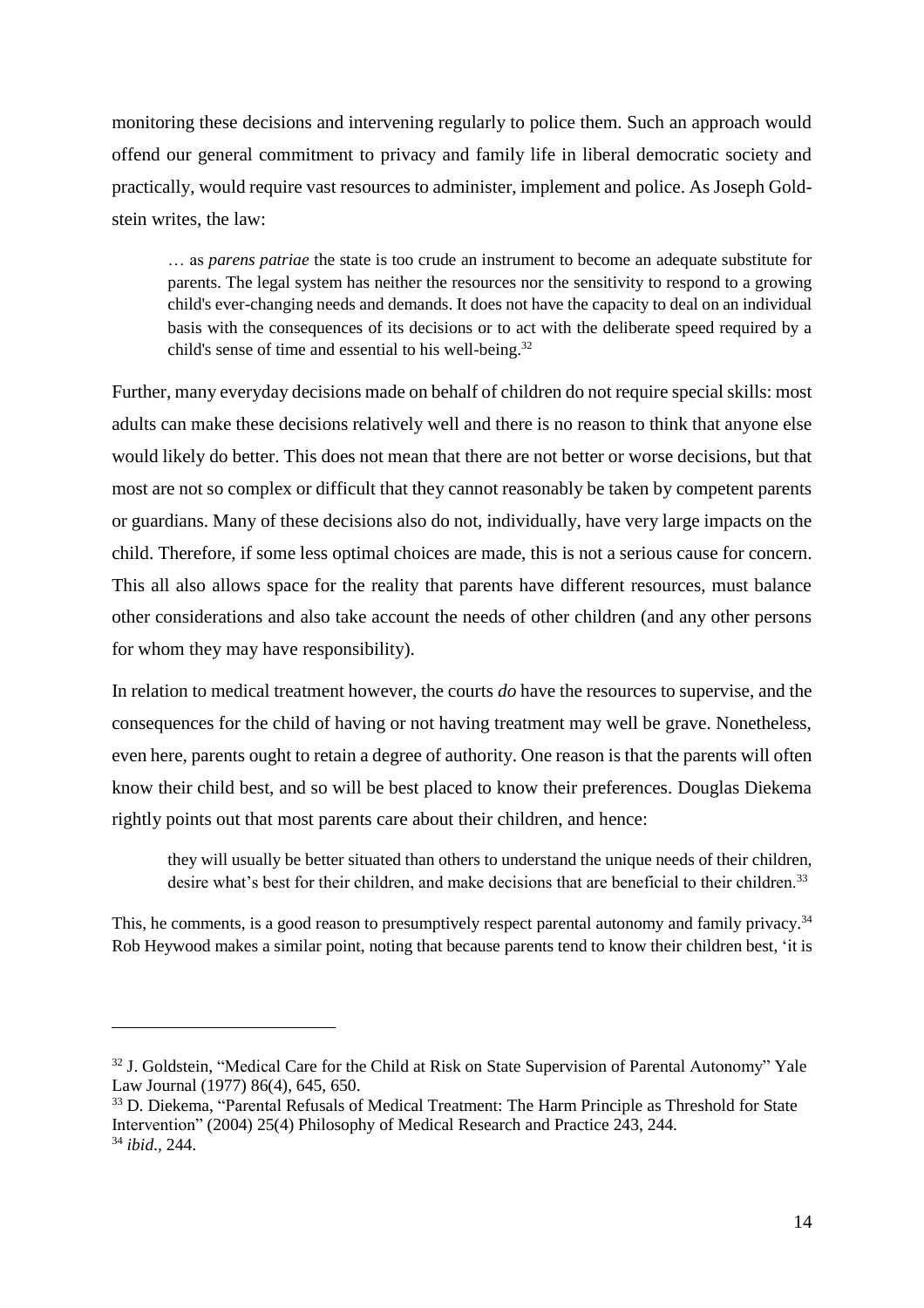they who are best placed to make a decision about what is truly in their child's best interests is not implausible'.<sup>35</sup>

Parental authority might also benefit the children in other ways. For example, Goldstein suggests that:

<span id="page-14-0"></span>the right of parents to raise their children as they think best, free of coercive intervention, comports as well with each child's biological and psychological need for unthreatened and unbroken continuity of care by his parents.<sup>36</sup>

Furthermore, it is the parents who will ultimately bear the burdens that flow from the decision. Where, as is almost invariably the case, parents want treatment to continue, it is they who will carry the care burdens that may result. This would seem to be quite a strong reason for them to have a considerable say over what treatment the child receives. As Erica Salter puts it

<span id="page-14-1"></span>Parents, as the central leaders and bearers of responsibility and accountability for the family, are also generally the central bearers of these decisional consequences.<sup>37</sup>

Salter argues that this, combined with parents' arguably greater knowledge of the child's needs and preferences, is sufficient to justify parental authority over their children.<sup>38</sup>

Diekema makes the further point that decisions about a child often affect other family members, and require that parents 'weigh the competing interests … in making a final decision'.<sup>39</sup> Society values the family unit, and as Diekema argues, families *need* to be able to make decisions about themselves with some degree of autonomy and with 'sufficient space and freedom from intrusion from others' to flourish.<sup>40</sup> In giving parents autonomy, the hope is that they will feel supported and respected, rather than policed, and hence exercise that autonomy with responsibility.

The value of according parents decisional autonomy may also be justified because it shows respect for pluralism. It enables parents to pass on particular views, values, and religious commitments to their children. In a liberal democracy committed to tolerance, this must be right. As Rob Heywood argues:

if the law is to take seriously views about freedom of religion, expression, and the right to respect for private and family life, it must attach genuine significance to medical decisions which are underpinned by those values, values which the English courts have only ever tipped their hats to in the evolving case law.<sup>41</sup>

<sup>35</sup> R. Heywood, "Parents and Medical Professionals: Conflict, Cooperation, and Best Interests" (2012) 20(1) Medical Law Review 29, 33.

<sup>36</sup> See note [32](#page-13-0) above, 649.

<sup>37</sup> E. Salter, 'Deciding for a Child. a Comprehensive Analysis of the Best Interest Standard' (2012) 33(3) Theoretical Medicine and Bioethics 179, 181.

<sup>38</sup> ibid.

<sup>39</sup> See note [33](#page-13-1) above, 244.

<sup>40</sup> *ibid.*

 $41$  See note [35](#page-14-0) above, 33.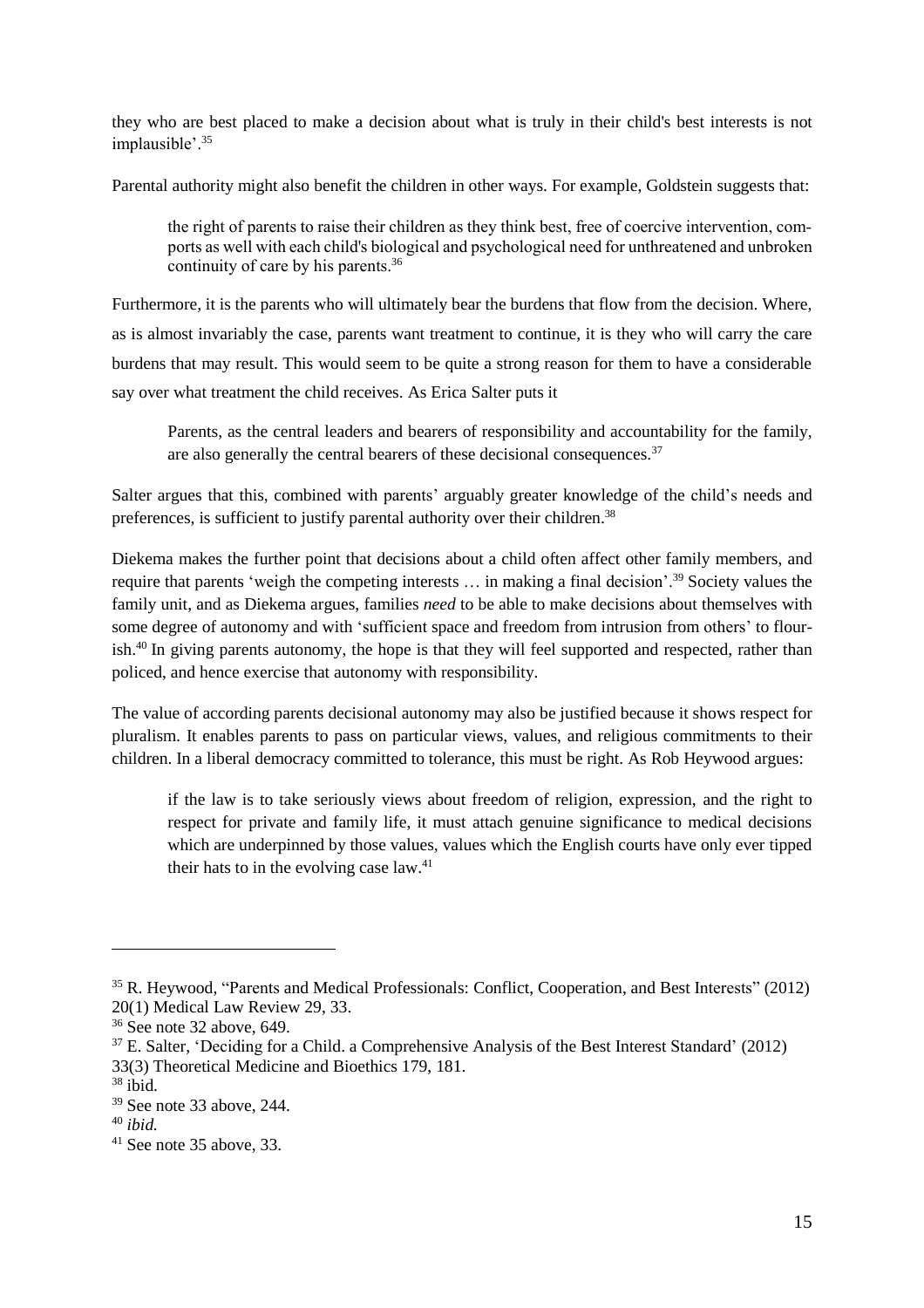This commitment to liberal values is especially important where there is not a verifiably 'right' or 'wrong' answer about what is best for the child. Goldstein contends that:

It is precisely in those cases in which reasonable and responsible persons can and do disagree about whether the 'life' after treatment would be "worth living" or "normal", and thus about what is "right," that parents must remain free of coercive state intervention in deciding whether to consent to or reject the medical program proffered for their child.<sup>42</sup>

His point is that if there can be reasonable disagreement, then the parental view cannot be 'wrong' (nor any other answer 'right') because there is no one objectively right answer. It is in such circumstances that 'the law's guarantee of freedom of belief becomes meaningful and the right to act on that belief as an autonomous parent becomes operative within the privacy of one's family'.<sup>43</sup> In such cases, the law should protect this freedom by leaving these decisions to parents.

The *Gard* case is an apt factual situation to explore this point because the key issue was whether the potential harm from undergoing nucleoside therapy was worth the improvements Charlie might possibly gain from it. It was a decision about which chances are worth taking and at what cost, about which there cannot be a 'right' or 'wrong' answer. Emily Harrop offers a similar example in the case of spinal muscular atrophy type 1, in which a treatment that might slow the course of the disease is available, but delivery of the treatment is unpleasant and the future benefits are uncertain. She explains that

The decision is a very personal one; for example, when two families who had made opposite decisions happened to visit our hospice at the same time, neither regretted their choice, when faced with the other.<sup>44</sup>

There is no clear answer to questions such as quality of life versus longevity. Such a decision is really a harm/benefit analysis, in which life extension and possible improvement must be weighed against immediate harms, chance of success and potentially worse outcomes. Beyond clearly harmful situations that threaten the child's life, a great many such decisions about what is best for a child are questions of *values* (and to a degree, relate to subjective preferences if the child is old enough to have formed these): to know what is in the child's best interests in the face of competing courses of action, we need to know which values we think it is best to pursue. Given this, then absent other considerations, parents are at least as well placed as others to make these determinations. Leaving such decisions to parents supports their authority and promotes respect for difference. To do otherwise, in the absence of a strong countervailing

 $42$  See note [32](#page-13-0) above, 654.

<sup>43</sup> *Ibid*, 655.

<sup>&</sup>lt;sup>44</sup> E. Harrop, 'Setting the Scene: Supporting and Informing Shared Decision-Making at the Bedside' In I. Goold, J. Herring and C. Auckland (eds.), *Parental Rights, Best Interests and Significant Harms. Medical Decision-Making on Behalf of Children Post-Great Ormond Street Hospital v Gard*, (2019 forthcoming). See also E. Salter, 'Deciding for a Child. a Comprehensive Analysis of the Best Interest Standard' (2012) 33(3) Theoretical Medicine and Bioethics 179, 191 and the case of Aaron in her discussion.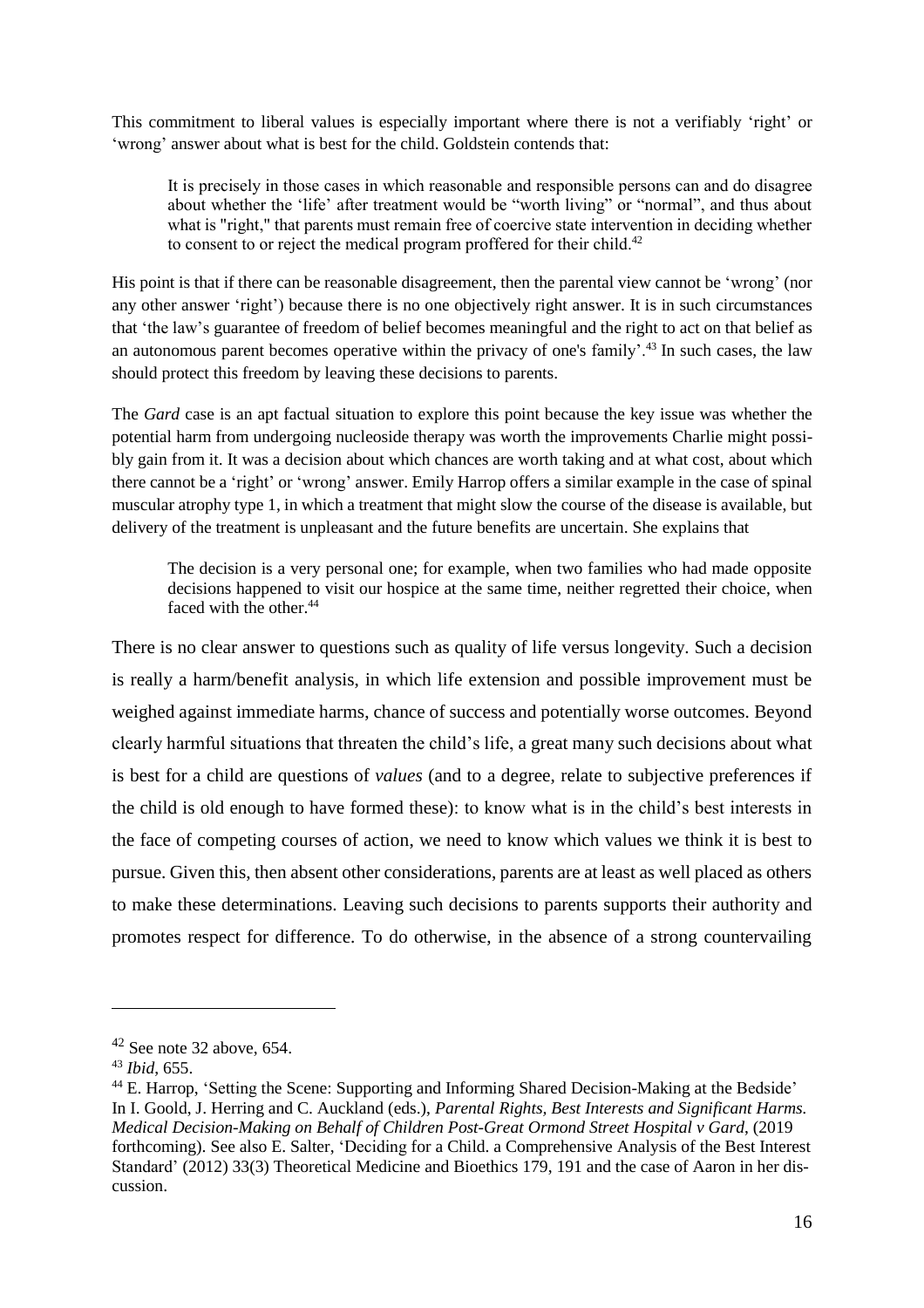consideration, effectively gives primacy of one view on value over another. Such a determination both lacks justification and fails to protect tolerance of difference.

The parent's insight may be of particular value when there is a need to balance medical considerations against other interests, which is reflected in the current law. Diekema offers the illuminating example of chemotherapy:

Although medical considerations are important, a child's interests will also be affected by emotional and physical accompaniments of the chosen course. Best interests all too frequently may be reduced to objective medical interests alone. In discussing chemotherapy for a child with leukaemia, for example, medical professionals frequently focus on the fact that therapy will increase the child's chance of survival while underestimating the negative aspects of cancer treatment. Some parents may place greater weight on the risks, side effects, discomforts, and disruptions that the child may endure in being treated, perhaps making the judgment that the increased chance of survival does not justify those burdens. Determining how these multiple factors ought to be weighed is no simple matter.<sup>45</sup>

The welfare of the child is a matter in which emotional, religious, cultural and family considerations are all intimately connected. Parents are therefore uniquely positioned to assess the child's medical interests *in light of these other important considerations*.

These latter points have extra importance where the child was old enough to have expressed preferences before losing capacity. In such cases, parents may also be best placed to reflect the child's perspective, as they have insights that other parties lack. Essentially, they have empirical information that is highly relevant to the question of what is best for the child. Where this is not the case, then even their knowledge of the family's value, the wider context in which the child will be raised and so on, suggest that respecting parental authority is likely to produce a decision that will best promote the child's interests.

For all of these reasons, then, there is a substantial case in support of the law according parents a wide margin of discretion in order to make medical treatments on behalf of their children.<sup>46</sup>

 $45$  See note [33](#page-13-1) above, 248.

<sup>&</sup>lt;sup>46</sup> We note that our analysis rests largely on a presumption that parents are engaged, loving and want the best for their children. We appreciate that this is not always the case, but consider it sufficiently usual that parents have their child's best interests at heart to ground this position. In case where parents are not so engaged, some problematic choices may be caught by a harm threshold, while educational provision and child social services may redress some other concerns. We also note the judicial acceptance that some variation in parenting is the price of tolerance (see comments of Hedley J in *Re L*: "Society must be willing to tolerate very diverse standards of parenting, including the eccentric, the barely adequate and the inconsistent": *Re L (Care: Threshold Criteria)* (2007) 1 F.L.R. 2050).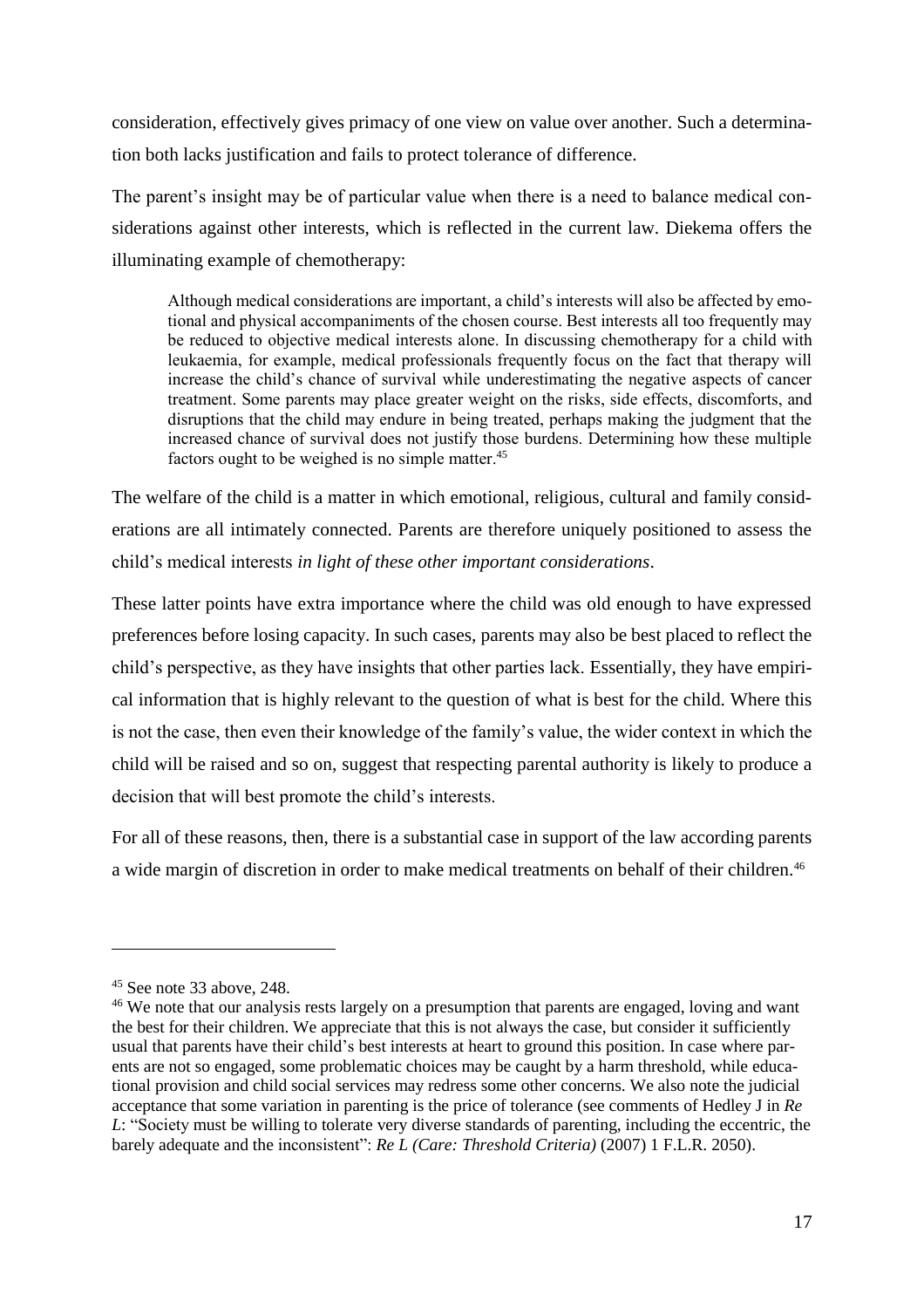#### *1. The Limits of Parental Responsibility and Authority*

While parents will very often choose well enough for their children therefore, there will always be exceptional cases, where the parent's decision should not be upheld and the court should have power to intervene. There must, therefore, be some limit on parental authority. This limit should be set at least at the point of what Loretta Kopelman's calls 'a justifiable threshold of adequate parenting'.<sup>47</sup> This, she points out, requires us to determine 'what harms or risks of harm are sufficient, in magnitude and probability, to justify the restriction of the guardians' choice'.<sup>48</sup> To delineate these limits, we must first consider the different reasons parents might disagree with the recommendations of medical professionals such that court intervention is even a consideration. This will enable us to determine what the limits of parental authority should be in respect of such disputes.

Sometimes, parents may disagree with medical professionals about something that is open to proof — a dispute of fact. In *Re Ashya King* for example, while both parents and doctors accepted that Ashya needed chemotherapy and radiotherapy, the dispute related to the extent and type of treatment. The parents argued for Proton radiotherapy that causes less radiation damage, but for Ashya, both therapies needed to be used on the entire brain and spine and therefore any benefits, as a matter of fact, would be limited.<sup>49</sup> The disagreement was thus largely about the evidence in support of the treatment the parents wanted and its likely efficacy in achieving the benefits they sought.

In some cases, parents will make decisions which are based on verifiably wrong or unconvincing evidence. Only last year for example, a seven-month-old baby in Belgium died of malnutrition and dehydration after being fed a gluten-free and reduced-lactose diet by his parents.<sup>50</sup> In less extreme cases, one party (generally the parents) may be mistaken about a matter of fact, perhaps because they lack the medical training to fully understand information relevant to the decision. Or parents may lose trust in their doctors and no longer accept the truth of what they

<sup>&</sup>lt;sup>47</sup> L. M. Kopelman, "The Best-Interests Standard as Threshold, Ideal, and Standard of Reasonableness" (1997) 22 The Journal of Medicine and Philosophy 271, 276. <sup>48</sup> *ibid*.

<sup>49</sup> *Re Ashya King* [2014] EWHC 2964 (Fam) at [5]–[10].

<sup>&</sup>lt;sup>50</sup> K. McLaughlin and G. Davies, "Health food zealot parents blamed for starving child's death walk free: Baby died after his organs shrank in HALF because Belgian couple fed him a gluten-free and quinoa milk diet", The Daily Mail, 14 June 2017 available at [<http://www.dailymail.co.uk/news/arti](http://www.dailymail.co.uk/news/article-4604100/Parents-blamed-starving-child-s-death-walk-free.html)[cle-4604100/Parents-blamed-starving-child-s-death-walk-free.html>](http://www.dailymail.co.uk/news/article-4604100/Parents-blamed-starving-child-s-death-walk-free.html) accessed on 1 July 2018.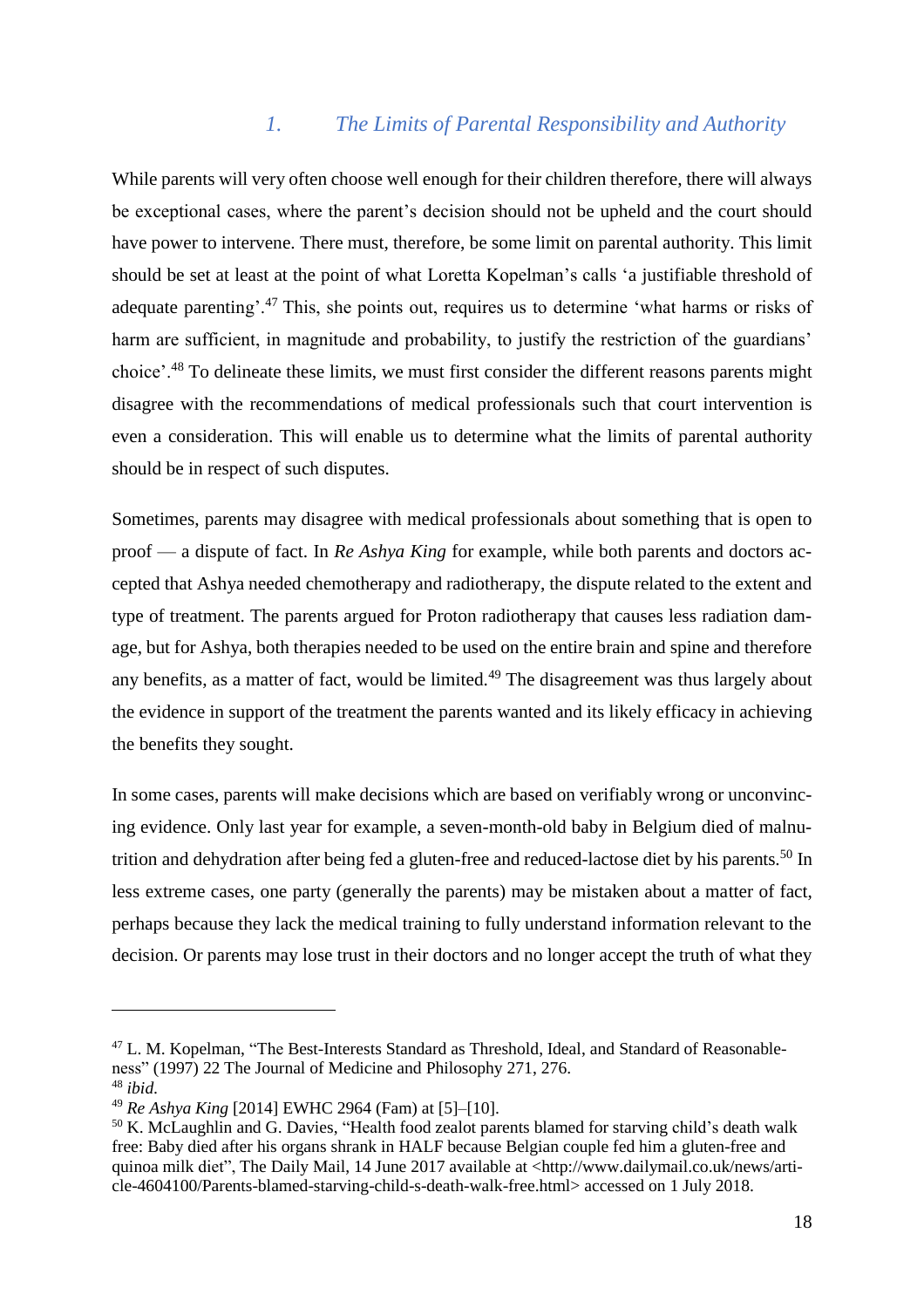tell them. In the case of Isaiah Haastrup for example, the parents simply would not accept the medical facts about his prognosis put forward both by the treating team, and the independent experts they themselves had appointed. Mr Justice Macdonald wrote:

The mother makes clear in her statement that, contrary to the medical evidence, the parents do not accept that it is not possible to wean Isaiah off his ventilator. Whilst accepting that a number of attempts have been made and that these were not successful, the mother and the father believe that the medication that Isaiah is being given is having an effect on his ability to breath on his own and that, were it not for this, he would recover his ability to breath on his own. They are each unable to accept the medical evidence that the level of damage to the respiratory centres of Isaiah's brain is of such magnitude that this will not be the outcome for Isaiah.<sup>51</sup>

Similar concerns were raised in respect of his level of consciousness (the mother believed that "the sole driver of changes in Isaiah's alertness is the level of his medication"<sup>52</sup>); his visual and aural functioning (which were reputedly not carried out at the 'optimal' time),<sup>53</sup> and his responsiveness. There was fundamental disagreement between the parties over the fact of his current level of functioning.

In disputes of this kind, we argue that there is only a need for intervention where the factual dispute (or error) will harm this child. Parents make errors of fact about many things, but most make little difference to a child's life and are insufficient to justify the privacy infringements of overriding those decisions. But a factual error that causes harm to a child cannot be acceptable. There is nothing about a factual error that lends justification to harming a child, and the justifications for parental authority do not offer any basis for respecting their decision in such cases. A parent cannot claim a right 'to be wrong' in such cases. A relatively low bar for intervention might then be justified in such cases, but some form of pre-court mediation and measures to help address the errors of fact made by either party would be welcome.

In other cases, parents' decisions may be open to challenge because the parents may be unable to make a decision in their child's best interests because they are too biased to do so, either because their decision is clouded by their beliefs or because of their interest in their relationship with the child. Sometimes, this will mean their authority should be fettered and intervention would be justified to bring objectivity to the decision-making process given that it affects a vulnerable third party in the person of the child. Somewhat paradoxically, the depth of a parent's relationship with her child is raised as both the reason she is likely to know her child's

<sup>51</sup> See note [4](#page-3-0) above at [58].

<sup>52</sup> *ibid* at [59].

<sup>53</sup> *ibid* at [60].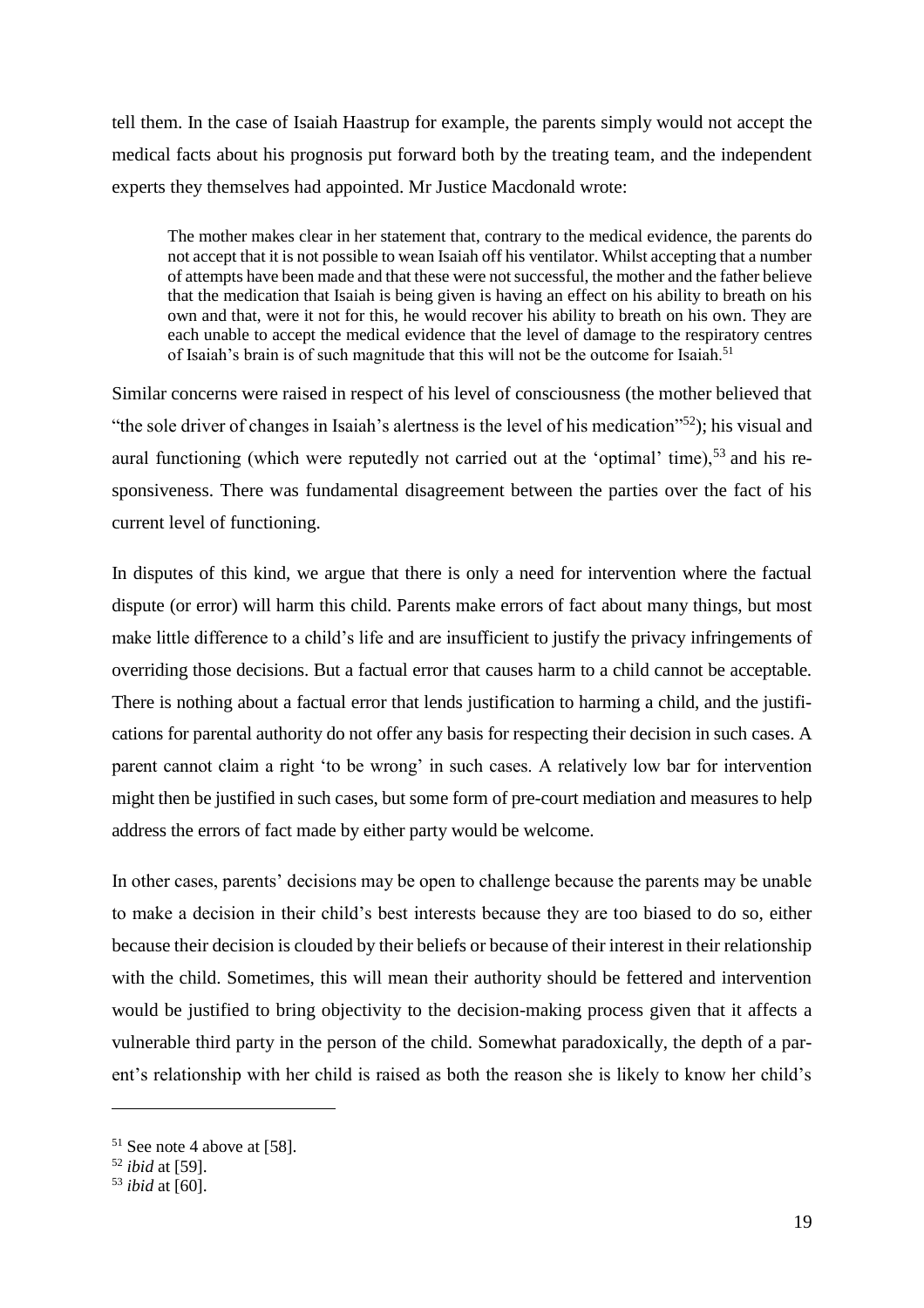needs and interests best, and the reason why she is too closely connected to the child's situation to decide objectively. Putting pressure on the claim that parents do *in fact* know the child best, Salter notes that the parent-child relation is emotionally complex and:

may not be conducive to full and frank disclosure of the child's preferences to parents. This complexity is often aggravated in times of illness and crisis, sometimes causing children to feel guilty, helpless, abandoned, or embarrassed. Indeed, oftentimes, children are able to be more straightforward with someone with whom they have a different kind of relationship.<sup>54</sup>

A parent may not then possess more information than others about a child's preferences, or the information shared with them by the child may actually be misleading. Similarly, Salter explains, this emotional complexity may mean the other claims made for parental authority – that parents best understand how their child thinks, and can work out what he or she would want – is flawed for the same reasons.<sup>55</sup> Such arguments also lack weight in cases of very young children and infants.

Bias and emotionality on the part of a parent is not alone enough for their decision to be overridden but it is a basis on which we can say that sometimes we might question their authority in relation to a particular decision. This might be in cases where emotion blinds the parents to be able to accept factual information, or to take on board the evaluations of the treating team. In such instances, it could be said that emotionality may be undermining the parents' capacity to make rational decisions, and so provide a basis on which to believe that other parties might be better able to weigh the relevant information. But merely the fact that parents are emotionally involved in their children's lives is not itself a sufficient reason to assume that the court or the medical professionals know what is best.

In some situations, meanwhile, parents may have an inherent conflict of interest, such as where they must choose between the interests of two children – one needs a kidney, the other is a potential donor. Robert Bennett notes that, 'a judge may be asked to intercede because the parent's conflict of interest makes him an inappropriate decision-maker'.<sup>56</sup> State intervention

<sup>54</sup> See note [37](#page-14-1) above, 181.

<sup>55</sup> *ibid*, 181.

<sup>56</sup> R. Bennett, "Allocation of Child Medical Care Decision Making Authority A Suggested Interest Analysis" (1997) 62(2) Virginia Law Review 186, 313.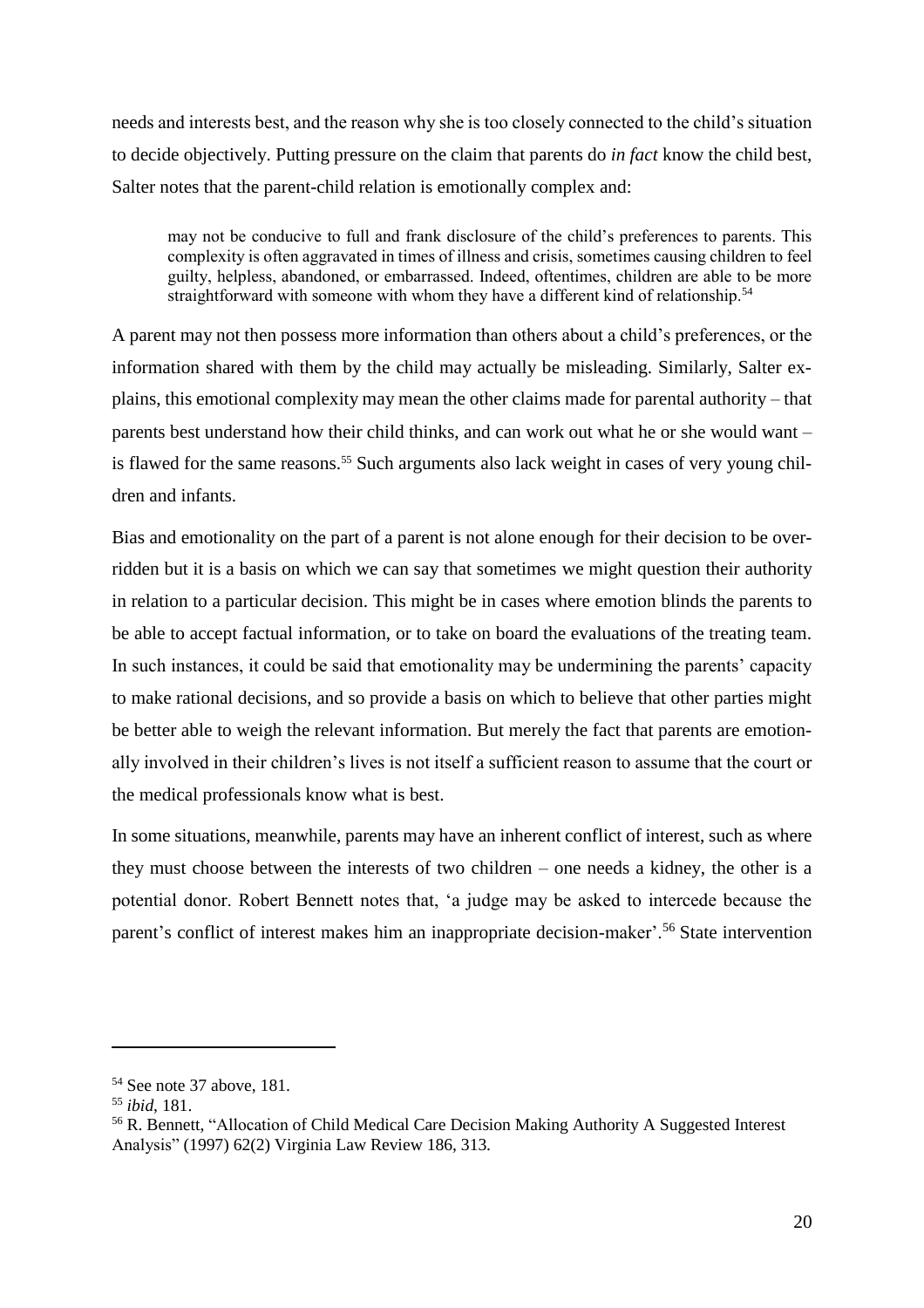is desirable, even necessary, where parents cannot agree on what is best for a child, as otherwise no determinative choice about how to proceed can be made.<sup>57</sup>

Most often the difficult cases that challenge the courts and put pressure on where the right line for intervention lies however, concern disputes not of fact, but of *value* or *belief*. Of these, disputes of *belief* are difficult precisely because they test our commitment to respect for plurality of values, pitting our commitment to respect for belief against the communal responsibility for the vulnerable in our society. Disputes of *value* are in some ways less complex once we see them as such. We deal with each in turn now.

Disputes based on belief are those where parents may rely on something other than the medical facts to form their opinion of what should happen to the child. In the United States, numerous cases have come before the courts in which parents have failed to obtain medical help for their children for religious reasons, including a series of murder and manslaughter charges.<sup>58</sup> A girl in Idaho was left permanently and seriously disabled after her parents refused surgery to close a small congenital hole in her heart in favour of prayer for example;<sup>59</sup> prompting a taskforce to estimate that the child mortality rate for followers of that sect was ten times that of Idaho as a whole over an eight year time period.<sup>60</sup>

In England and Wales, the courts have been challenged many times by cases involving the religious beliefs of parents. For example, the refusal of the parents to authorise the separation of conjoined twins in *Re A (Children) (Conjoined Twins: Surgical Separation)*, <sup>61</sup> was borne out of the couples' strong Catholic beliefs, while the courts have on a number of occasions

 $\overline{a}$ 

<sup>59</sup> J. Wilson, "Letting them die: parents refuse medical help for children in the name of Christ", *The Guardian*, 13 April 2016 (accessed 1 July 2018), [https://www.theguardian.com/us](https://www.theguardian.com/us-news/2016/apr/13/followers-of-christ-idaho-religious-sect-child-mortality-refusing-medical-help)[news/2016/apr/13/followers-of-christ-idaho-religious-sect-child-mortality-refusing-medical-help](https://www.theguardian.com/us-news/2016/apr/13/followers-of-christ-idaho-religious-sect-child-mortality-refusing-medical-help)

 $60$  The Governor's Task Force on Children at Risk, 1 July 2015 available at [<http://ida-](http://idahochildren.org/wp-content/uploads/2014/12/IDCARTFtoOtter.pdf.)

<sup>&</sup>lt;sup>57</sup> See, e.g.,  $F$  *v*  $F$  [2013] EWHC 2683 (Fam). Parents disagree over whether their children should receive certain vaccinations. Once the court has intervened in these cases, they must apply a best interests test to determine which, of the different courses of action available, ought to be pursued.

<sup>&</sup>lt;sup>58</sup> See for example: M. Sampathkumar, "Parents who prayed for sick daughter instead of taking her to hospital charged with murder", *The Independent*, 7 June 2017 available at [<https://www.independ](https://www.independent.co.uk/news/world/americas/oregon-parents-prayer-daughter-dies-arrested-charged-murder-a7777646.html)[ent.co.uk/news/world/americas/oregon-parents-prayer-daughter-dies-arrested-charged-murder](https://www.independent.co.uk/news/world/americas/oregon-parents-prayer-daughter-dies-arrested-charged-murder-a7777646.html)[a7777646.html>](https://www.independent.co.uk/news/world/americas/oregon-parents-prayer-daughter-dies-arrested-charged-murder-a7777646.html) accessed on 1 July 2018; "Faith-healing parents charged with MURDER after second child died in their home from pneumonia without getting medical help while they were on probation over death of first son", *Daily Mail*, 22 May 2013 available at [<http://www.dailymail.co.uk/news/arti](http://www.dailymail.co.uk/news/article-2329305/Faith-healing-parents-charged-MURDER-second-child-died-home-pneumonia-getting-medical-help-probation-death-son.html)[cle-2329305/Faith-healing-parents-charged-MURDER-second-child-died-home-pneumonia-getting](http://www.dailymail.co.uk/news/article-2329305/Faith-healing-parents-charged-MURDER-second-child-died-home-pneumonia-getting-medical-help-probation-death-son.html)[medical-help-probation-death-son.html>](http://www.dailymail.co.uk/news/article-2329305/Faith-healing-parents-charged-MURDER-second-child-died-home-pneumonia-getting-medical-help-probation-death-son.html) accessed on 1 July 2018.

[hochildren.org/wp-content/uploads/2014/12/IDCARTFtoOtter.pdf.>](http://idahochildren.org/wp-content/uploads/2014/12/IDCARTFtoOtter.pdf.)accessed on 20 March 2019. <sup>61</sup> [2001] 2 WLR 480.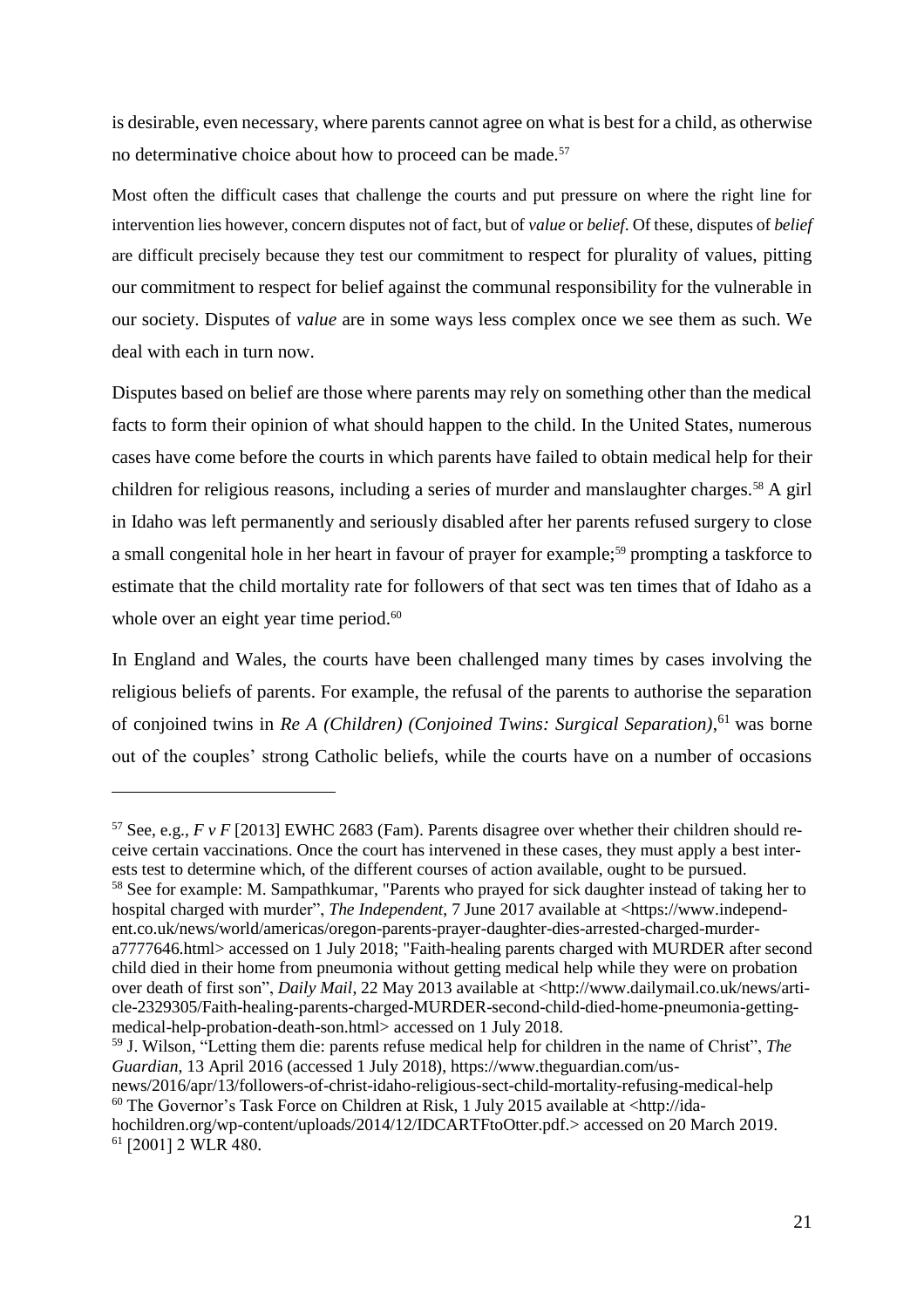been asked to adjudicate on the issue of Jehovah's Witness parents refusing blood transfusions for their children.<sup>62</sup> Such cases are difficult to resolve, given their profound implications for the child, who cannot speak for themselves and who has not yet the competence to determine his or her own religious views. We argue that the religious views of the parents are not themselves sufficient to justify unlimited parental authority in such cases, precisely because they involve the imposition of religious views on another person (the child) where the consequences (which may be significant) are borne by that other person. Indeed, the concept of children's rights is important in this context, as it reminds us that the child is a rights-bearer and this includes not having religious beliefs he or she does not clearly hold imposed upon him or her in a way that may affect their future life. For this reason, such decisions are not accommodated by Article 9 (respect for belief) alone. However, if we are serious about our commitment to plurality and respect for belief, religious views *alone* are not sufficient for parents' views to be overturned either, even if they have some small impact on welfare. These are the kinds of cases that demonstrate why 'best interests' is an inadequate threshold, as it permits intervention even on the smallest welfare encroachment and allows for the overriding of religious views on weak grounds, undermining the law's commitment to freedom of belief.

Disputes of *value*, by contrast, do not present the same difficulties once understood in this way. These involve views about which kinds of chances are worth taking,  $63$  about what is important in life or which benefits are worth which burdens. For example, this may be a question of whether it is preferable to live for longer but endure some pain or indignity, or live for less time but with more of what one regards as good quality of life. Such disagreements are not about facts, but about what makes a good life, and therefore they are not of a kind that any one person is necessarily better placed to decide. By their very nature, they permit of more than one legitimate view, precisely because they entail considerations that are subjective and which always have a personal dimension.

As Lord Justice Waite put it in *Re T*, disputes of value exist on a scale:

 $\overline{a}$ 

at one end of which lies the clear case where parental opposition to medical intervention is prompted by scruple or dogma of a kind which is patently irreconcilable with principles of child health and welfare widely accepted by the generality of mankind; and that at the other end lie

<sup>62</sup> See for example: *Re E (A Minor) (Wardship: Medical Treatment)* [1993] 1 FLR 386).

<sup>&</sup>lt;sup>63</sup> We are grateful to Jonathan Herring for suggesting we consider the distinction between mistakes of fact and disputes about value.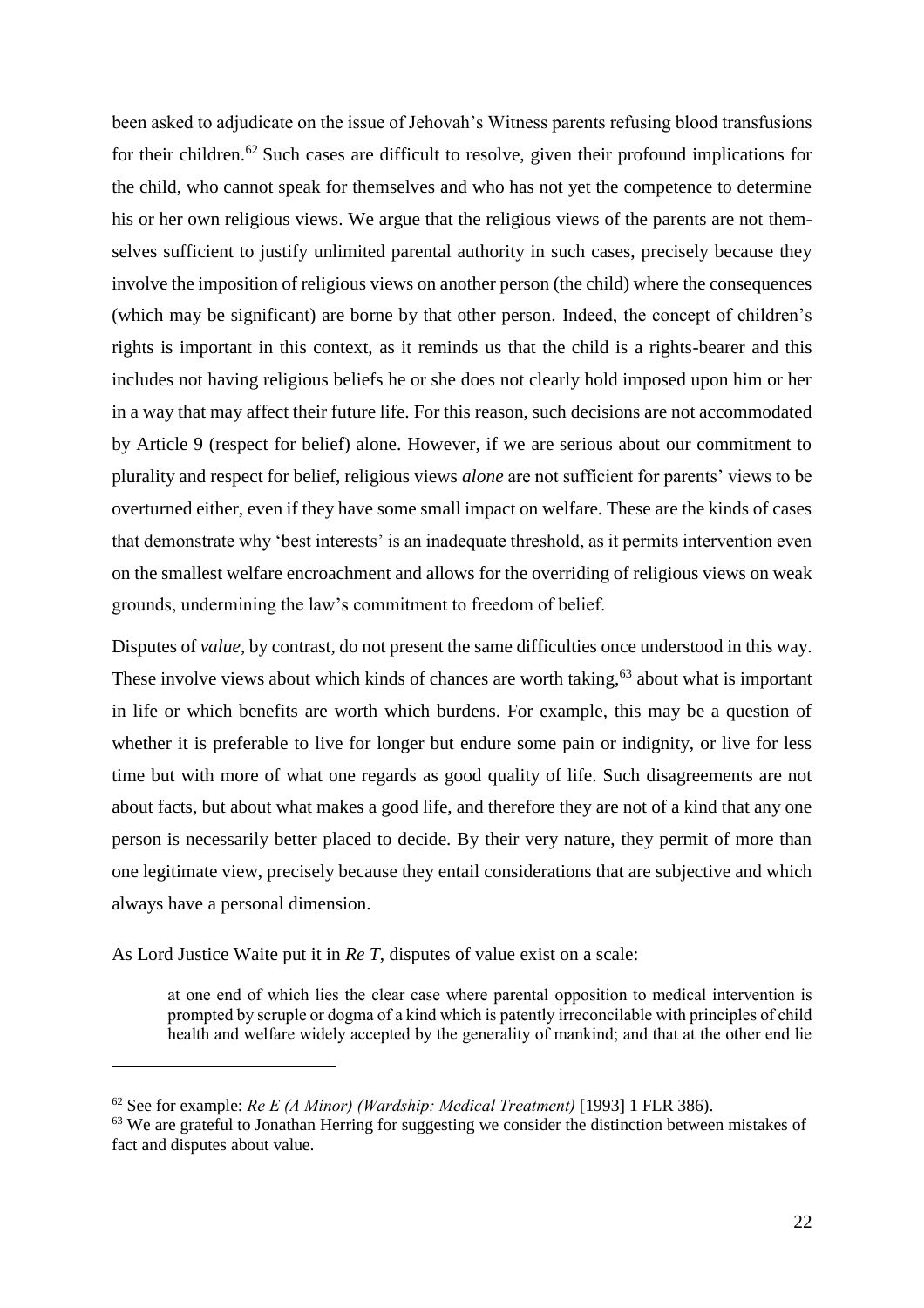highly problematic cases where there is genuine scope for a difference of view between parent and judge.<sup>64</sup>

In his Lordship's view, in *both* situations it is 'the duty of the judge to allow the court's own opinion to prevail in the perceived paramount interests of the child concerned', but that in cases where there was real scope for disagreement, the court should be influenced by 'a reflection that in the last analysis the best interests of every child include an expectation that difficult decisions affecting the length and quality of its life will be taken for it by the parent to whom its care has been entrusted by nature'.<sup>65</sup> This has meant that the courts take account of parental views insofar as possible.

The *Gard* case could be framed as a disagreement about the likelihood that the treatment would have any efficacy, but given the weight of opinion and evidence on one side, it is better seen as a dispute over which chances are worth taking and at what cost. Where a 'chance' is regarded as virtually nil, this may move from being a balance of evidence to a belief in near miracles. That said, this does not mean that taking a small chance is necessarily irrational or mistaken. As Julian Savulescu has argued:

if [the odds] are not zero, why not have a trial of treatment for several months, or a year, under strict pain control (which we are told is so effective in palliative care)? The parents seemed to accept that Charlie's current state was not one which was worth prolonging and if no progress was made, one could stipulate that treatment must be withdrawn... Is a month or year of experimental treatment that offers a slim chance of improvement clearly against his interests?<sup>66</sup>

Cases that are the end of Lord Justice Waite's scale are those where we can still say parental authority should be subject to limits, but they are also those where the best interests threshold begins to demand more justification. Where there is room for reasonable disagreement, there is essentially no right or 'best' answer, and so the question of 'best interests' cannot be properly answered. Or, at the least, there is no clear reason why the court is any better placed to make this determination for the child than his or her parents. This was, to some extent, the issue in *Gard* and one which, with respect, both the Court of Appeal and the Supreme Court avoided.

<sup>64</sup> *Re T (A Minor) (Wardship: Medical Treatment)* [1997] 1 W.L.R 242, 253-254 *per* Waite L.J. <sup>65</sup> *ibid*.

<sup>66</sup> J. Savulescu, "Debate: The Fiction of an Interest in Death? Justice for Charlie Gard", JME Blog, 26 April 2017 available at [<https://blogs.bmj.com/medical-ethics/2017/04/26/debate-the-fiction-of-an](https://blogs.bmj.com/medical-ethics/2017/04/26/debate-the-fiction-of-an-interest-in-death-justice-for-charlie-gard/)[interest-in-death-justice-for-charlie-gard/>](https://blogs.bmj.com/medical-ethics/2017/04/26/debate-the-fiction-of-an-interest-in-death-justice-for-charlie-gard/) accessed on 20 March 2019.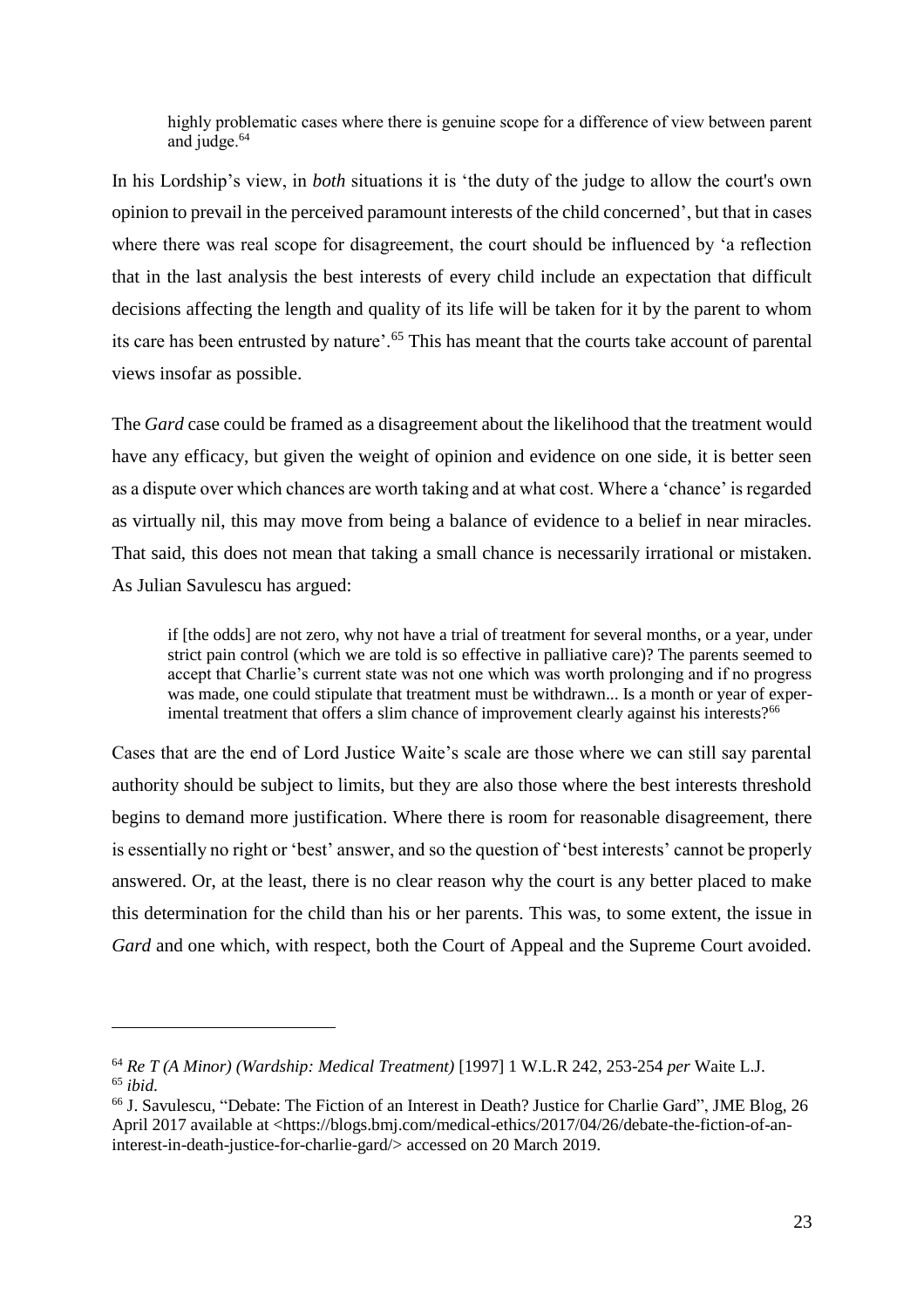It was even more squarely the case in *Evans*, which was concerned precisely with what constitutes a good death, a question of values rather than fact.<sup>67</sup> This critique of 'best interests' holds both for its use as a threshold for intervention, and as a test generally to determine what should be done. However, we are concerned only with the issue of a threshold in this paper.<sup>68</sup>

Some limits on parental authority are needed, but setting the threshold for intervention at 'welfare' or 'decisions not in the child's best interests' permits the court the authority to override decisions too easily. We take the view, like Diekema, that in a libertarian society we should maintain respect plurality of values insofar as is possible, and that it should be more than mere impact on welfare that tips the balance too far from respecting differences of viewpoint in our society.

Further, we argue that the best interests threshold lacks clarity as a point for intervention precisely because it is possible that there is no answer to the question of what is in the child's best interests — there may be multiple legitimate, sufficient or reasonable answers. As Lynn Gillam has put it, best interests is a 'notoriously subjective and grey concept', even 'when used in legal context by a judge'.<sup>69</sup> In fact, the very notion that 'best' forms part of the threshold, means that if the court claims authority to intervene, it is implicit that the court is regarded as "best" able to determine what to do. It is not self-evident that the court is best placed in relation to parents, and arguments could be made for doctors in the context of some disputes, particularly factbased ones. It is therefore not clear that the court has any basis on which to claim *greater* authority that parents or doctors. Indeed, of the three potential decision makers, the court arguably lacks both medical expertise and experience of similar situations at close hand, and the subjective knowledge of the child of the parents – its only real claim is to be an objective observer, which is not itself limited to the court and does not alone confer sufficient authority.

<sup>68</sup> There is considerable defence of the best interests approach to determining what should be done in the case law as outlined earlier in this paper, and a body of critique in the ethics and medical law literature but it is beyond the scope of this paper to explore that literature here. See further: R. Heywood, "Parents and Medical Professionals: Conflict, Cooperation, and Best Interests" (2012) 20 Medical Law Review 29; L. Gillam, "The Zone of Parental Discretion: An Ethical Tool for Dealing with Disagreement between Parents and Doctors about Medical Treatment for a Child" (2016) 11(1) Clinical Ethics 1.

<sup>67</sup> We are grateful to an anonymous reviewer for raising this aspect of the *Evans* litigation to us.

<sup>69</sup> *ibid*.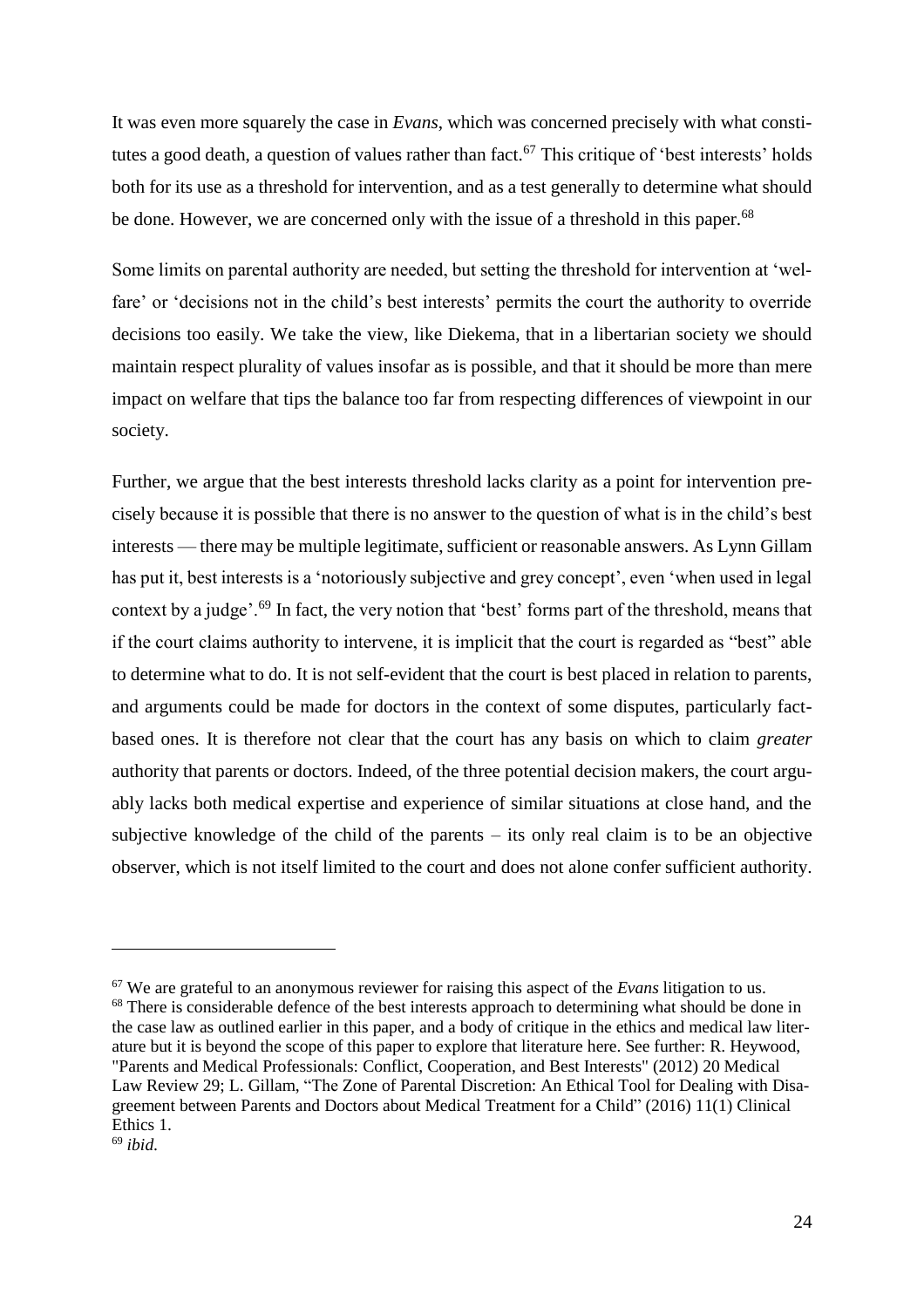#### *B. The limits of state intervention under Article 8*

The right to respect for one's 'private and family life' is explicitly protected by Article 8 of the European Convention on Human Rights. The right is qualified, and subject to restrictions made 'in accordance with law' where 'necessary in a democratic society' for 'the protection of health or morals, or for the protection of the rights and freedoms of others'.<sup>70</sup> But on the basis of the right, as well as protections in the United Nations Convention on the Rights of Children, legally parents have prima facie authority to make intimate medical decisions for their children, and the Strasbourg court has been clear that medical intervention on a child without the parent's consent constitutes a violation of Article 8, subject to some qualifications.<sup>71</sup> In acknowledging that Article 8 could apply in *Gard*, Lady Hale was clear in response that according to Strasbourg jurisprudence, any conflict between the rights of parent and child under Article 8 ought to be resolved in favour of the child. We think this is surely right. For the reasons given above, permitting parents to act as unrestricted rights-bearers with regard to their children, with the power to make any decisions no matter the impact goes against our communal commitment to protecting the vulnerable from unacceptable harm.

However, we need to be clear about what constitutes a 'conflict' between the parents and children for these purposes. The fact a parent is in dispute with doctors does not itself mean that the parents are in 'conflict' *with the child*, absent any negative affect to the child's rights. As explored above, there are a variety of ways in which parents may disagree with doctors, not all of which necessarily entail a 'conflict' with the child. The parents are acting in the way that they think best promotes the interests of that child, even if the doctors or court disagree. The requisite 'conflict' is therefore not necessarily indicated by parent-doctor disputes, and so the Court's authority to involve itself in decisions that fall within the scope of Article 8 is not invoked simply because parents and doctors disagree. Lady Hale did not therefore, with respect, resolve the issue of *when* the court could intervene in private family decisions.

<sup>&</sup>lt;sup>70</sup> Convention for the Protection of Human Rights and Fundamental Freedoms (European Convention on Human Rights, as amended) (ECHR) art 8(2).

<sup>71</sup> *MAK and RK v United Kingdom* (Application Nos 45901/05 and 40146/06), European Court of Human Rights March 23, 2010. See also the protection of parental rights in Articles 3(2) and 5, United Nations Convention on the Rights of Children.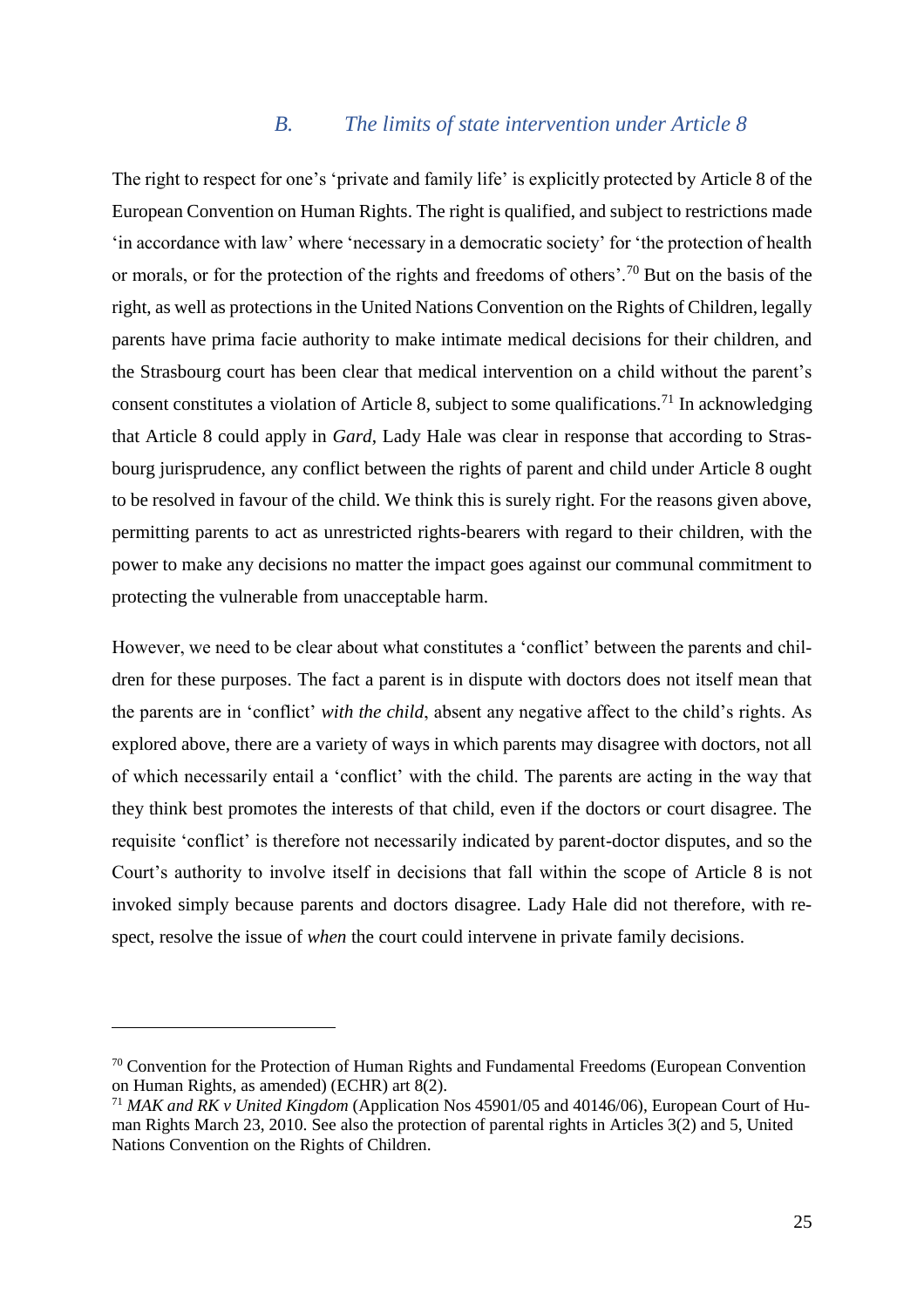The question then, is whether intervening on the basis that the decision is not in the child's best interests can be said to be 'necessary' for the protection of the child's health according to Article 8. If so, this seems to be an exceptionally large intrusion by the State into the private decisions of parents. As counsel for the appellants in *Gard*, Richard Gordon QC, explained:

If best interests were to be relevant touchstone, the distinction between legitimate state action and the discharge of parental responsibility would disappear since any action by parents with which court disagreed could be overruled.<sup>72</sup>

In the jurisprudence on Article 8, 'necessary' has been taken to imply 'the existence of a pressing social need" for the interference'.<sup>73</sup> Moreover, in *Dudgeon v United Kingdom*, the European Court of Human Rights was clear that

According to the Court's case-law, a restriction on a Convention right cannot be regarded as "necessary in a democratic society" - two hallmarks of which are tolerance and broadmindedness - unless, amongst other things, it is proportionate to the legitimate aim pursued.<sup>74</sup>

If best interest determinations involve a weighting of interests or factors which may legitimately be balanced differently by different people, then in any given situation, there is room for reasonable disagreement, including between the parents and the Court. The current law would thus seem to go beyond what is 'necessary' to serve it aims of protecting children from harm, as it enables the Court to override the decisions of parents merely because they disagree with the parents balancing of interests, even where the child is not being exposed to such harm. Such interference may therefore be disproportionate to its aim, especially when considered in light of the importance attached to 'tolerance and broadmindedness' in a democratic society.

In approaching these questions, we also need to ensure that the matter of children's rights is not left aside. Rachel Taylor emphasises that "the first important principle of parental responsibility is that the parental role is one of responsibility to children rather than proprietary rights over them".<sup>75</sup> She points out that parents are to exercise those responsibilities in a manner that

<span id="page-25-0"></span><sup>72</sup> 'Lady Hale's explanation of the Supreme Court's decision', as delivered in Court on 8 June 2017 available at [<https://www.supremecourt.uk/news/permission-to-appeal-hearing-in-the-matter-of-char](https://www.supremecourt.uk/news/permission-to-appeal-hearing-in-the-matter-of-charlie-gard.html)[lie-gard.html>](https://www.supremecourt.uk/news/permission-to-appeal-hearing-in-the-matter-of-charlie-gard.html) accessed on 20 March 2019.

<sup>73</sup> *Dudgeon v United Kingdom* (1983) 5 EHRR 573, [51].

<sup>74</sup> *ibid.*

<sup>75</sup> R. Taylor, "Parental Decisions and Court Jurisdiction: Best Interests or Significant Harm?" in I. Goold, J. Herring and C. Auckland (eds.), *Parental Rights, Best Interests and Significant Harms. Medical Decision-Making on Behalf of Children Post-Great Ormond Street Hospital v Gard*, (2019 forthcoming).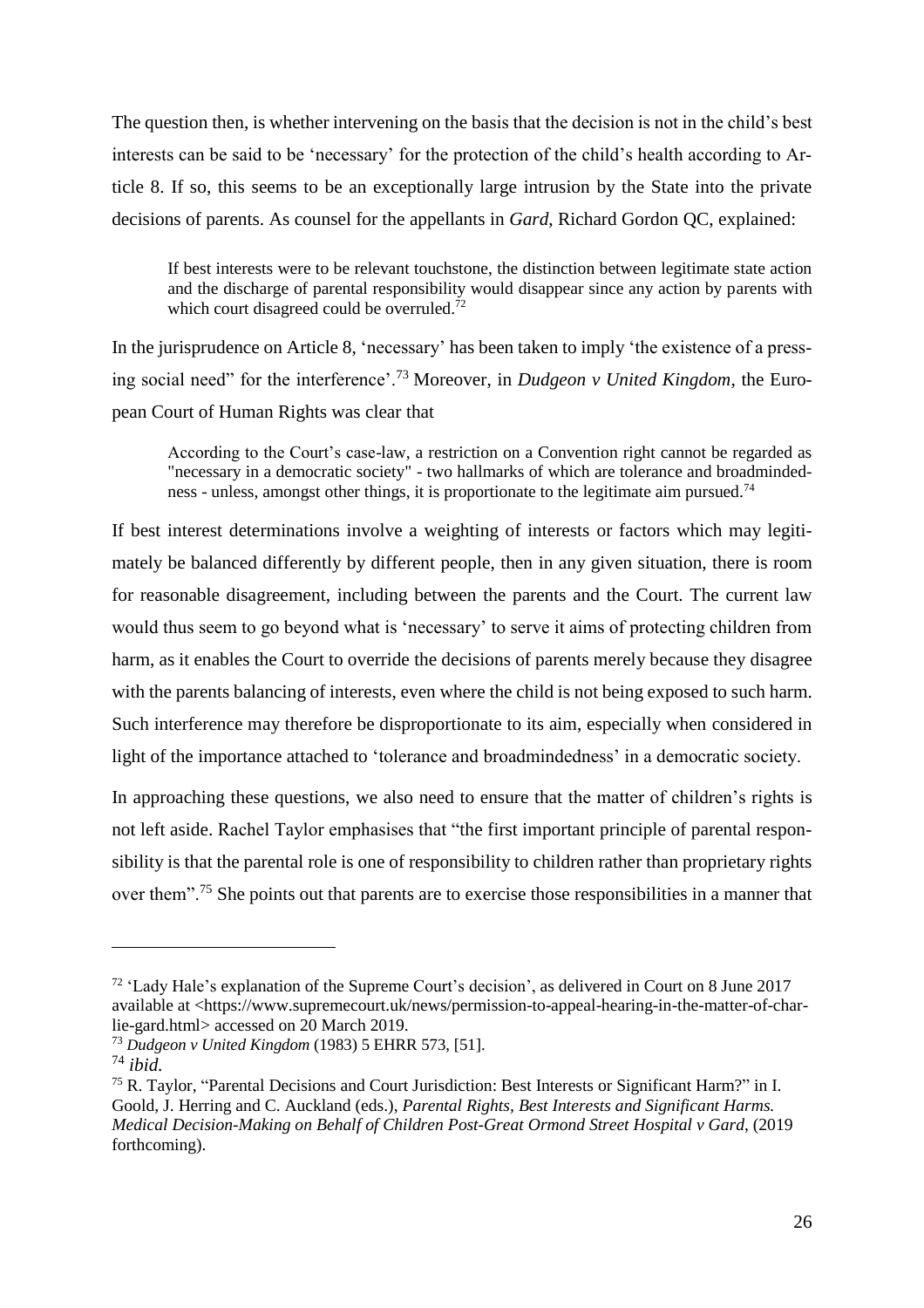guides the child in the exercise of his or her *own rights*, which accords with the approach to the rights of the child in the UN Convention on the Rights of the Child.<sup>76</sup> Taylor reminds us of Lord Scarman's point in *Gillick* that:

'[W]hen a court has before it a question as to the care and upbringing of a child it must treat the welfare of the child as the paramount consideration in determining the order to be made. There is here a principle which limits and governs the exercise of parental rights of custody, care and control. It is a principle perfectly consistent with the law's recognition of the parent as the natural guardian of the child: but it is also a warning that parental right must be exercised in accordance with the welfare principle and can be challenged, even overridden, if it be not.<sup>77</sup>

This, Taylor rightly argues, implies that when a parent acts outside this responsibility and wants to act in a way that undermines a child's welfare, this affords the state the authority to intervene on the child's behalf. This is in fact "vital to establishing the child as a person with their own rights and interests recognised and protected in law".<sup>78</sup> We entirely agree with this analysis, but would then argue that a move to a harm threshold does not in any sense undermine that child's rights, it merely sets the point at which welfare has been affected slightly higher than *de minimis*, affording parents a margin for difference but still ensuring that the state can protect the child when his or her welfare is threatened to the extent that justifies intervention. This reflects the *actual* point at which courts intervene in medical decision disputes, for as Taylor points out, the courts use judgment to permit for *reasonable* variation in parenting. A higher threshold would better reflect this acceptance that there is a range of reasonable parenting.

We can understand this range partly by what we discuss above --- that there can be very finely balanced and difficult disputes about what is best for a child where neither option is harming relative to the other. Such disputes are generally about values. They do not necessarily mean there is a dispute in which one of the choices affects the child's health to a degree that it necessitates 'protection' (when compared with the alternative). To accept otherwise would, as Gordon explained, lead one:

into quicksand, because the distinction between parental responsibility, what a parent can decide, is subject to the supervisory control of the state, in every single aspect…<sup>79</sup>

At the very least therefore, Article 8 lends weight to the need for greater justification for the best interests threshold, which arguably affords the court a supervisory power well beyond the

<sup>76</sup> See further *ibid*.

<sup>77</sup> *Gillick v. West Norfolk and Wisbech Area Health Authority* [1986] AC 112 at p 184.

<sup>78</sup> See further note [75](#page-25-0) above.

<sup>79</sup> See note [13](#page-7-0) above.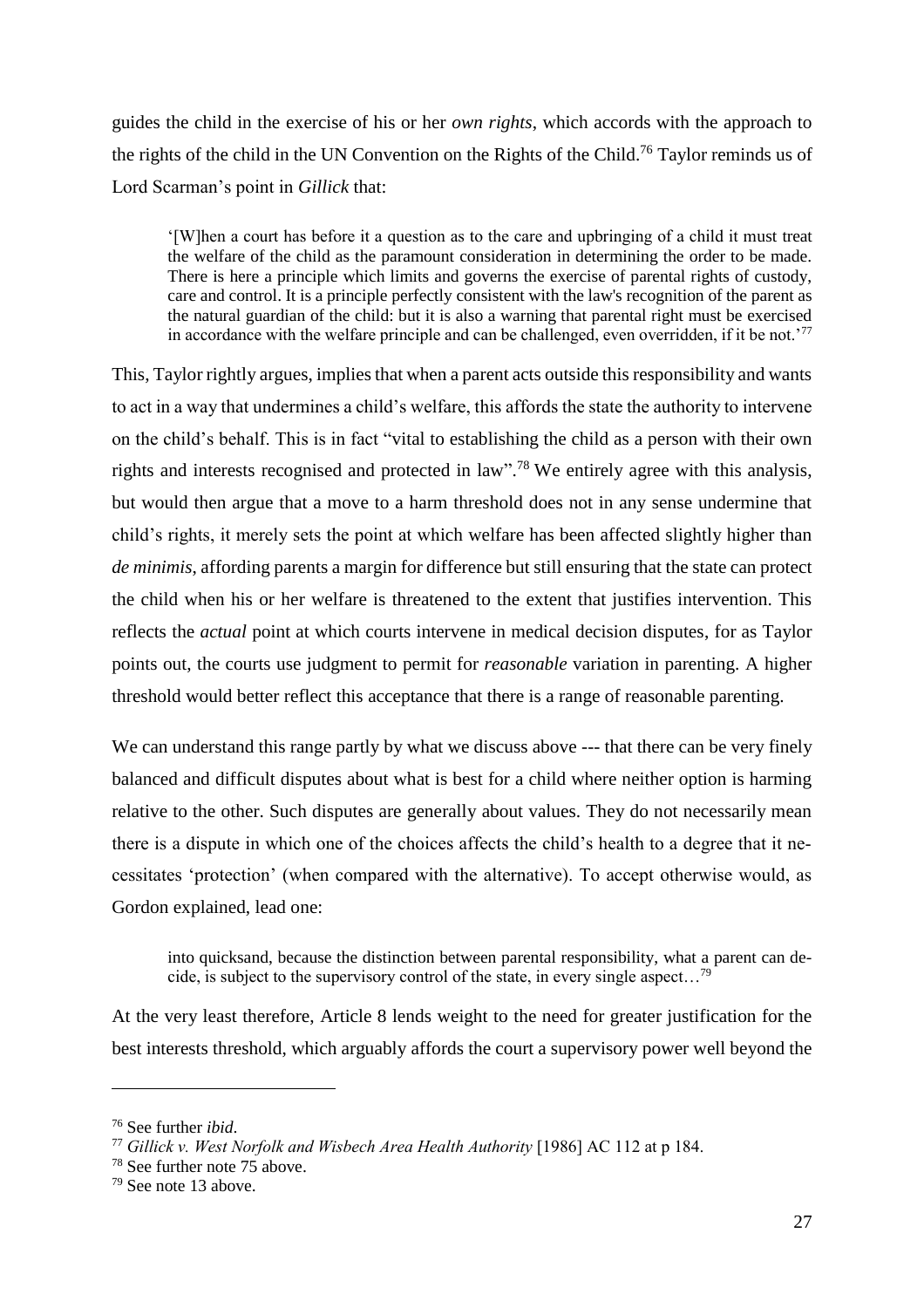legitimate bounds of the state's authority to intervene in our private and familial lives. More fundamentally however, it might also support a move to a harm threshold, as given the requirement that restrictions on parental decision-making must be *necessary* and proportionate, it is difficult to conceive of state intervention being 'necessary' in the absence of harm to the child. In the next section, we will argue that while a 'serious harm' threshold has its own problems, it does at least offer greater direction and clarity.

# VII. ARGUMENTS FOR MOVING TO A 'SERIOUS RISK OF SIGNIFICANT HARM' THRESHOLD

The authority to make healthcare decisions about a child should prima facie rest with parents, showing respect for a plurality of values and freedom of belief, and recognising the unique role of parents in a child's life. Such authority cannot however be unbounded, yet the best interests threshold is not the right limit. In this section, we therefore make the case for why a threshold of significant harm is more appropriate and legitimate than the current welfare threshold.

At the heart of Gard and Yates' appeal was the idea that there should be 'both priority and protection to the privileged position of a parent'.<sup>80</sup> The test would, in certain cases, operate on a presumption that parents' views would be decisive, unless it could be shown that doing so would produce significant harm to the child. We have considerable sympathy for this position, and agree that parents should remain prima facie decision-makers. However, in our view, a notion of parents as 'privileged' goes too far. Parents should be conceptualised as *having* a privilege related to their responsibility so that there must be a clear, albeit higher, bar when this must yield.

The most appropriate threshold for intervention, in our view, is where the parent's choice would expose the child to the risk of suffering significant harm. This balances our commitment to liberty and the need to protect children and reflects the liberal democratic values of the English legal system. Douglas Diekema argues that parenting is a basic liberty, a view with which we concur for the reasons given above<sup>81</sup> and proposes such a threshold as the appropriate one for the United States courts to use:

<sup>80</sup> *Great Ormond Street Hospital v Yates* [2017] EWCA Civ 410, [58].

<sup>81</sup> *ibid*.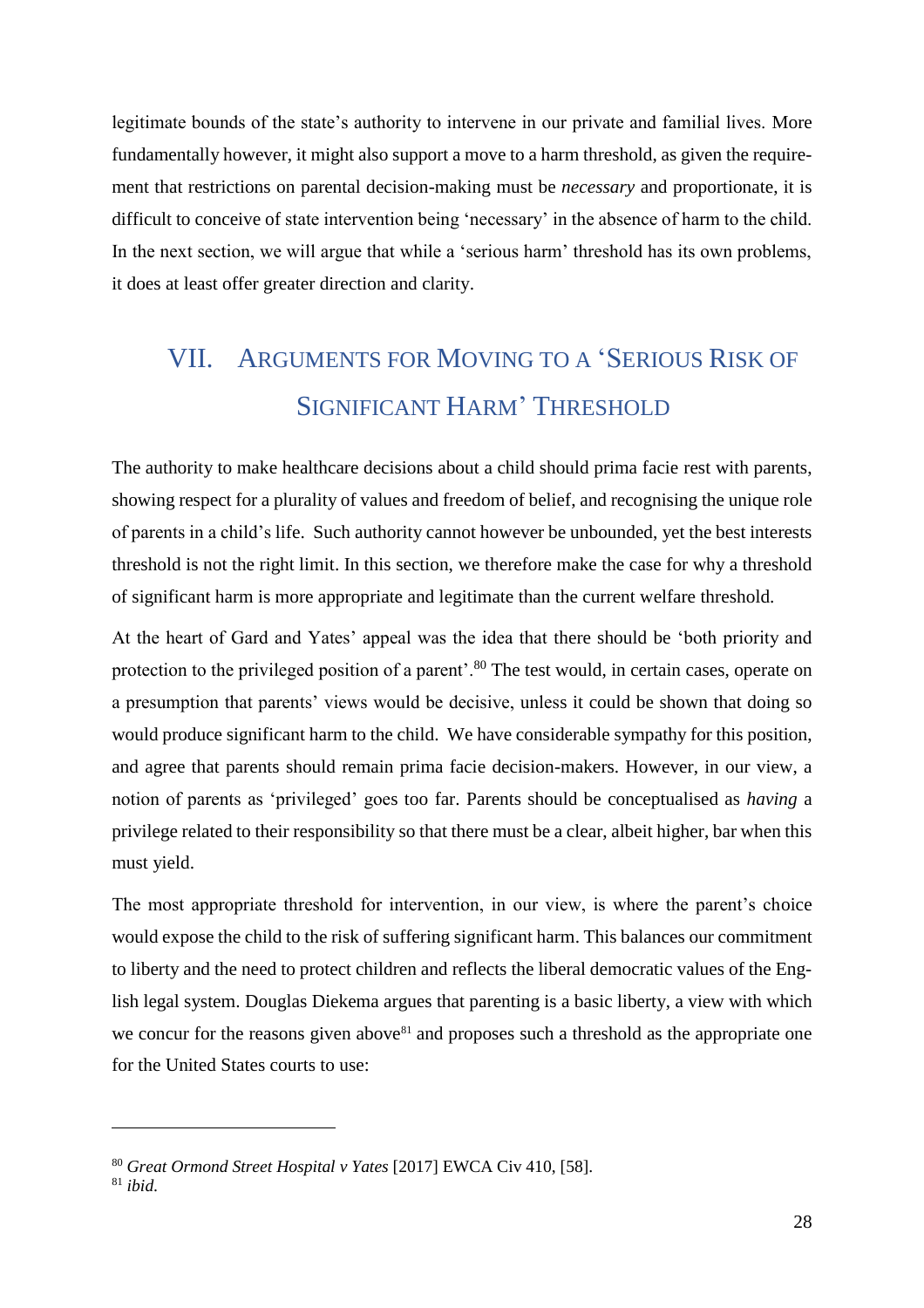The *parens patriae* doctrine recognizes that society has an obligation to ensure that the basic needs of its most vulnerable members are met. In general, parental decisions should be accepted except in those rare cases where the decision of a parent places the child at substantial risk of serious harm. In these cases, the state acts in loco parentis, in the place of the parents. While this role of the state has been recognized as constitutionally valid, in the U.S. courts have closely examined such actions, showing reluctance to require medical treatment over the objection of parents 'except where immediate action is necessary or where the potential for harm is rather serious'.<sup>82</sup>

As Diekema argues, if parenting is a basic liberty, following the harm principle, only harm to others justifies the curtailment of a liberty right, and this must be an effective last resort. 83 Persistent failure to satisfy a child's basic needs is a harm, and only when this threshold is passed is intervention justified.<sup>84</sup> Despite the claimant's in *Gard* proposing a similar 'risk of significant harm' threshold in both the Court of Appeal and the Supreme Court, this was rejected with little discussion. The Court of Appeal found the *legal* basis for this threshold unconvincing based on its evaluation of *King* and the Children Act 1989. The Supreme Court simply asserted its jurisdiction to intervene. While this response would suggest both courts put relatively little stock in such a threshold, in fact significant harm has considerable support in the ethical literature. McDougall and Notini point out from a systematic review of the ethical literature that: "most bio-ethicists argue that harm is a better threshold. There is a consensus on this issue."<sup>85</sup>

According to this approach, 'parents are free to discharge parental responsibilities by making decisions in respect of their children *unless* the purported discharge thereof would cause their child significant harm'.<sup>86</sup> This protects a zone of decision-making: the parents' decision about what is "best" for their child would be followed, providing that it wasn't considered significantly harmful. Where there is space for reasonable disagreement, and where the decision rests in the balancing of multiple factors without exposing the child to significant harm, it seems right to permit leeway to parents and give them the final say, respecting their unique responsibility for the child and their deep personal interest in his or her wellbeing. Certainly, this would better accommodate the importance of parents having substantial control and a wide margin

<sup>82</sup> See note [33](#page-13-1) above, 250-1.

<sup>83</sup> *ibid*.

<sup>84</sup> *ibid*.

<sup>&</sup>lt;sup>85</sup> R.J. McDougall and L. Notini, "Overriding Parents' Medical Decisions for their Children: A Systematic Review of Normative Literature" (2014) 40 J Med Ethics 448, 52.

<sup>86</sup> 'Lady Hale's explanation of the Supreme Court's decision', as delivered in Court on 8 June 2017 available at [<https://www.supremecourt.uk/news/permission-to-appeal-hearing-in-the-matter-of-char](https://www.supremecourt.uk/news/permission-to-appeal-hearing-in-the-matter-of-charlie-gard.html)[lie-gard.html>](https://www.supremecourt.uk/news/permission-to-appeal-hearing-in-the-matter-of-charlie-gard.html) accessed on 20 March 2019.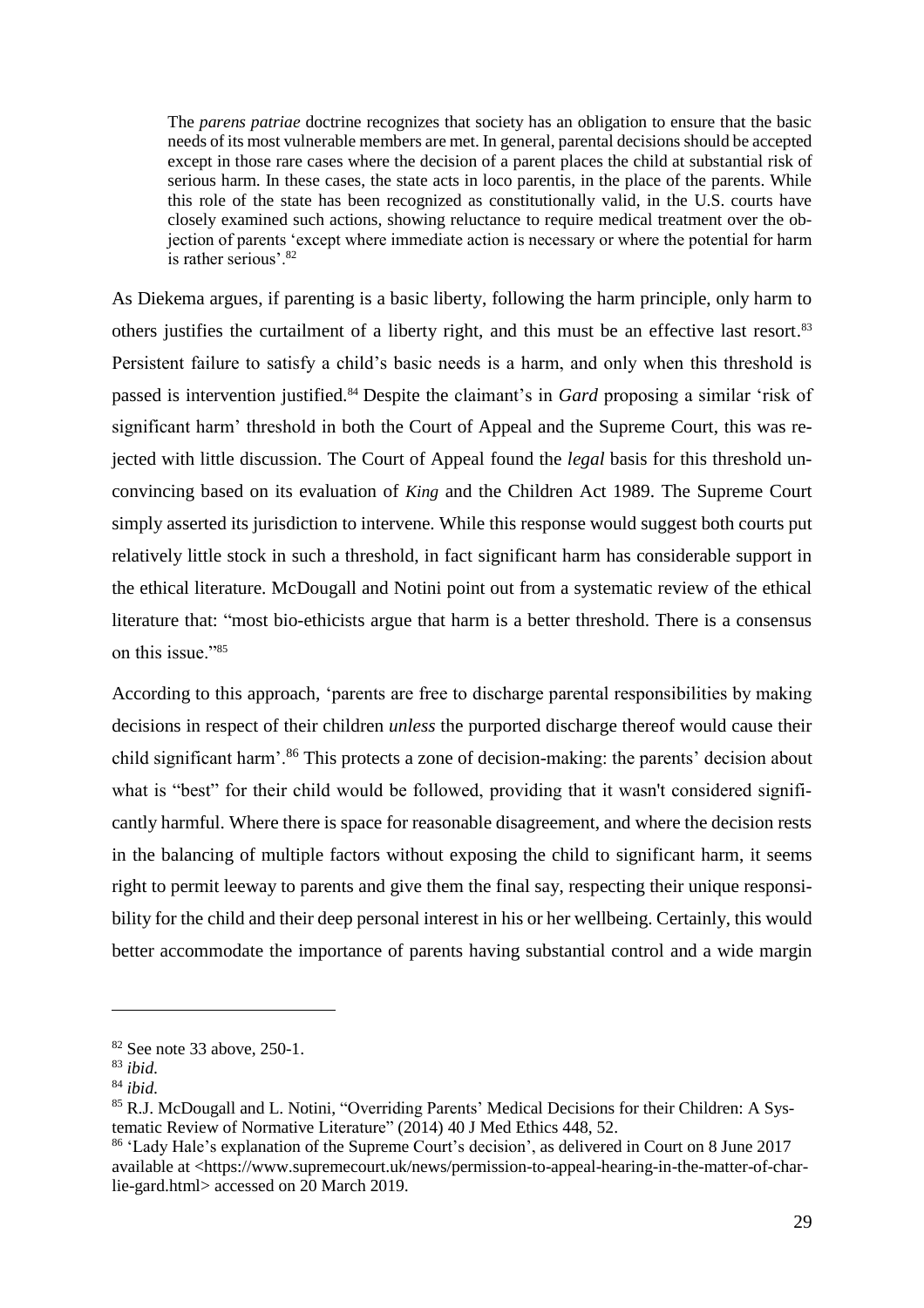over their child's care, for whom they have a special responsibility and emotional connection. This operates in a middle ground between respecting a plurality of values, differences of viewpoint and freedom of belief and protecting the child's interests in life-changing medical decisions. In doing so, the law may also accord better with public expectations, providing better justification for its intervention – harm – as opposed to appearing as if parents are not best placed to determine what is best for their child.

One argument put forward in the Gard case for the risk of significant harm was that it would be consistent with the approach taken in relation to care decisions, where section 31 of the Children Act 1989 prevents a court from making a public law order placing a child in the care of, or under the supervision of, a local authority, unless the court is satisfied that the child is suffering or is likely to suffer significant harm, or likelihood of harm. Introducing a significant harm threshold therefore would ensure a consistent approach to the question of when the State can intervene in a child's upbringing, which may ensure greater clarity about what the legal position is, and how to apply it. The jurisprudence on the application of s31, in particular over what constitutes sufficiently serious harm, will undoubtedly help inform the application of the threshold in the medical context. But this is not a sufficient reason itself for shifting the threshold in medical decision-making cases.

Section 31 involves situations of a different kind and the implications of crossing the threshold differ as they permit a child to be taken into care. Given the huge variation in opinion over how it is best to raise a child, the high threshold for care decisions is necessary if we are to offer any protection of plurality of values. The sheer quantity of different, but reasonable views about questions such as the lifestyle, education, and religious or others values to live by, means that anything other than a high threshold would leave no space for disagreement. Not only would this be impossible to countenance in a liberal democracy committed to religious freedom and tolerance, but it would be undesirable, given the value we attach to having a society in which individuals develop their own unique identities and sense of what is important to them, based on different cultural, religious and social values.<sup>87</sup> Furthermore, the fact that s31 orders can be incredibly disruptive to the child, provides a good reason for there being an extremely high threshold before local authorities can intervene. Indeed, the Children Act was partly devised

<sup>87</sup> *The Christian Institute and others (Appellants) v The Lord Advocate (Respondent) (Scotland)* [2016] UKSC 51.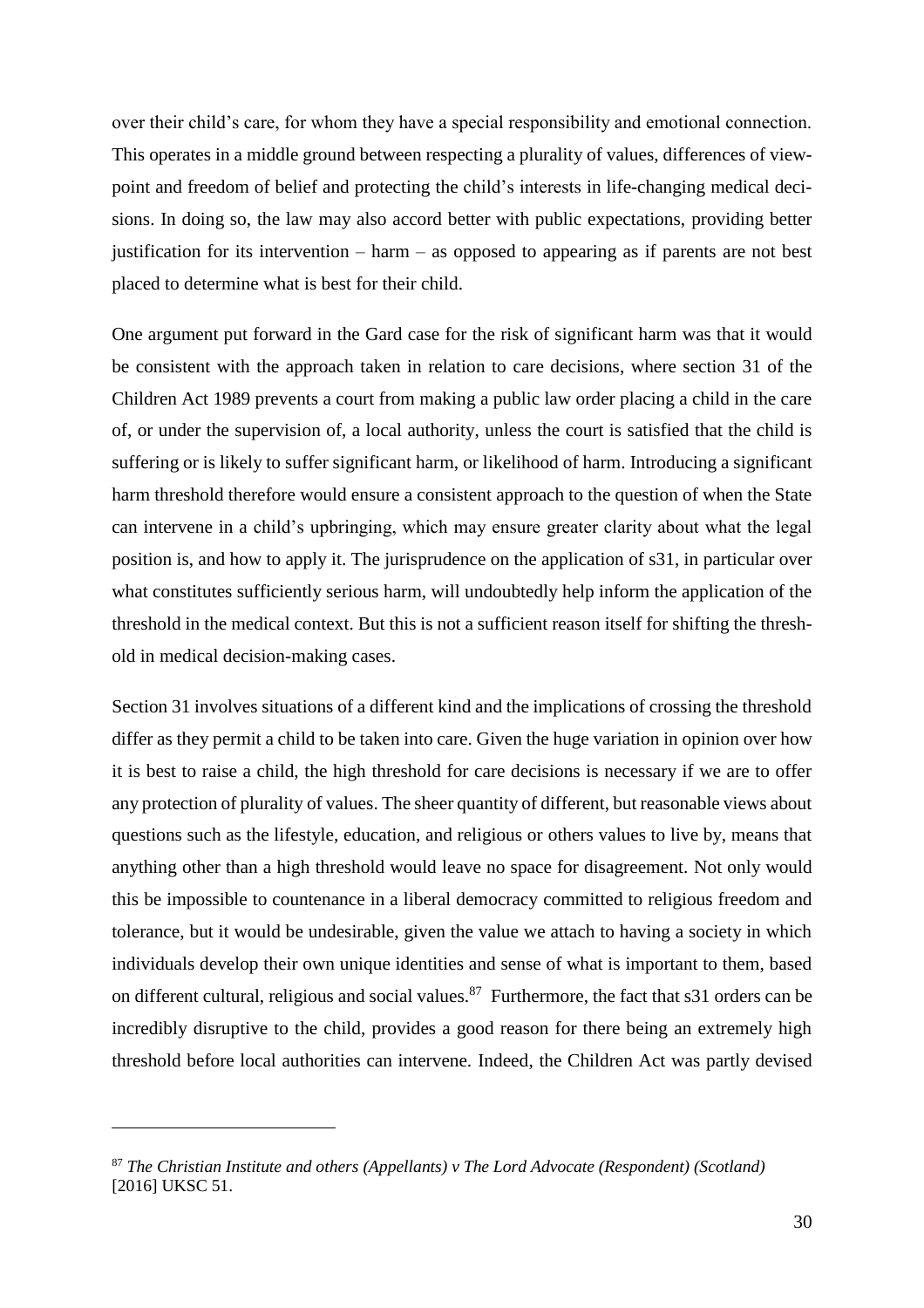with a view to stopping the over-zealous behaviour of local authorities, which were too readily involving themselves in family life prior to 1989. As MacFarlane L.J. explained in *Gard:* 

Prior to the Children Act coming into force, local authorities had regularly resorted to the inherent jurisdiction of the High Court in order to achieve some form of control over the lives of individual children and their families. A clear purpose of the 1989 Act was to close down or at least limit that avenue and to channel all such cases through the statutory scheme embodied in Section 31 of the Act, which requires the state in the guise of a local authority to satisfy the court that the significant harm threshold criteria are established before the court can consider going on to make orders to give the local authority power to control the life of an individual child in a family.<sup>88</sup>

While these concerns remain valid in the medical context, they have different traction because concerns about disruption to the family and child, while relevant, apply differently where a child is already in some way injured or unwell, and a decision is being taken about how best to alleviate or cure this injury or illness. Further, it is less obviously and pressingly important to allow for plurality of values in respect of most, but not all, medical decisions. Protecting a sphere of independence for a parent to decide whether or not to vaccinate their child, or what form of antibiotics to take, are less clearly important at a societal level than protecting freedom to decide how to educate their child, or what religion to raise them in.

However, the very sorts of decisions that usually give rise to serious disputes, are also those for which respecting the parent's values and beliefs are the most important. There is no more deeply personal or intimate issue than how and when to die; and respecting the parent's wishes, or religious beliefs in these circumstances is undisputedly as important as a child's education or diet. As Ronald Dworkin suggests, 'making someone die in a way that others approve, but he believes a horrifying contradiction to his life, is a devastating, odious form of tyranny'.<sup>89</sup> There can be few decisions more important than those about how a person's life plays out. If we are committed to freedom over how parents raise their children, it would seem odd to not attach the same degree of importance to end of life decisions, as well as those which also touch so fundamentally upon a person's religious beliefs or other values. Such decisions are rarely purely medical in nature: the question of what point active treatment should be replaced with palliative care is to a large extent a value judgment and depends on many factors including what the person's religious beliefs or values, and their view of what will happen to the child.

<sup>88</sup> *Yates & Anor v Great Ormond Street Hospital For Children NHS Foundation Trust & Anor* [2017] EWCA Civ 410 at [107].

<sup>89</sup> R. Dworkin, *Life's Dominion: An Argument About Abortion and Euthanasia*, and *Individual Freedom* (New York 1993) 217.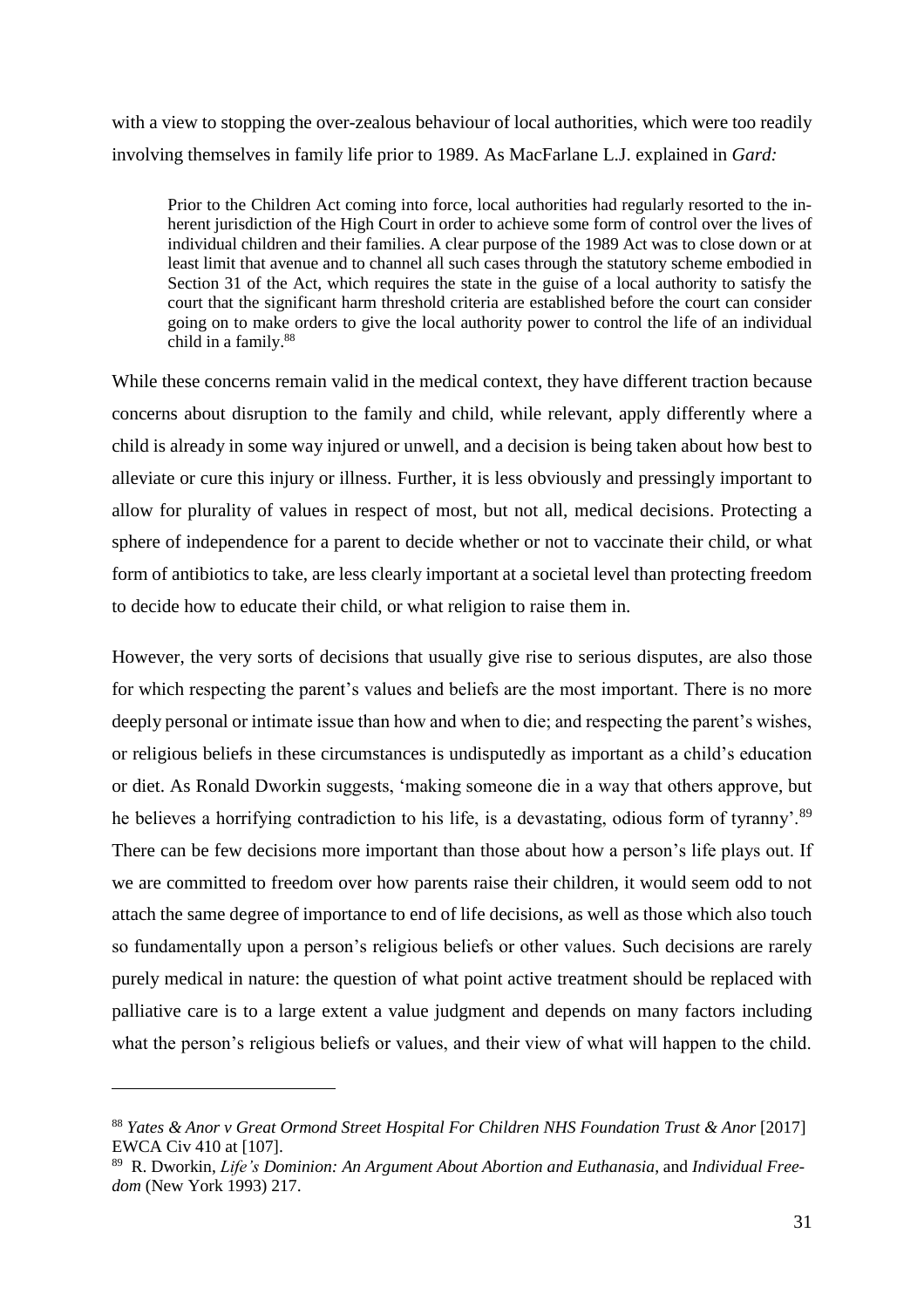In these instances, therefore, respecting a plurality of values is a strong reason to accord parents with prima facie parental authority. Typically, the law's response in such cases has been to allow people to make these decisions for themselves (providing they have capacity), but not for those for whom they have parental responsibility. While a Jehovah's Witness may refuse a blood transfusion for themselves, they cannot refuse one for their child.<sup>90</sup> It is less obvious that this distinction ought to be the case in the absence of serious harm.

#### *A. Problems with the Harm Threshold*

Adopting a harm threshold is not without its problems. First, the very nature of the dispute in cases like *Gard* and *Evans* makes determining whether the child will suffer 'significant harm' incredibly difficult. The question of whether it is 'harmful' to keep someone alive in order to attempt experimental treatment or that which will only extend their life for a short time, is an inherently subjective question, which will be influenced by the person's culture, religious beliefs, and social matrix. Nor will the currency by which you measure harm be consistent. While pain and distress may be more easy to test for and quantify (although these cases demonstrate the problems even with trying to determine this), there are many other things which people experience as 'harmful' which are less tangible, for example causing distress to others, or going against deeply held religious beliefs. Trying to find a common currency to weigh up whether an action would be sufficiently 'harmful' is therefore challenging. For some, the perceived 'harm' may even extend to what happens after death, particularly in cases where parents hold strong religious beliefs.<sup>91</sup> On what basis, does the court prefer the harm of pain and suffering during life, to eternal damnation after death? If a risk of significant harm threshold were adopted, much of the inquiry would be a discussion of what is meant by 'harm' and how much of it is necessary to be 'significant'.

<sup>90</sup> For example, *Re E (A Minor) (Wardship: Medical Treatment)* [1993] 1 FLR 386 and *Re L (Medical Treatment: Gillick Competency)* [1998]. See also, the US case of *Prince v Massachusetts* (1944) 321 US 158: "Parents may be free to become martyrs themselves. But it does not follow that they are free, in identical circumstances, to make martyrs of their children".

<sup>91</sup> The refusal of the parents to authorise the separation of conjoined twins in *Re A (Children) (Conjoined Twins: Surgical Separation* [2001] 2 WLR 480 for example, was borne out of their Catholic beliefs, while the courts have on a number of occasions been asked to adjudicate on the issue of Jehovah's Witness parents refusing blood transfusions for their children (see for example *Re E (A Minor) (Wardship: Medical Treatment)* [1993] 1 FLR 386).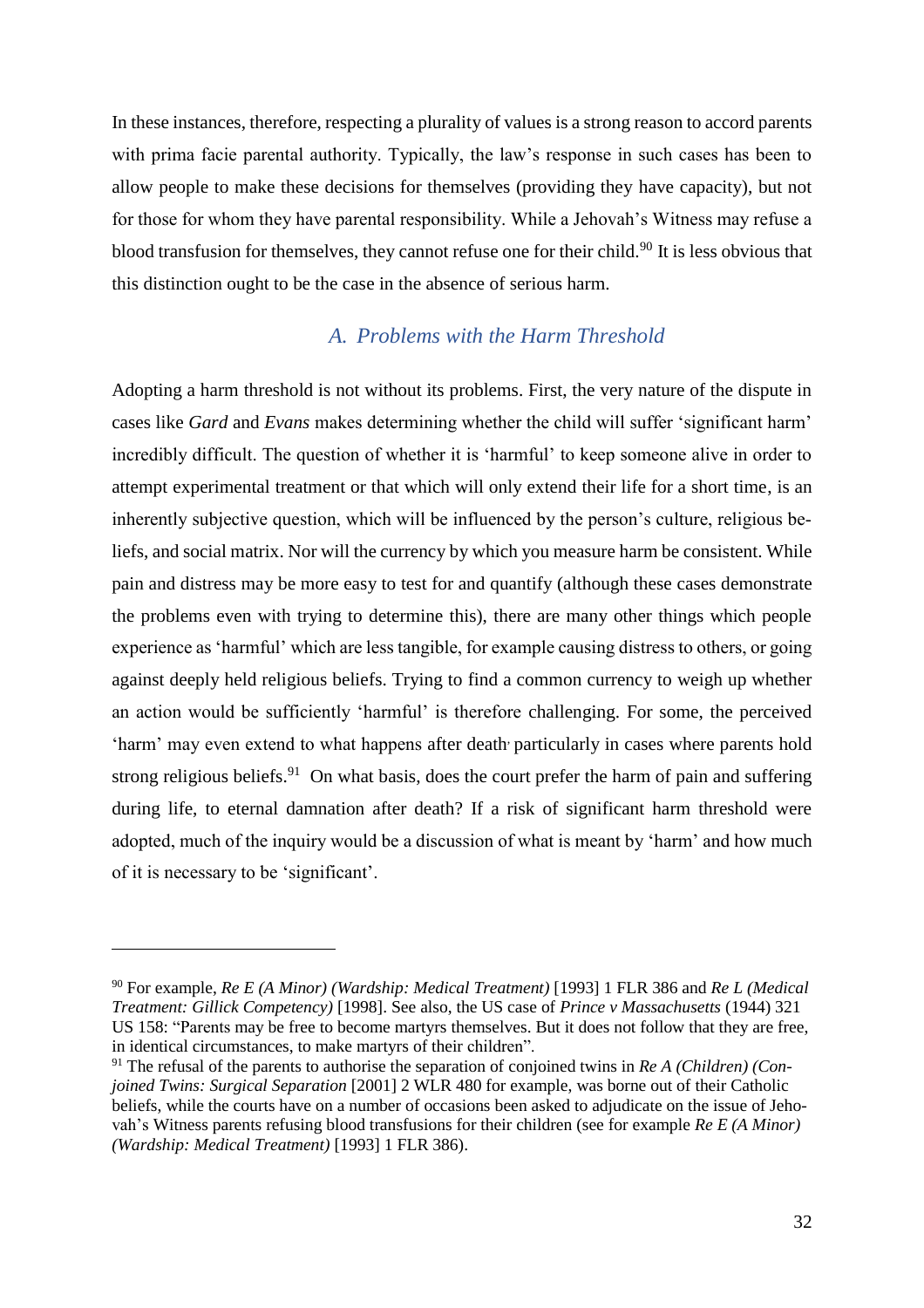While there will undoubtedly be borderline cases over which there is disagreement, that does not mean that consensus will not be achieved in most cases. Although the United States courts, have for some time taken divergent approaches to the boundaries of parental decision-making, despite the prevalent language of best interests,<sup>92</sup> Diekema argues the threshold operated in substance is generally the point at which the child will suffer harm. This suggests significant harm is capable of being used in practice, a view supported by its use in other contexts such as care proceedings. Indeed, Diekema argues that harm is much better understood by clinicians (and, as others have suggested, judges and parents), than best interests,  $93$  and it might be regarded as easier to determine whether something is "harmful" (a negative) than whether something is the "best" decision for someone (a positive), such that there may well be greater consensus. Rebecca Dresser offers the example of male circumcision for religious purposes: while there is clearly disagreement over whether or not it is in a child's best interests to be circumcised, it is nonetheless considered insufficiently harmful by most legal systems to be prohibited.<sup>94</sup>

However, even in cases where there is agreement over what constitutes harm, there may still be the problem of establishing whether the child in question is *actually* suffering that harm. The problem in *Evans*, and to a lesser extent in *Gard*, was that there simply was not sufficient evidence about whether or not the child was experiencing pain, or even was capable of feeling pain or not. How ought we to address situations where the harm is uncertain? We argue that, when in doubt, we must err on the side of caution, and any uncertainty ought to be resolved by assuming that there *is* harm. However, this tempered by two factors. First, that the risk of harm must be *serious.* Second, that the harm must be *significant*, and implicitly when determining what amounts to 'significant' harm courts should take sensible account of the fact that any medical treatment will involve *some* potential for pain or discomfort — even for something relatively minor, such as a vaccination. Too readily deeming something as *significant* harm, would risk diluting threshold down to little more than the best interests one.

<sup>&</sup>lt;sup>92</sup> *ibid.*, 249. Also see above n50 and K. DeVille and L. Kopelman, "Fetal Protection in Wisconsin's Revised Child Abuse Law: Right Goal, Wrong Remedy" (1999) 27(4) Journal of Law, Medicine and Ethics 332, 335.

<sup>&</sup>lt;sup>93</sup> See note [33](#page-13-1) above.

<sup>&</sup>lt;sup>94</sup> R. Dresser, "Standards for Family Decisions: Replacing Best Interests with Harm Prevention" (2003) 3 American Journal of Bioethics 54, 54.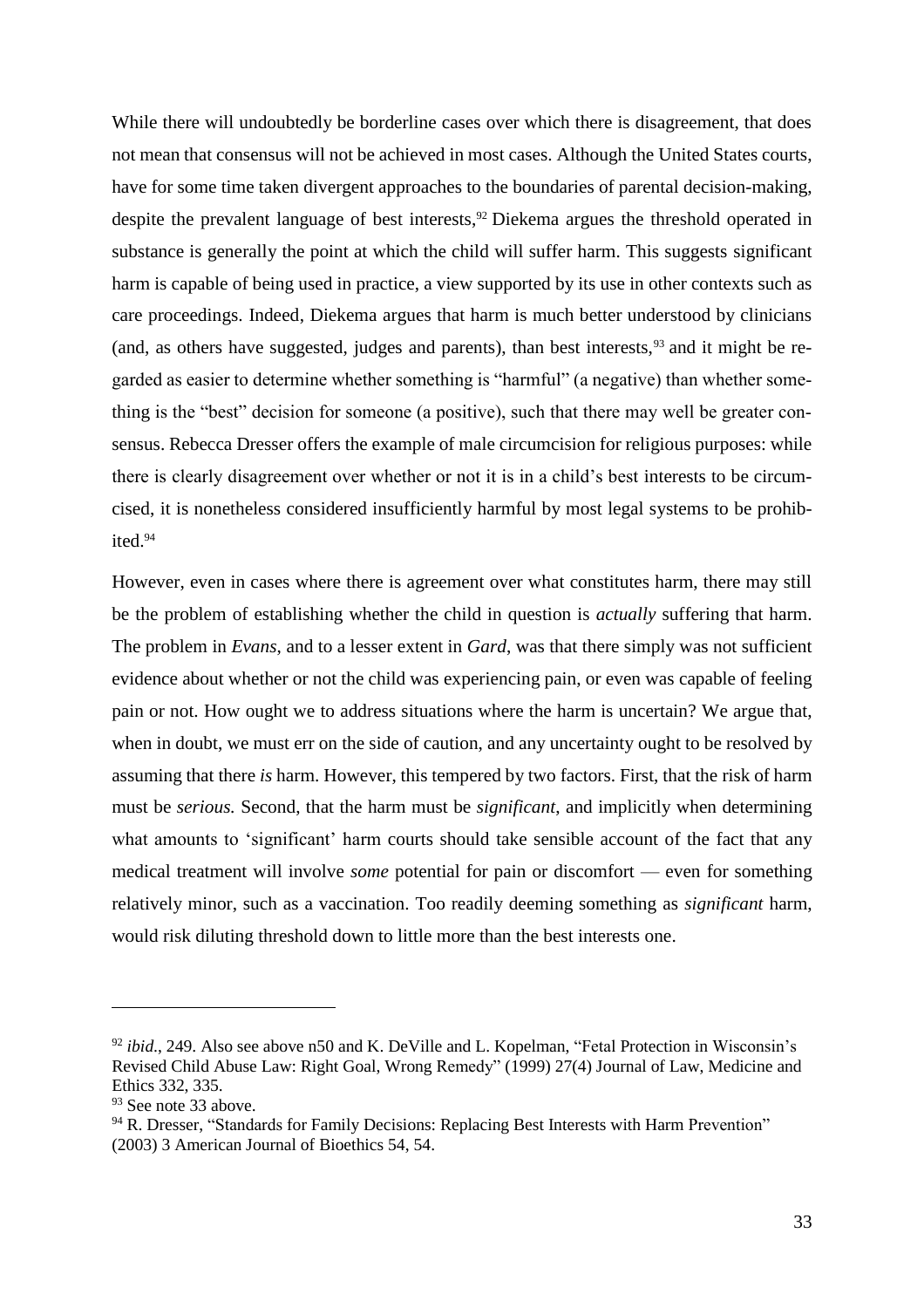There may, of course, be some objection that this leaves parents effectively free to submit their children to *some* harm. However, in the medical context parental choices are constrained by what doctors are prepared to offer as treatments. Under English law, doctors cannot be compelled to treat nor can patients (or parents) demand treatments.<sup>95</sup> Doctors' choices are bounded by the *Bolam* standard, which renders medical care that falls outside the range of responsible medical practice negligent.<sup>96</sup> Following *Bolitho*, that standard also demands that the doctor's proposed course of action has a defensible basis, which limits access to choices that are without some clinical justification. Only decisions that conform with a reasonable body of professional opinion, and are not unreasonable or illogical, would therefore be open to parents.<sup>97</sup> Even in a case like *Gard*, this could ground the court's decision to prevent a child from being taken overseas if the medical practitioner outside the country was offering treatment considered to fall below the *Bolam* standard.<sup>98</sup>

More fundamentally, however, a meaningful commitment to pluralism means we must sometimes allow parents to make decisions that expose children to low-level harms. Every day, parents make sub-optimal decisions: unhealthy food, fizzy drinks, or even uncontrolled online access. These may all expose the child to some risk of harm, and yet we allow parents to make those decisions, even where there is no obvious benefit. In the medical context too, we must trust parents to make these decisions and respect the reasons they have for choosing as they do. The uncomfortable reality of pluralism is that we must allow people to make decisions that we consider problematic, based on values and priorities that we do not accept or endorse, providing those decisions are not significantly harmful.

Diekema uses the example of the Delaware Supreme Court decision in *Newmark v Williams*<sup>99</sup> in which the parent's desire to refuse chemotherapy treatment for their son was upheld on the basis that even though the treatment had a 40% chance of success, the parents' weighting of this versus the risks and burdens of the treatment was accepted. The treatment was not so beneficial (relative to the burdens), that failure to give it would cause the child a sufficient degree

<sup>95</sup> *R (Burke) v General Medical Council & Ors* [2005] EWCA Civ 1003.

<sup>96</sup> *Bolam v Friern Hospital Management Committee* [1957] 1 WLR 582.

<sup>97</sup> *Bolitho v City and Hackney Health Authority* [1996] 4 All ER 771.

<sup>&</sup>lt;sup>98</sup> We are grateful to Professor Jonathan Herring for directing us to think about this point.

<sup>99</sup> *Newmark v Williams*, Del Super Ct 588: A.2d 1108 (1991).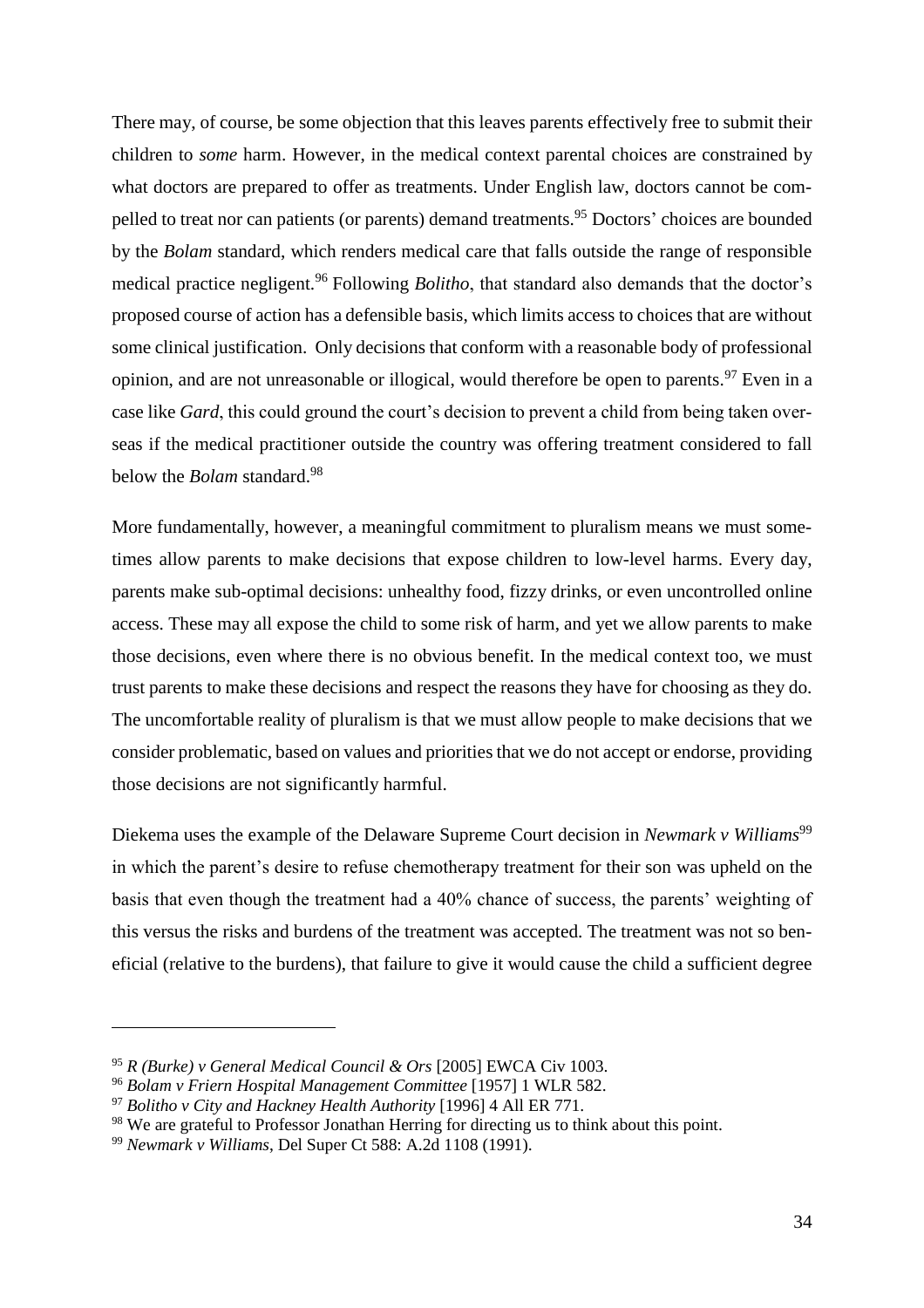of harm as to justify overriding the parents' decision. Diekema viewed this as an instance of the operation of a harm threshold in a case in which there was a legitimate basis for leaving such a balancing to parents rather than the court.<sup>100</sup> This is in stark contrast to the decisions in which religious fundamentalists have caused the death of their child by rejecting any medical interventions whatsoever because of their belief in faith healing. Here the significant harm threshold would step in.

One remaining difficulty relates to the extent to which harm ought to be measured relative to the potential outcome. In cases such as *Evans* and *Haastrup*, the treatment sought was a tracheotomy followed by continued ventilation. While invasive and capable of causing discomfort, this was no different from that which many children receive each year, in order to sustain their life and enable them to recover and breathe independently. It was not, in this sense, any more painful or uncomfortable for Alfie or Isaiah than for anyone else. It was simply that in most cases this 'harm' is offset by clear benefits. However, here, there was an extremely low prospect of any meaningful improvement. 'Harmfulness' in these cases cannot be evaluated in isolation from the context and consequences of the treatment decision, but it is important for the court not to be unduly influenced by their perception of whether the treatment outcome is desirable. Otherwise, the inquiry risks becoming circular, simply meaning that we do not consider the outcome being pursued to be worthwhile. For example, if one considers it *is* significantly harmful to do this to a child who is very unlikely to ever permanently recover because they will not gain any meaningful benefit and only burdens, then the question simply becomes, what constitutes a meaningful benefit? For many, a prolonged life in a heavily disabled state may not constitute a 'benefit' but for Alfie's parents, prolongation of life was in itself a good outcome. For this reason, the argument for not being too conservative in characterising harm as 'significant' cannot be overestimated. A small amount of discomfort does not become significantly harmful *just* because the child is not going to live for long. To aid in this determination, Diekema poses a series of helpful questions aimed at establishing what might constitute sufficient serious risk and sufficient significant harm, which include whether the harm is imminent, whether the intervention refused is necessary to prevent that harm, and whether the benefits of the intervention more heavily outweigh its burdens than the balance achieved by the parents' preferred course of action.<sup>101</sup>

<sup>100</sup> See note [33](#page-13-1) above, 256.

 $101$  See note [33](#page-13-1) above, 252.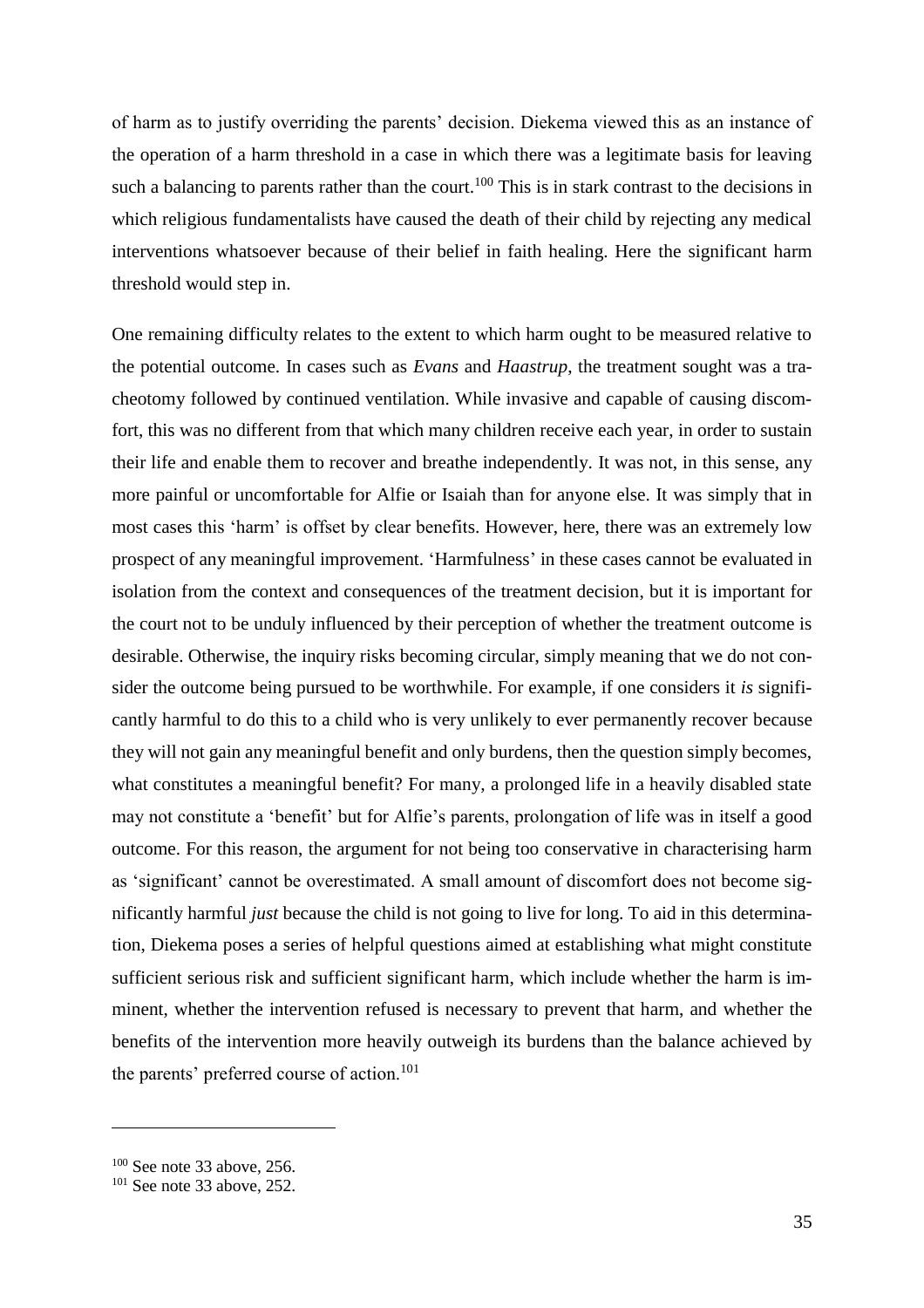Some commentators have suggested that adopting a significant harm threshold would actually pose a more explicit challenge to parental authority. As Giles Birchley argues, there is a risk that this involves greater 'evaluative overtones',  $102$  so that the court would be required to interrogate the validity of their reasoning-process, before overtly overriding it if the judge does not accept the views expressed or reasons given. It would also explicitly characterise their decision as 'harmful', which might have 'pejorative connotations'<sup>103</sup> and create additional distress, framing the decisions of loving parents as a type of 'abuse or neglect'. Rachel Taylor suggests that "it would be unnecessarily cruel and combative to require loving and sincere parents to defend themselves against a test based on harm unless required to do so".<sup>104</sup> Katie Gollop and Sarah Pope similarly suggest that:

<span id="page-35-0"></span>It's bad enough to have a court finding that what you wanted for your child was not in your child's best interests. It's worse to have a court finding that you have caused your child significant harm. 105

These concerns may be fair, but we might also wonder whether the semantics would have much difference to the parents who, at the end of the day, are being overridden and effectively told that they are mistaken about what is best for their terribly ill child for whom they are fighting. We should not lightly brush off the impact of our words, but we should consider whether the potential they have to harm one set of parents is worth the trade off if it increases the autonomy of other parents. Furthermore, it is clear from the public reaction that many parents found the prospect of a court suggesting that they did not know what was best for their child, and someone else was better placed to decide this than them equally damaging. Therefore, this argument does not appear sufficient in itself to outweigh the benefits to parents in terms of their enhanced decision-making powers.

If, however, an undesirable impact on *how* the process of joint decision-making and consensus building occurs, this might be a reason to avoid moving to a harm threshold. Two ways in

<sup>&</sup>lt;sup>102</sup> G. Birchley, "The Harm Threshold and Parents' Obligation to Benefit their Children" (2016) 42 Journal of Medical Ethics 111, 113.

<sup>103</sup> *ibid*.

<sup>104</sup> See note [75](#page-25-0) above.

 $105$  K. Gollop and S. Pope, "Charlie Gard, Alfie Evans and R (A Child): Why A Medical Treatment Significant Harm Test Would Hinder Not Help", (Transparency Project 28/05/2018) <

http://www.transparencyproject.org.uk/charlie-gard-alfie-evans-and-r-a-child-why-a-medical-treatment-significant-harm-test-would-hinder-not-help/> accessed on 20 March 2019.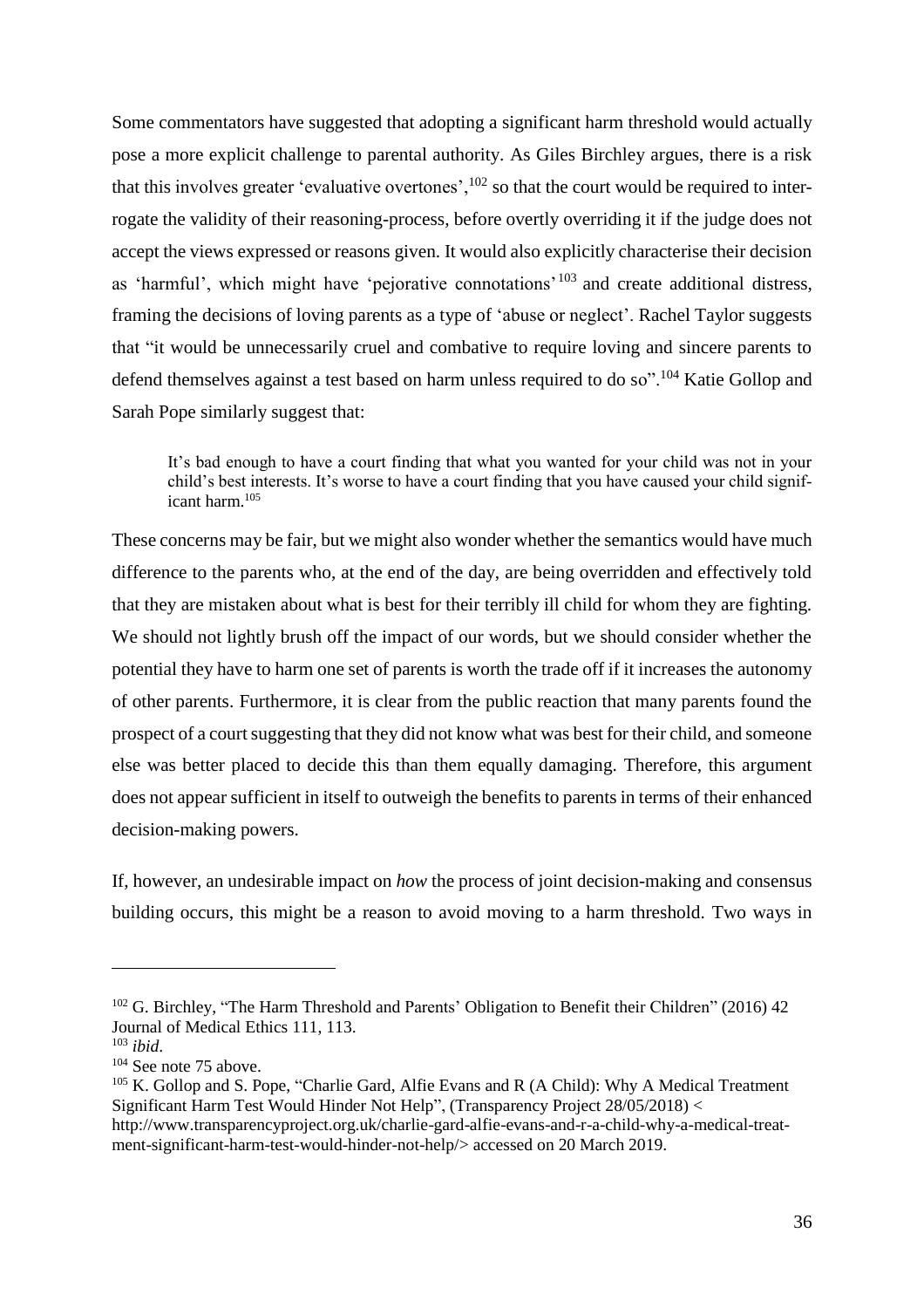which such an impact might occur have been suggested. The first potential impact that might be caused by a shift to a harm threshold is if it led parents to avoid disagreeing with medical professionals for fear that a case against them might be built to support a finding of risk of significant harm. Gollop and Pope suggest that parents might be more like to avoid the appearance of resistance, and indeed acquiesce to the wishes of the hospital when they might have preferred to discuss options for longer.<sup>106</sup> They argue that this might be understandable given what happened in *Re R*.<sup>107</sup> In that case, a Local Authority instituted care proceedings under the *Children Act 1989* in response to concerns raised by the treating hospital after R's mother had taken a number of decisions that suggested she felt it was in R's best interests to be allowed to die. The treating team, the Local Authority and (when later consulted) Great Ormond Street Hospital, were of the view that R was not at the end of life and treatment should continue.<sup>108</sup> Gollop and Pope explain that once the Local Authority had chosen to institute care proceedings as the means to ensure R continued to receive treatment, this meant they needed to pass the 'significant harm' threshold laid down in Section 31(2)(a) of the *Children Act.* This, they report, meant that

the Local Authority used every occasion on which R's mother had not accepted medical advice to build its case on significant harm. Each occasion on which she had differed with doctors, her refusal to alter the wishes document, the midazolam incident, her public statements (the ethical advice she asked for not having been provided) that R was suffering and ought to have treatment withdrawn – these were all invoked against her. $109$ 

#### They argue that:

If a significant harm test were introduced into children's medical treatment decisions, that could be dangerous for parents. If there are already concerns about whether the child's parenting is good enough, then any failure to accept medical advice will slot in to the existing significant harm case building exercise.<sup>110</sup>

They further argue that once a case of 'significant harm' was built in this context, it might put the Local Authority on notice about the child's care generally and begin building a case in support of a care order. They suggest it potentially have a "chilling effect", deterring parents who feel at risk of their child being taken into care from refusing treatments for fear of having

<sup>106</sup> *ibid*.

<sup>107</sup> *ibid*.

<sup>108</sup> *ibid*.

<sup>109</sup> *ibid*.

<sup>110</sup> *ibid*.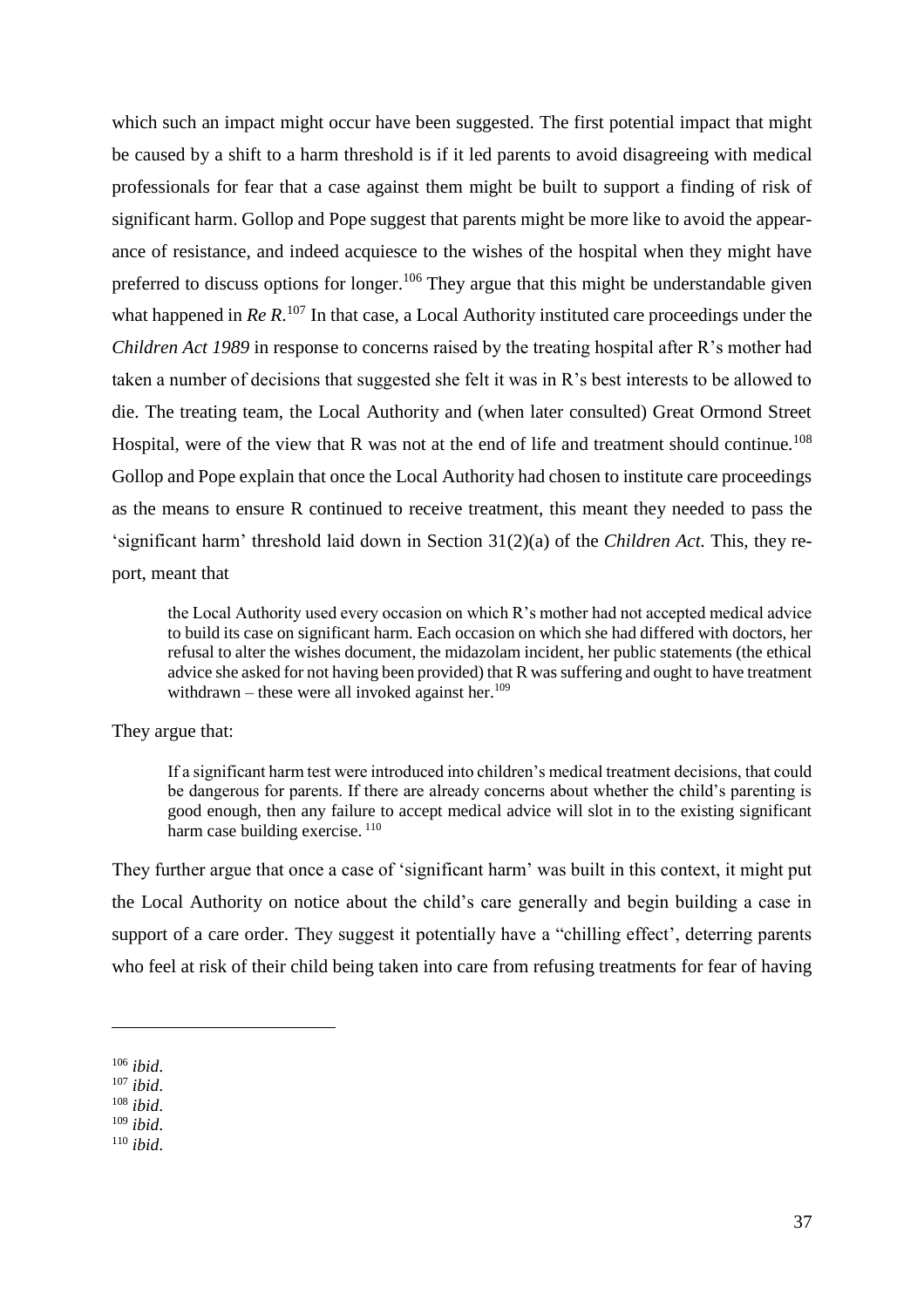those decisions used against them in care proceedings.<sup>111</sup> This may be particularly problematic where there is space reasonable disagreement about treatment options, as it may push parents to accept options they would prefer to reject where that rejection is not itself harmful.<sup>112</sup>

<span id="page-37-0"></span>Were this to be the case, then indeed the move to a 'significant harm' threshold to strengthen parental rights might have the ironic impact of *reducing* their freedom to make decisions they believe to be best for their children if they fear having these invoked against them. It would be a very sad and deep irony if the very steps taken to *increase* parental autonomy ended up actually *reducing* their capacity to express their wishes about their child.

But we need to be careful about assuming too much about how parents will respond. Merely resisting some advice from the treating team is unlikely to inspire a Local Authority to institute care proceedings without more reason to be concerned about a child's welfare. Where a matter can be more directly resolved via intervention merely in relation to the treatment decision, and there was no other evidence to suggest a lack of care generally, we should not be too quick to assume that a Local Authority will be eager to institute care proceedings. While this was the case in *Re R*, the very fact that the final hearing was much more favourable to the mother than the Authority's actions would have predicted it would be, is perhaps a lesson to over-eager Local Authorities not to take such dramatic steps without sufficient evidence of a wider lack of care. Further, while some parents' decisions might be affected, this assumption relies on them having fears of how a Local Authority might respond, which seems unlikely in most cases. Also, as much of the case law indicates, a parent who is fighting for their child's survival and who disagrees with a medical decision is not likely to be easily cowed and hence we should not assume there will be such a chilling effect without further indications that this is likely to happen.

The other potential impact is on the place of parents in the decision-making process and the way the treating team and legal team (once brought in) must approach them. By establishing parents as having prima facie decision-making power that yields on when their decision poses a serious risk of significant harm, the medical team are reduced to advisors to the ultimate

<sup>111</sup> *ibid*.

<sup>&</sup>lt;sup>112</sup> See further on reasonable disagreement in D. Wilkinson, "In Defense of a Conditional Harm Threshold Test for Paediatric Decision-Making" in I. Goold, J. Herring and C. Auckland (eds.), *Parental Rights, Best Interests and Significant Harms. Medical Decision-Making on Behalf of Children Post-Great Ormond Street Hospital v Gard*, (2019 forthcoming).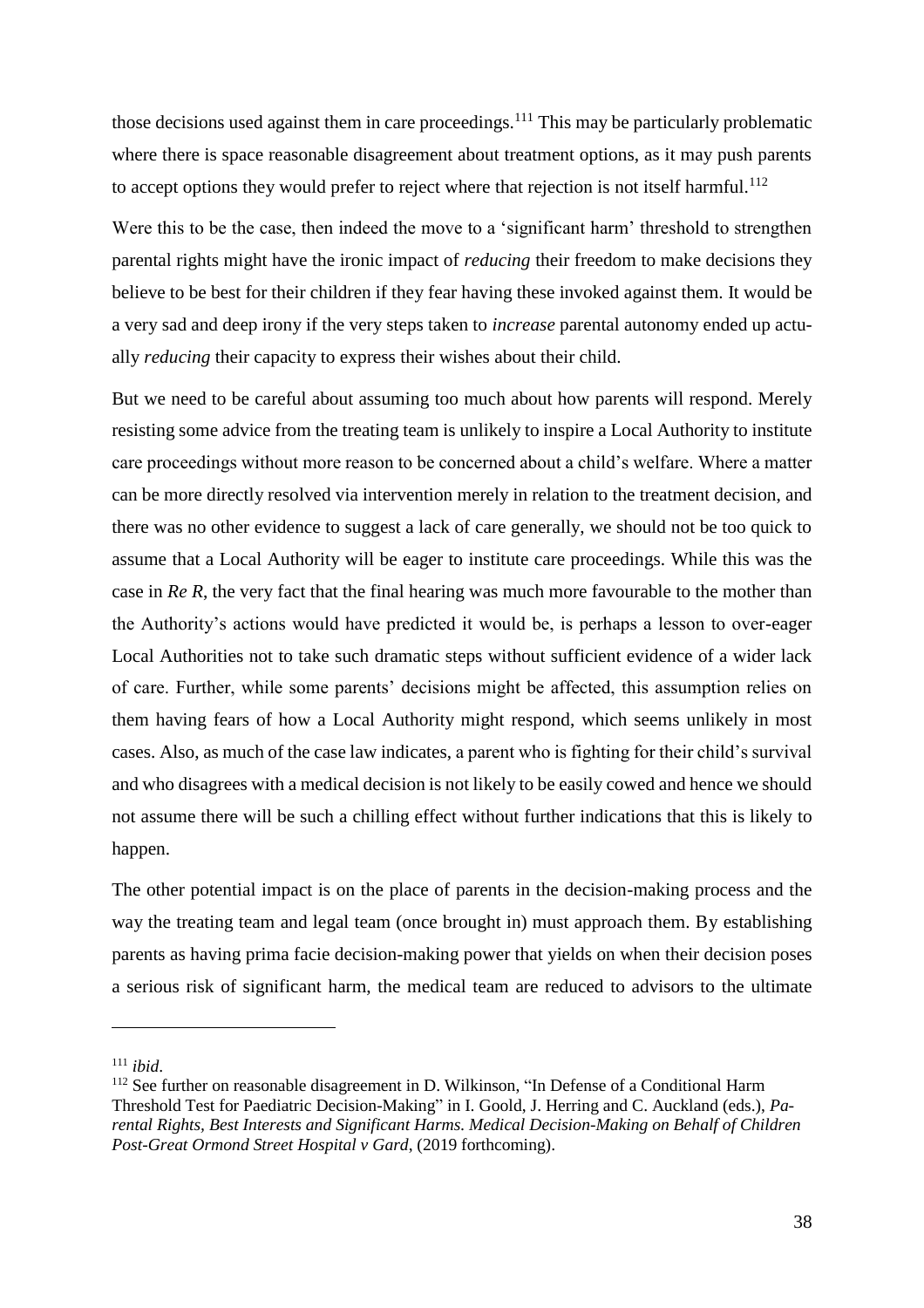decision-makers (parents or court), as opposed to part of a collaborative team of parents, medical professionals and (if needed) the court, all working to determine how best to aid a child in need. As Glossop and Pope comment, and this echoes points made by Giles Birchley<sup>113</sup> and others,

<span id="page-38-0"></span>In disputes as long running and polarised as those in Gard and Evans, the atmosphere can become strained to breaking point. But everyone in the hospital is still always, and at all times of the day and night, striving to listen to, empathise with and be there for everyone in the family.

We might think, as they do, that "it's hard to see how the concept of significant harm might help with that".<sup>114</sup> These intuitions have been echoed to the authors by medical professionals, although some also felt being able to refer to a more blunt explanation as to why the parents' wishes would not be met would be welcome.<sup>115</sup>

Gollop and Pope suggest that a harm threshold approach will effectively "require the hospital to pivot away from its sole core purpose – the care of its patients – towards child protection", and "would turn an inquisitorial process, where everyone assists the court in its task of identifying where the child's best interests lie, into an adversarial one". Once a conflict arose, rather than working towards consensus-building as is currently the case, the hospital (and lawyers) would need to begin building the case for overriding the wishes of parents — by establishing that their wishes posed a serious risk of significant harm to the child. Not only would this have the harming, stigmatising effects noted above, it would also mean that "positions would harden unnecessarily and dialogue would be more difficult. Mediation would have less, not more, chance of success."116

However, for these arguments to convince, there needs to be much greater empirical support that there would be such an impact. Perhaps some parents might attempt to 'stand on their rights', but they might then be reminded that the law sees them as having *responsibilities* and

<sup>&</sup>lt;sup>113</sup> G. Birchley, "The Harm Threshold: A View from the Clinic" in I. Goold, J. Herring and C. Auckland (eds.), *Parental Rights, Best Interests and Significant Harms. Medical Decision-Making on Behalf of Children Post-Great Ormond Street Hospital v Gard*, (2019 forthcoming). <sup>114</sup> See note [105](#page-35-0) above.

<sup>&</sup>lt;sup>115</sup> The authors are grateful to the audience who attended the Baron de Lancey lecture, given by Imogen Goold at the University of Cambridge in March 2019. This paper reflects the valuable input of many of those who made comments and asked questions. Dr Goold would like to thank the organisers Kathleen Liddell and Jeff Scopek, and the Ver Heyden de Lancey Fund for facilitating the event. <sup>116</sup> See note [105](#page-35-0) above.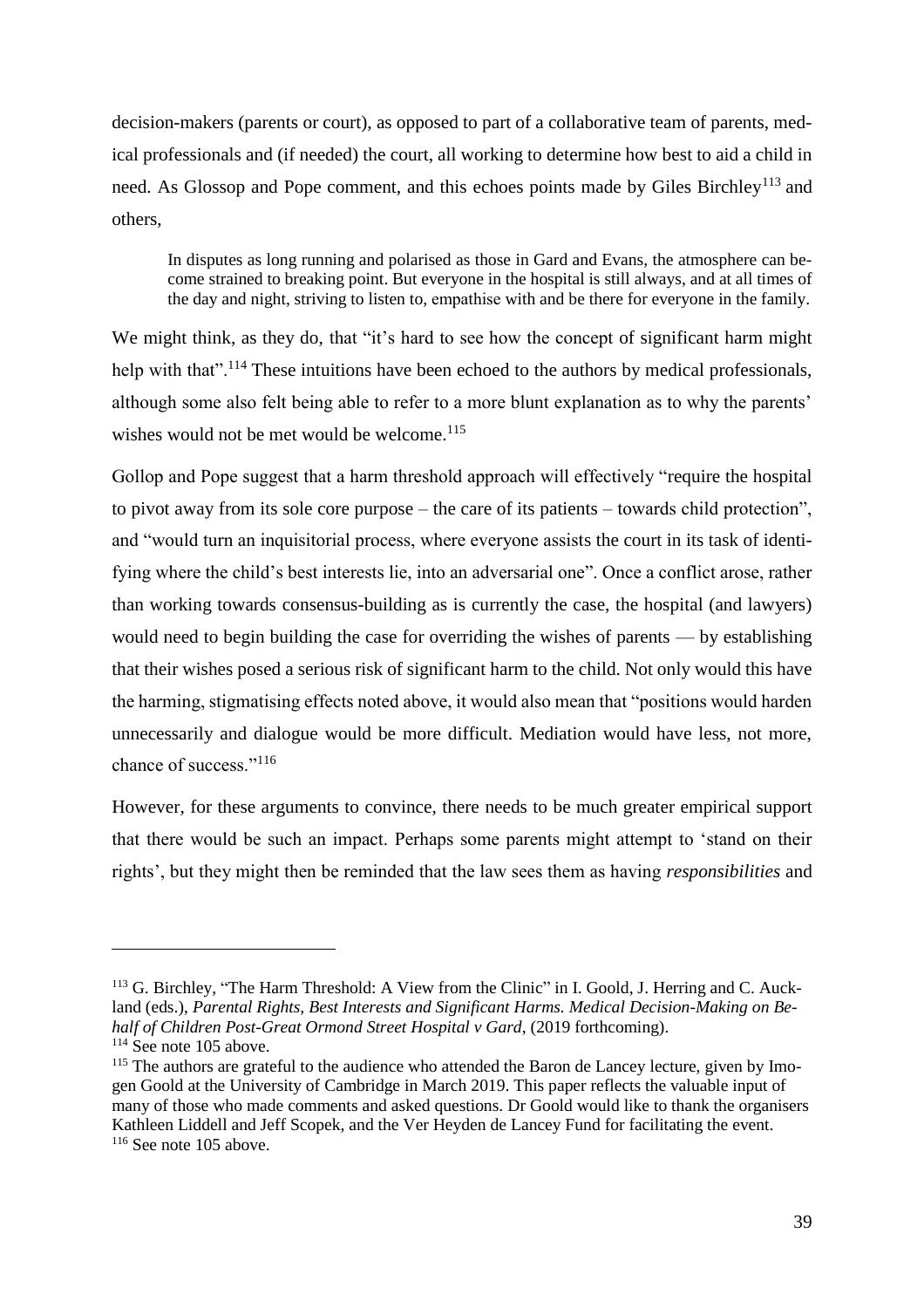*authority*, rather than rights.<sup>117</sup> More importantly, before any impasse is reached, conversations about care can proceed as they do now --- collaboratively, with medical team and parents working together to find the best course of action for the particular child. There is no reason this needs to change even if the law changes. Once relations break down or an intractable disagreement arises, as it did in *Gard* and *Evans*, whatever words one uses, the point at which there is any thought of judicial intervention is the point at which there is already a view by the treating team that the parents' wishes pose a serious risk of significant harm to the child. This is reflected in the findings of Giles Birchley and others empirical work, and echoed in some of Dominic Wilkinson's writing on the realities of when medical teams resist parental requests.<sup>118</sup> As both note, doctors often acquiesce to parental requests if they are non-harming and even sub-optimal, but they resist (and request judicial support) when there is a risk of harm. Actual practice then, is in keeping with the ethical position outlined above — allow for difference of opinion where there is space for reasonable disagreement, but not once it exposes a child to harm for insufficient benefit or reason.

Therefore, when doctors do have disagreements with parents, and when matters are taken to the court, *harm* is very much at issue. This was evident in the evaluation of the evidence in *Gard*, where concern was raised about the harm Charlie might experience if moved to the United States. In the High Court for example, Hedley J raised concerns that the nucleoside therapy may 'subject the patient to pain, possibly even to mutations',  $^{119}$  while McFarlane L.J. was clear in the Court of Appeal that

<span id="page-39-1"></span><span id="page-39-0"></span>to move Charlie to America and expose him to treatment over there would be likely to expose him to continued pain, suffering and distress. <sup>120</sup>

Changing the legal threshold, then, would simply reflect what is *actually* on the table when the court's intervention is requested (by either side), without affecting the early stages of clinical discussions with parents.<sup>121</sup> The harm-building case must already be happening when the possibility of judicial intervention is on the horizon, both because this is the reason the medical team are likely to be opposing the parents in the first place, and also because this is the basis,

<sup>117</sup> As Lord Scarman emphasised in *Gillick*, see note [22](#page-9-0) at p.184.

<sup>&</sup>lt;sup>118</sup> See notes [112](#page-37-0) and 113 above.

<sup>119</sup> *Great Ormond Street Hospital v Yates and Gard* [2017] EWHC 972 (Fam) at [22].

<sup>120</sup> *Great Ormond Street Hospital v Yates* [2017] EWCA Civ 410 at [114].

 $121$  We appreciate that this might be rebutted by those in practice (medical and legal), and suggest further research on this question would be welcome.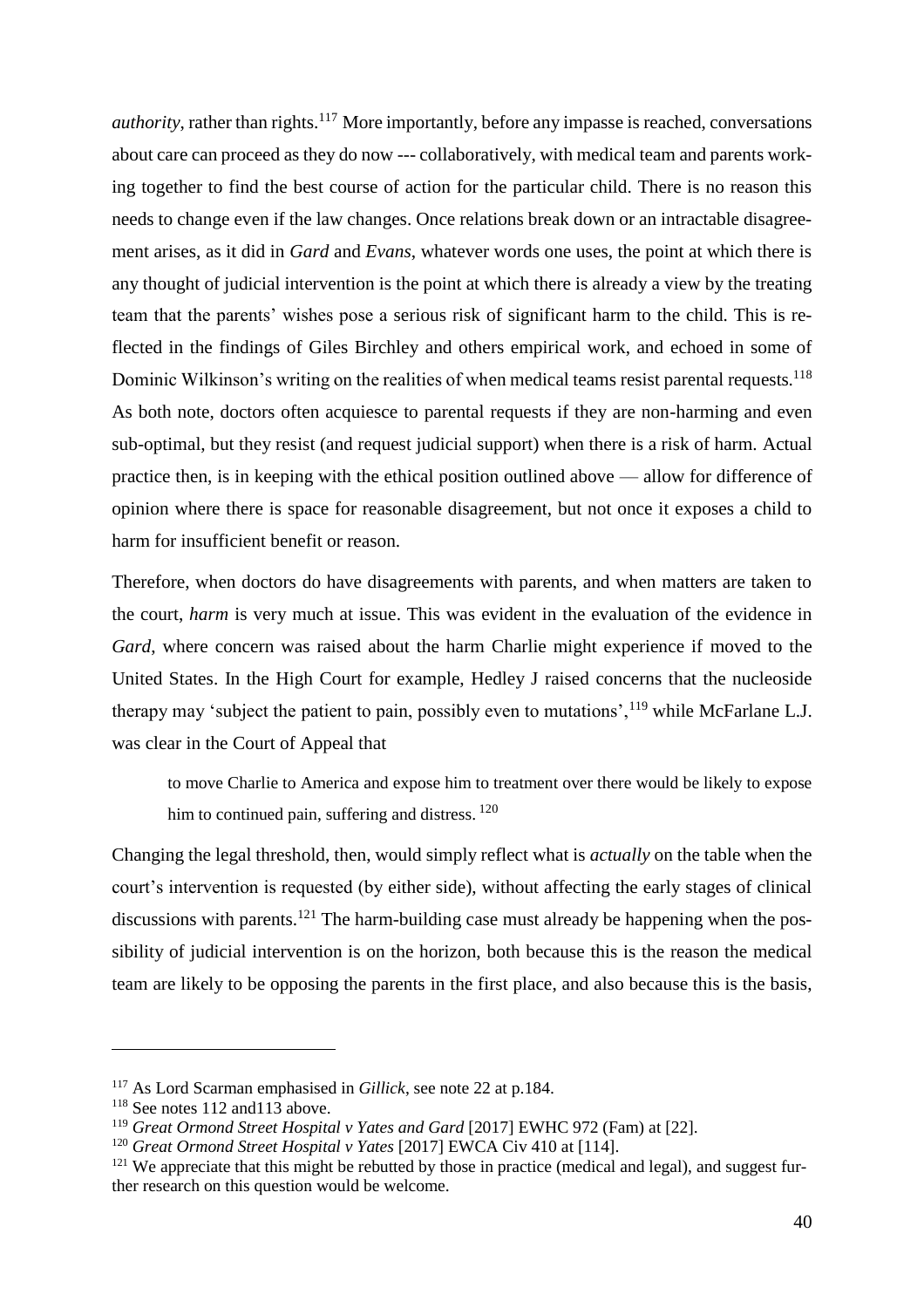in most cases, for the court taking the view that what the parents want is not in the child's best interests. 'Harm' might be understood very broadly in the best interests evaluation, and bring in notions of dignity, for example. But as the courts do not raise scarcity of resources as an aspect of best interests (rightly), the key determining factor *must be* (and is) harm because otherwise nothing is left on the other side of the balancing exercise to speak again what the parents want. Of course, the hospital cannot be *required* to offer treatment it does not think is appropriate,<sup>122</sup> but this was not the issue in either *Gard* or *Evans.* Rather, it was concern about harm (in some sense) to those children that was at the heart of the matter.<sup>123</sup> On this basis, while the concern raised here has weight, it requires more empirical support for it to be strong enough to overturn the arguments made in favour of the move to a harm threshold.

### VIII. CONCLUSION

Resolving disputes of the kind that arose in the *Gard, Evans* and *Haastrup* cases will never be easy, and striking the right balance between respecting parental authority and protecting children will always be fraught with complexity. It is right that the courts play a role in ensuring children are given adequate, appropriate care. But we, as a society, must also find a way to walk the line between protection and tolerance of difference of views. The current 'best interests' threshold has worked well in many cases, but it is time for a shift to a 'significant harm' threshold to better respect parents' responsibility and authority in relation to their children. The court will still have the authority to protect children from harmful decisions, just as they currently do, and as doctors tend only to bring cases of the most serious, problematic kind to court, it is unlikely such a shift will bring change in some cases. But it will signal that the law takes respect for parental authority seriously, and draw the more appropriate boundary around the state's authority to involve itself in our lives. In cases where there is a vexed dispute over value but no serious risk of significant harm to the child, shifting to a harm threshold may make all the difference in ensuring that the court is not able to substitute its views about what is right for a child for those of the child's parents merely because it feels it knows better what is best

<sup>122</sup> And note Jo Bridgeman's valuable argument that we should understand cases like *Gard* as ones involving professional conscience: J. Bridgeman, "Beyond Best Interests: A Question of Professional Conscience?" in I. Goold, J. Herring and C. Auckland (eds.), *Parental Rights, Best Interests and Significant Harms. Medical Decision-Making on Behalf of Children Post-Great Ormond Street Hospital v Gard*, (2019 forthcoming).

<sup>&</sup>lt;sup>123</sup> See notes [119](#page-39-0) and [120](#page-39-1) above. See also note [2](#page-1-0) above, at [24].